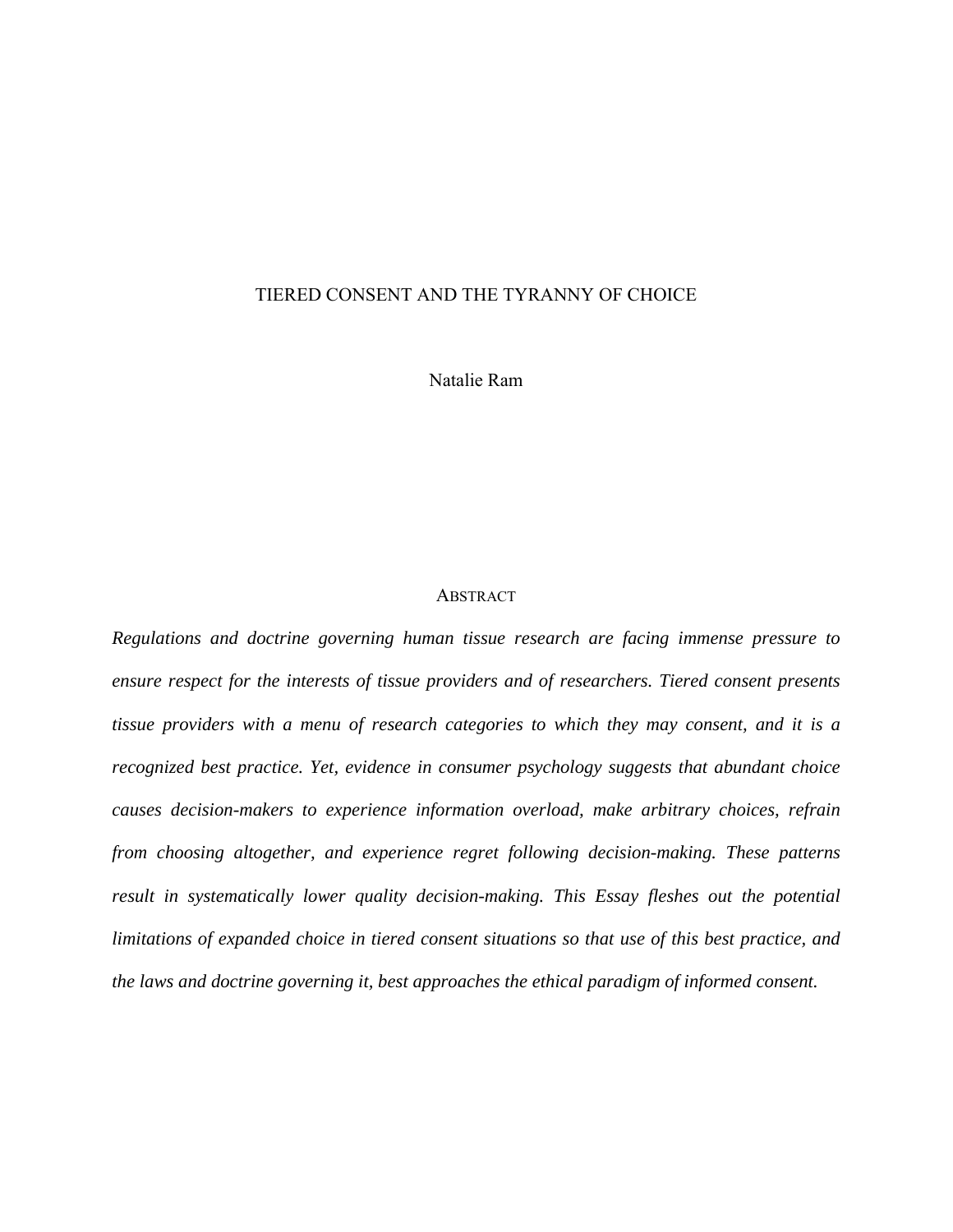# TABLE OF CONTENTS

| A.              |                                                                             |  |
|-----------------|-----------------------------------------------------------------------------|--|
| В.              |                                                                             |  |
| $\mathcal{C}$ . |                                                                             |  |
|                 | III. THE PSYCHOLOGY OF DECISION-MAKING IN SITUATIONS OF ABUNDANT CHOICE  19 |  |
| A.              |                                                                             |  |
| <i>B</i> .      |                                                                             |  |
| $\mathcal{C}$ . |                                                                             |  |
|                 |                                                                             |  |
| A.              |                                                                             |  |
| <i>B</i> .      |                                                                             |  |
| $\mathcal{C}$ . |                                                                             |  |
|                 |                                                                             |  |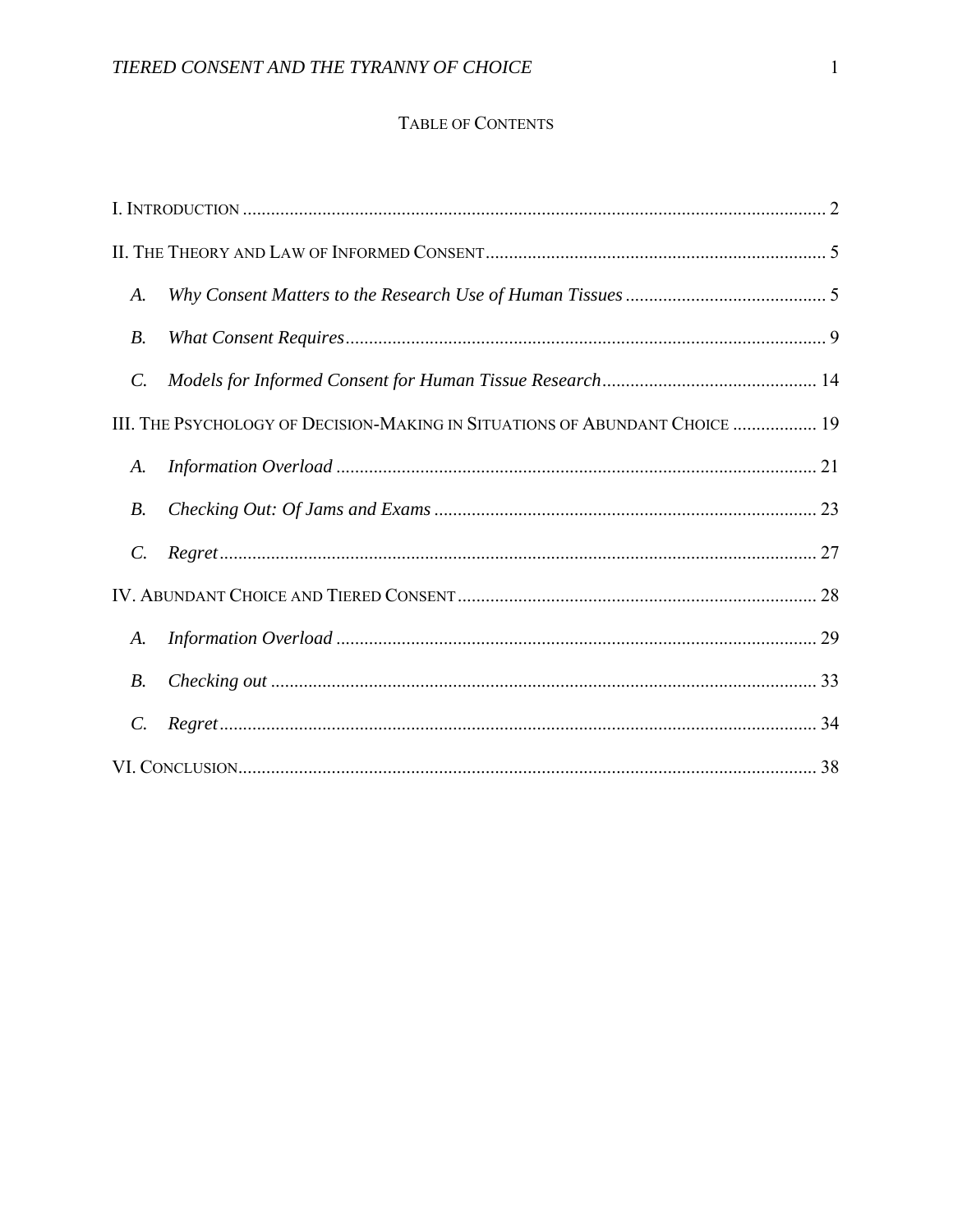Ne quid nimis. (In all things moderation.)

—Publius Terentius Afer (Terence)

#### I. INTRODUCTION

 $\overline{a}$ 

In modern medicine, informed consent is a touchstone of ethical and legal practice. Doctors must obtain freely given and informed consent from patients before engaging in touching or treatment of any kind (except in certain circumstances, such as emergencies or where full information would, in fact, be detrimental to patient health), and researchers are held to an even stricter standard to divulge all material risks in obtaining participant consent. Yet, informed consent requires much more than simply the provision of information, and obtaining adequate consent can be difficult as science moves forward and human tissue is its medium for experimentation. With the advent of genetic analysis, researchers hope to identify disease-related and other genes and to measure the frequency of such genes' occurrence across large populations. This kind of research requires massive cross-sectional bio-repositories of samples available for study. Already, more than 300 million tissue samples from more than 178 million individuals are stored in the United States, and this number grows by more than 20 million samples every year.<sup>1</sup>

Careful consideration of the process of consent in the context of medical research using human tissues is needed. Although consent for research purposes is not a new concept, consent for the research use of human tissues poses new ethical problems. Unlike other kinds of research

<sup>&</sup>lt;sup>1</sup> ELISA EISEMAN & JASEN J. CASTILLO, HANDBOOK OF HUMAN TISSUE SOURCES: A NATIONAL RESOURCE OF HUMAN TISSUE SAMPLES, at xvii (1999). In 1998, the National Bioethics Advisory Commission (NBAC) similarly reported that more than 282 million tissue samples were stored in the United States, accumulating at a rate of more than 20 million new samples per year. NAT'L BIOETHICS ADVISORY COMM'N, RESEARCH INVOLVING HUMAN BIOLOGICAL MATERIALS: ETHICAL ISSUES AND POLICY GUIDANCE 13 (1999), *available at* http://www.georgetown.edu/research/nrcbl/nbac/hbm.pdf.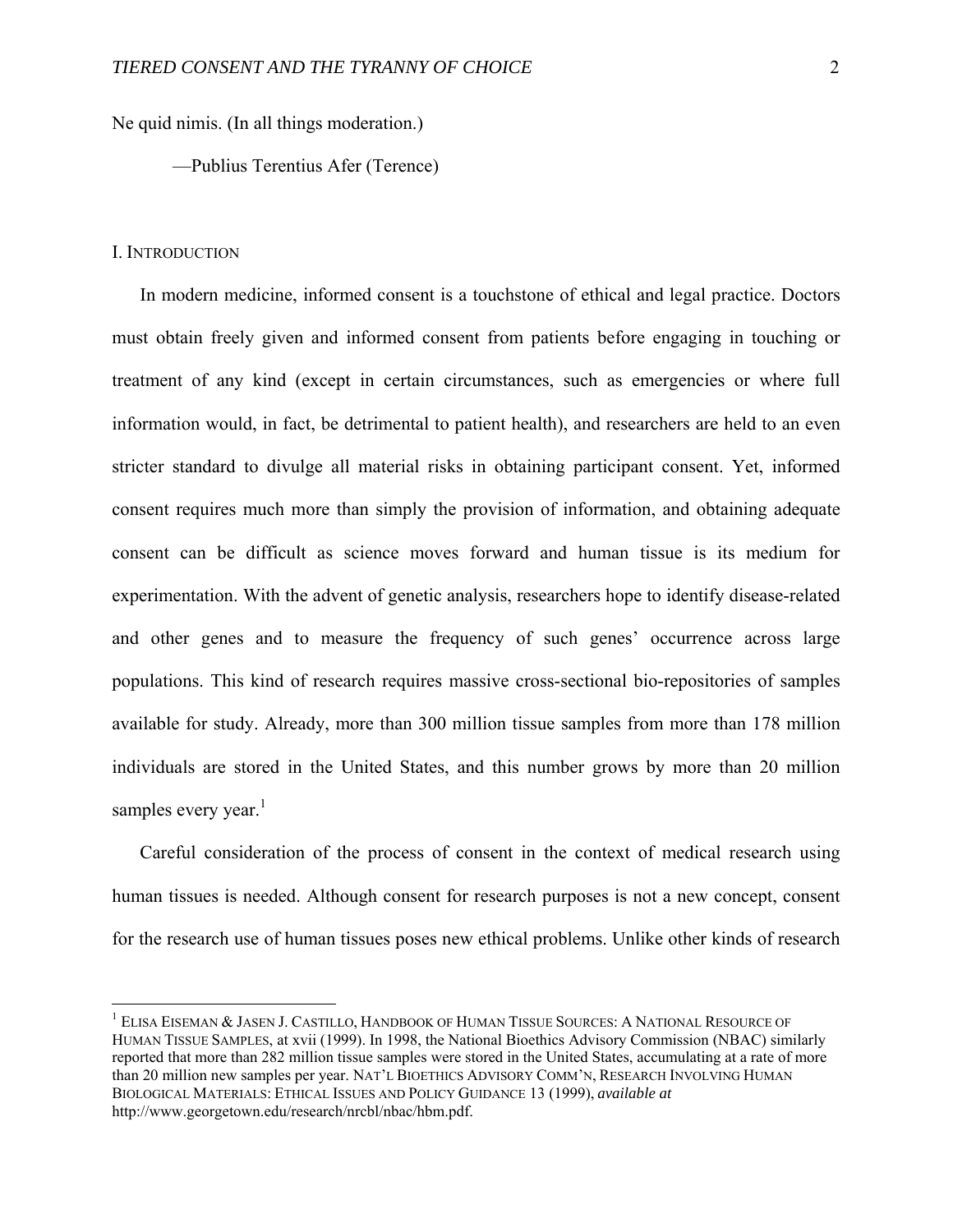involving human subjects, research using human tissues can extend over long periods of time and a single sample may be used in multiple (potentially unrelated) studies. In this sense, human tissue research is unique among research involving human subjects because of the scope of potential choice available to tissue providers—in theory, tissue providers might wish to consent to one, many, or all kinds of research, present and into the future.

Federal regulations and judicial doctrine govern large swaths of research involving human subjects, but, as yet, agencies and courts have been unwilling to apply the necessary protections of informed consent to human tissue research.<sup>2</sup> Our national commitments to creating regulations for the ethical conduct of research, $3$  however, and our interests in facilitating effective and efficient research both point to the need for reform. Policymakers, ethicists, and researchers must find ways to adapt traditional doctrines and policies of informed consent to situations in which as few as one consent-generating interaction may give rise to multiple uses of a person's tissue, genetic information, or other personal data.

Tiered consent—which provides potential tissue providers with a menu of research categories to which they may consent—has been proposed as a "best practice" for moving forward ethically with human tissue research.<sup>4</sup> The availability of options enables providers to exercise some level of control over the future use of their tissues, while limiting the administrative and other burdens that diminish the effectiveness of consent models requiring frequent re-contact. However, recent data emerging about consumer psychology raise flags about

 $\overline{a}$ 

<sup>4</sup> *See, e.g.*, ELISA EISEMAN ET AL., CASE STUDIES OF EXISTING HUMAN TISSUE REPOSITORIES: "BEST PRACTICES" FOR A BIOSPECIMEN RESOURCE FOR THE GENOMIC AND PROTEOMIC ERA 137 (2003), *available at*

<sup>&</sup>lt;sup>2</sup> See infra Section II.B.<br><sup>3</sup> See NAT'L COMM'N FOR THE PROT. OF HUMAN SUBJECTS OF BIOMEDICAL & BEHAVIORAL RESEARCH, THE BELMONT REPORT: ETHICAL PRINCIPLES AND GUIDELINES FOR THE PROTECTION OF HUMAN SUBJECTS OF RESEARCH (1979).

http://www.rand.org/pubs/monographs/MG120/ (follow "Full Document" hyperlink); NAT'L BIOETHICS ADVISORY COMM'N, *supra* note 1, at 64-65; *see also* Natalie Ram, *Regulating Consent to Human Embryo Research: A Critique of Health Canada's Proposal*, 14 HEALTH L. REV. 19 (2005).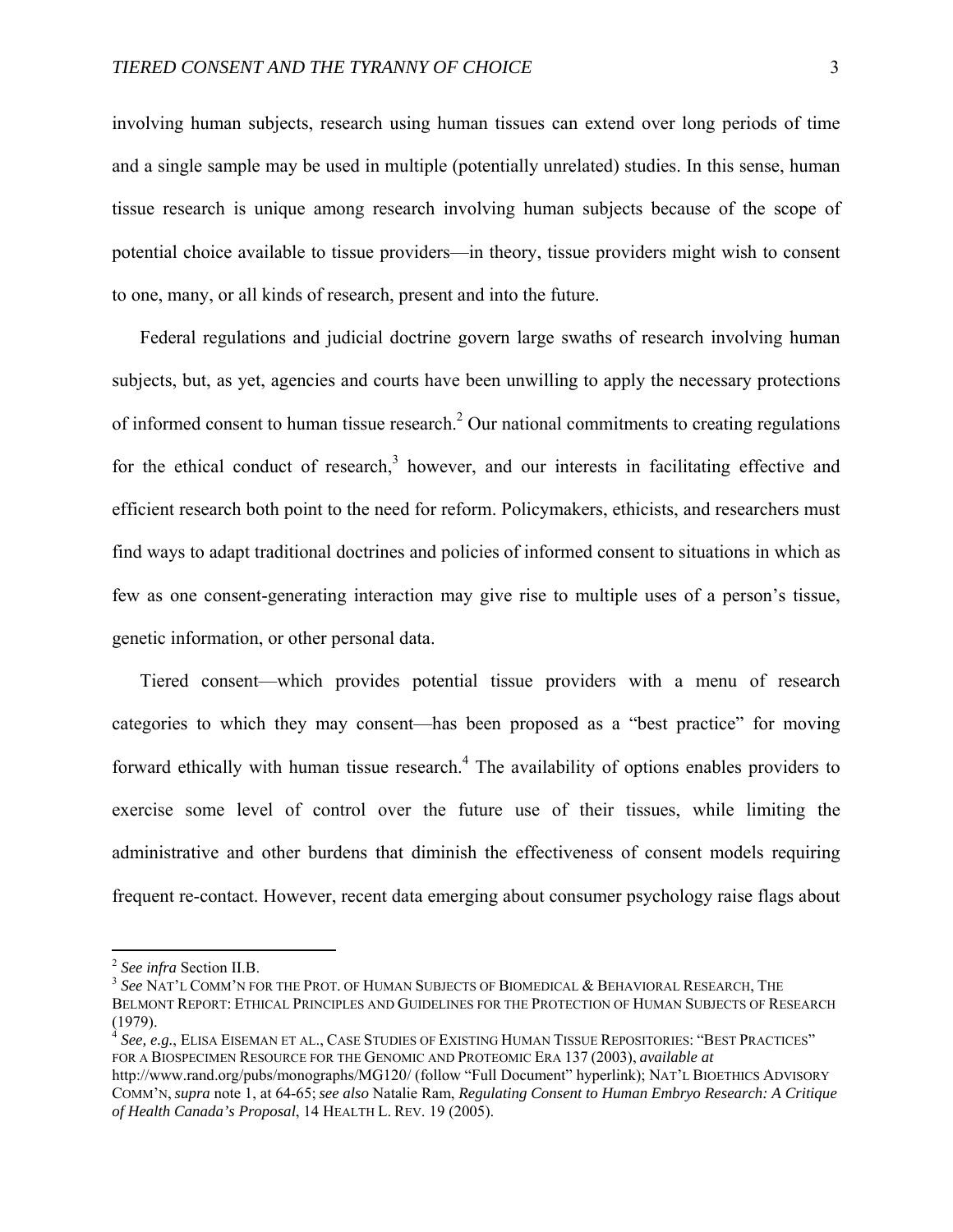the shortcomings of radically expanded choice. These data indicate that while some choice appears to be beneficial—and therefore tiered consent is likely to remain a best practice—too much choice actually causes anxiety in decision-makers as well as attempts to opt-out of decision-making altogether or to choose at random.<sup>5</sup> There is good reason to believe that these behavior patterns will manifest as strongly, if not more so, in the context of tiered consent.<sup>6</sup> Therefore expanding the choices available to tissue providers too much will undermine, rather than buttress, the principles underlying informed consent. These findings are of no small import; national regulation and judicial doctrine play a central role in establishing boundaries for ethical research in the United States. Thus, policymakers, as well as bioethics and legal scholars, need to account for the effects of abundant choice in identifying, advocating for, and implementing appropriate consent guidelines for human tissue research.

This Essay aims to flesh out the potential limitations of expanded choice in tiered consent situations so that use of this best practice, and the laws and doctrine governing it, best approaches the ethical paradigm of informed consent. Although the ethical components of informed consent for the use of human tissue in research, as well as their implementation in law, have been the subject of much discussion, authors have neglected the insights into decisionmaking offered by studies in behavioral economics and decision-making psychology.<sup>7</sup> Likewise, most scholars of behavioral economics and decision-making psychology have not paid

<sup>&</sup>lt;sup>5</sup> See infra Part III.<br><sup>6</sup> See infra Part IV.<br><sup>7</sup> See, e.g., Ellen Wright Clayton et al., *Informed Consent for Genetic Research on Stored Tissue Samples, 274* JAMA 1786 (1995) (presenting the consensus statement emerging from a workshop of scientists, ethicists, lawyers, and consumers convened by the National Institutes of Health and the Centers for Disease Control and advocating a tiered consent and re-contact model for the use of human tissue in research); Philip R. Reilly, Mark F. Boshar & Steven H. Holtzman, *Ethical Issues in Genetic Research: Disclosure and Informed Consent*, 15 NATURE GENETICS 16 (1997) (arguing for broader disclosure in informed consent to the use of tissue for gene mapping research); David Wendler, *One-Time General Consent for Research on Biological Samples: Is it Compatible With the Health Insurance Portability and Accountability Act?*, 166 ARCHIVES INTERNAL MED. 1449 (2006) (arguing that a two-step consent process is required to comply with the requirements of HIPAA). *See generally* 2 RESEARCH INVOLVING HUMAN BIOLOGICAL MATERIALS: ETHICAL ISSUES AND POLICY GUIDANCE: COMMISSIONED PAPERS (2000).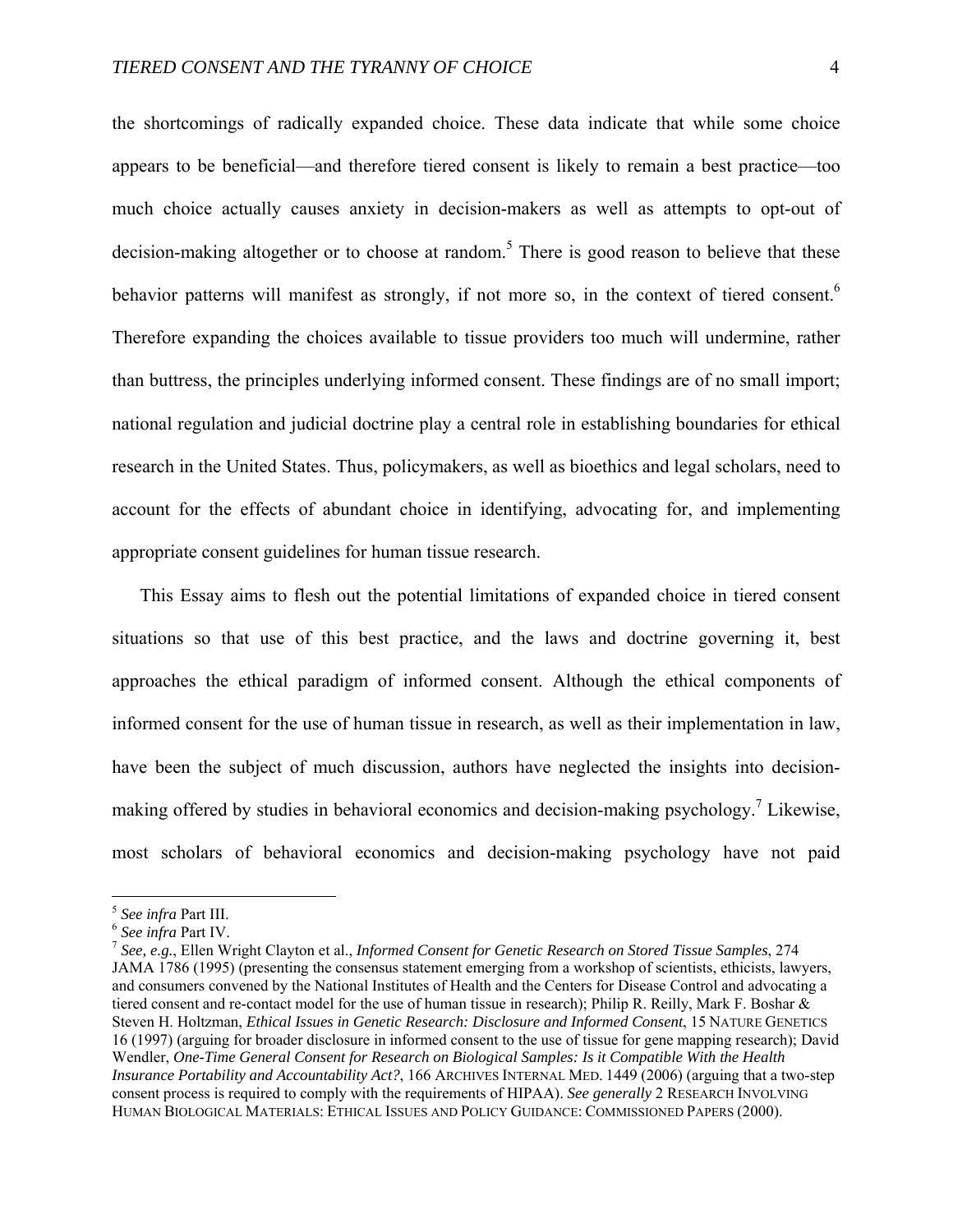significant attention to the interactions between their findings and the principles of informed consent generally, much less tiered consent. This Essay begins to fill in these blanks. Part II provides a primer on the notion of "informed consent," explicating why informed consent is essential to ethical and productive research using human tissues, describing the ethical and legal standards for informed consent, and identifying three primary models for obtaining consent in the context of human tissue research. Part III explores recent findings on the psychology of decision-making in the consumer context, and Part IV applies these findings to tiered consent for human tissue research. Part V concludes, identifying areas for future research and highlighting the critical role that law and policy, enriched with an understanding of decision-making psychology, must play in shaping the future of human tissue research.

### II. THE THEORY AND LAW OF INFORMED CONSENT

 $\overline{a}$ 

## *A. Why Consent Matters to the Research Use of Human Tissues*

The right to decide whether and how one's body and its parts may be used in research has been described as a "fundamental" right, ${}^{8}$  although courts have yet to recognize such strong protection for providers of human tissue for research. Respect for the interest of tissue providers in controlling the ways in which their tissues, and the information contained in their cells, are used flows in part from respect for human dignity. Human dignity demands that all persons be treated not merely as means to an end, but also as ends in themselves.<sup>9</sup> When individuals are made tissue providers without their knowledge and authorization, they may suffer the harm of

<sup>8</sup> Robert M. Sade, *Research on Stored Biological Samples is Still Research*, 162 ARCHIVES INTERNAL MED. 1439 (2002).

 $9 \overline{9}$  IMMANUEL KANT, GROUNDWORK OF THE METAPHYSICS OF MORALS 38 (Mary Gregor trans., Cambridge Univ. Press 1997) (1785); *see also* Sade, *supra* note 8, at 1440 (arguing that tissue providers should be referred to as "research subjects" rather than as "sources" because the latter term "suggest[s] that [tissue providers] are things rather than willing persons").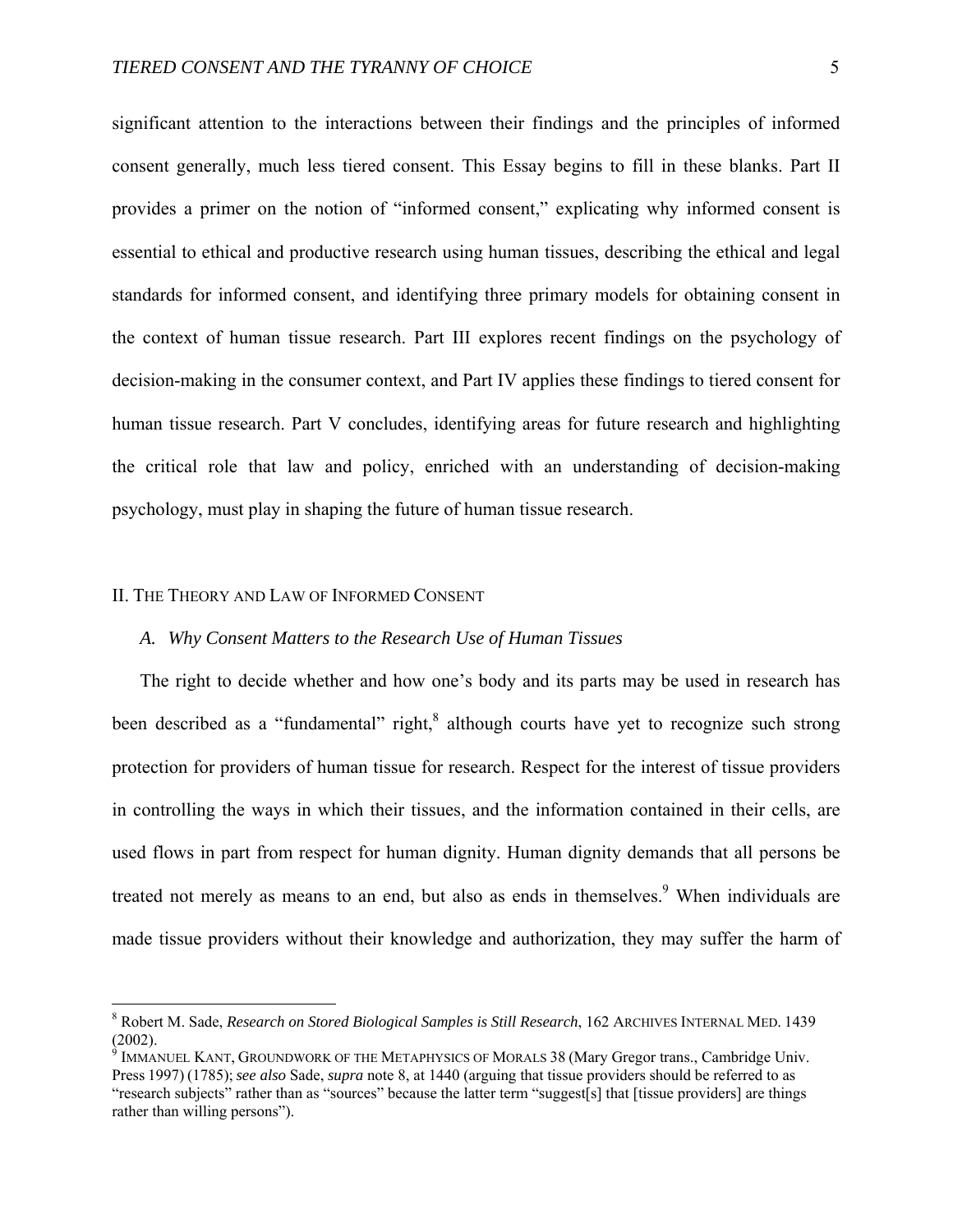physical invasion and deprivation of their autonomous right to be let alone.<sup>10</sup> When individuals are not adequately equipped with information pertinent to their decision about whether or not to participate in a course of action, be it medical treatment, direct participation in research, or the provision of tissue for research, they suffer a dignitary harm by being deprived of their autonomous right to choose. $11$ 

Concern for tissue providers' interest in control is not merely academic. Many people invest every use of their body, or pieces of it, with moral and ethical significance. Orthodox Jews, for example, often hold religious beliefs that the body must be buried whole; indeed, "if a person's leg is amputated during his or her life, arrangements are made to store that body part for burial with the individual after death."<sup>12</sup> Many Native Americans hold similar beliefs about the integrity of the body.13 Limitations short of absolute refusal to the research use of tissues may also arise:

some people may wish to limit the use of their samples to noncommercial entities. Others may wish to forbid the use of their samples to investigate certain disorders, particularly if the disorders are stigmatizing for a specific population group, such as an alcoholism gene might be. In addition, retaining tissue samples or immortalizing cell lines may violate cultural or religious beliefs.<sup>14</sup>

Thus, informed consent—really, informed choice—plays a critical role in protecting tissue providers' interest in control. As such, informed consent is fundamentally an expression of respect for human dignity: "To say that one cannot be bound by a promise that one did not

1

<sup>10</sup> *See* Maryjoy Ballantyne, *One Man's Trash is Another Man's Treasure: Increasing Patient Autonomy Through a*  Limited Self-Intellectual Property Right, 3 GEO. J.L. & PUB. POL'Y 567, 576 (2005).<br>
<sup>11</sup> Id.<br>
<sup>12</sup> Lori B. Andrews, *Harnessing the Benefits of Biobanks*, 33 J.L. MED. & ETHICS 22, 25 (2005).<br>
<sup>13</sup> NAT'L BIOETHICS ADVISOR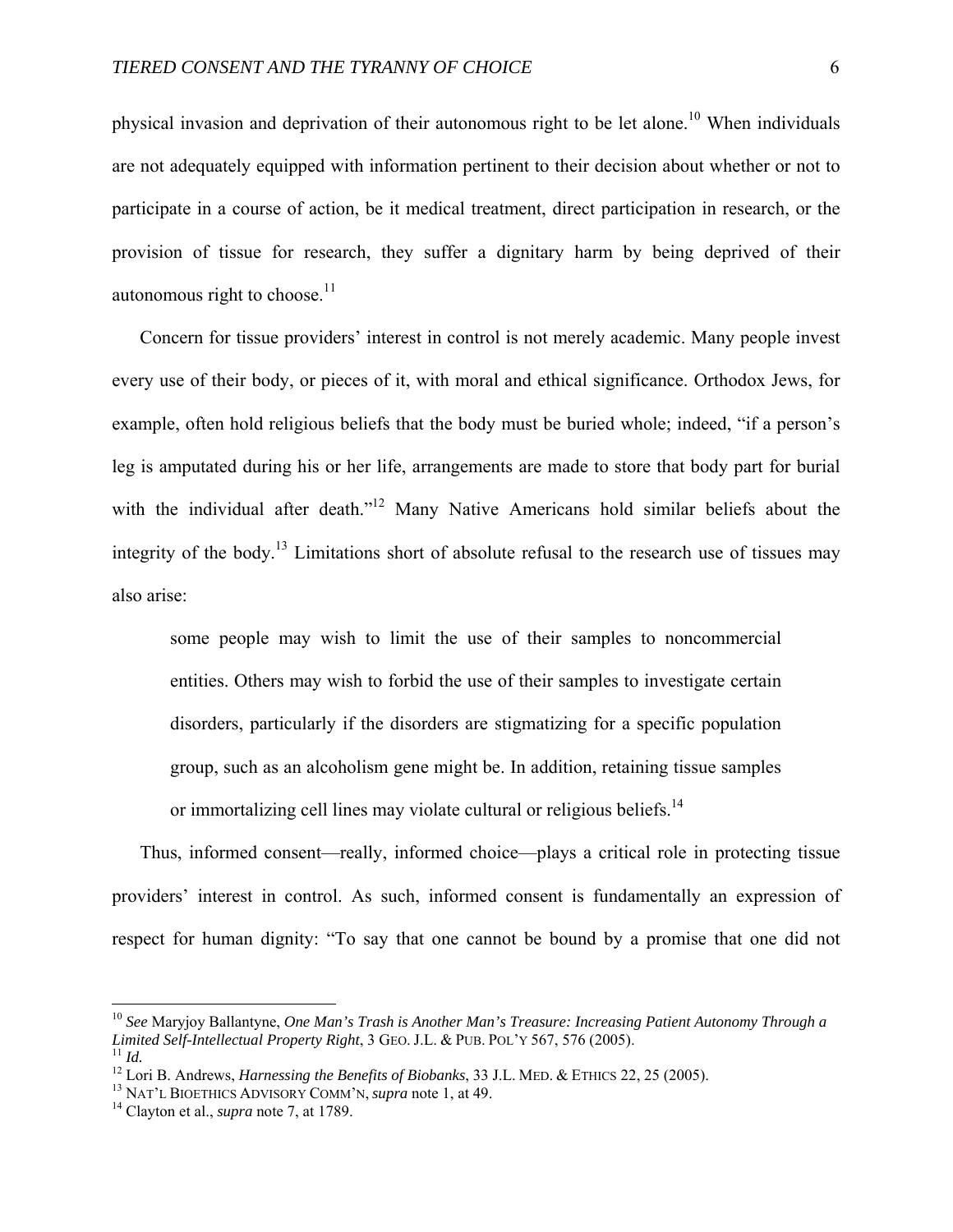voluntarily and knowingly make is to say that the individual should be the author of her own undertakings, that a genuine respect for her dignity requires a broad deference to her choices."<sup>15</sup>

Yet, respect for the tissue provider's interest in control, and therefore a requirement for informed consent, emerges not only from considerations of respect for human dignity, but also from more consequentialist considerations about maximizing the amount of tissue available for research. Individuals may refuse to provide tissue for research if they fear that their interest in controlling the future uses of their cells and genetic information will not be respected. More troubling still is the possibility that concerns about the future use of cells obtained during routine medical care may cause individuals to forego such care. This is been reported anecdotally among African American women, who, recalling past abuses in medical interventions and research involving African Americans such as "the infamous Tuskegee syphilis experiment and the chaotic conditions attending early sickle-cell anemia carrier trait screening,"16 have refused prenatal diagnosis out of fear about other uses that might be made of their amniotic tissue.<sup>17</sup> Thus, respect for informed consent has both a deontological and a utilitarian basis.

Moreover, a tissue provider's interest in control over the use of her tissue in research embraces a number of important derivative interests, including confidentiality and commercialization. A tissue provider's interest in confidentiality is both an instrumental and fundamental privacy interest in protecting the provider from the negative impact of unwanted

1

<sup>15</sup> Peter H. Schuck, *Rethinking Informed Consent*, 103 YALE L.J. 899, 900 (1994); *see also* Allen Buchanan, *An Ethical Framework for Biological Samples Policy*, *in* 2 RESEARCH INVOLVING HUMAN BIOLOGICAL MATERIALS: ETHICAL ISSUES AND POLICY GUIDANCE: COMMISSIONED PAPERS, supra note 7, at B-1, B-16 ("Informed consent is primarily a protect [sic] against nonconsensual bodily invasions and against dignitary harms that can generally be ranked under the category of treating persons disrespectfully, as if they were mere means for the pursuit of others' ends.").

<sup>&</sup>lt;sup>16</sup> Rayna Rapp, *Refusing Prenatal Diagnosis: The Meanings of Bioscience in a Multicultural World*, 23 SCI. TECH.<br>& HUM. VALUES 45, 49 (1998).

<sup>&</sup>lt;sup>17</sup> Dorothy Nelkin & Lori B. Andrews, *Introduction: The Body, Economic Power and Social Control*, 75 CHI.-KENT. L. REV. 3, 7 (1999) (citing Rapp, *supra* note 16); see also Donna T. Chen et al., *Research With Stored Biological Samples: What Do Research Participants Want?*, 165 ARCHIVES INTERNAL MED. 652 (2005) (reporting an empirical study showing that, given the option to permit all future research use of their tissues, African Americans were less likely than whites to provide this unlimited authorization).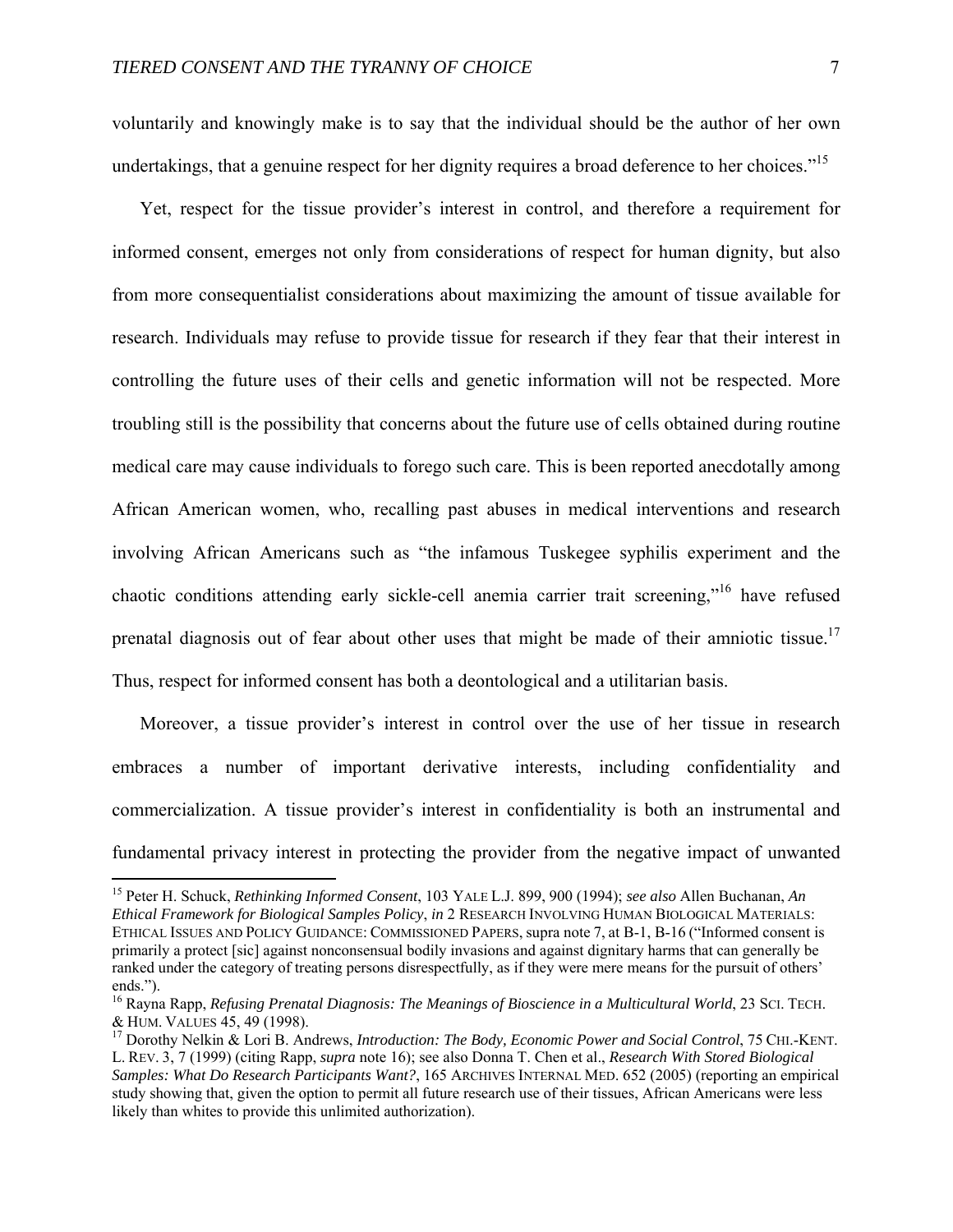$\overline{a}$ 

disclosure of information about the provider that is discovered through research. If third parties such as insurance providers or employers gain access to this information, individuals may be denied health or life insurance coverage, or they may lose their jobs on account of anticipated health problems.<sup>18</sup> Unrequested disclosure of information to the tissue provider or her family may also cause distress or embarrassment.<sup>19</sup> These concerns pertain primarily to research involving genetic analysis, as genetic information can serve as a basis for predictive diagnosis of future medical conditions or health risks.

The interests that tissue providers advance concerning the commercialization of products derived from their cells tend to follow one of two lines. One expression of interests in commercialization contends that the commercialization of body products is wholly unethical. This focal point arises because some individuals have moral, ethical, or religious objections to the commercialization of pieces of the human body<sup>20</sup> or concerns about the coercion and

<sup>18</sup> *See* DOROTHY NELKIN & LAWRENCE TANCREDI, DANGEROUS DIAGNOSTICS: THE SOCIAL POWER OF BIOLOGICAL INFORMATION 4, 7 (1989); Ted T. Ashburn, Sharon K. Wilson, & Barry I. Eisenstein, *Human Tissue Research in the Genomic Era of Medicine*, 160 ARCHIVES INTERNAL MED. 3377, 3378 (2000) (noting that "there have been many documented cases of insurance and employment discrimination based on an individual's genetic makeup"); *see also* Sheryl Gay Stolberg, *President Calls for Genetic Privacy Bill*, N.Y. TIMES, Jan. 17, 2007, at A14 (reporting on President Bush's urging to Congress to pass a genetic privacy bill because "[i]f a person is willing to share his or her genetic information, it is important that that information not be exploited in improper ways" and "[w]e want medical research to go forward without an individual fearing personal discrimination").

<sup>19</sup> *See* Stewart A. Laidlaw, Leslie J. Raffel, & Judith F. Daar, *Genetic Testing and Human Subjects in Research*, 24 WHITTIER L. REV. 454, 460 (2002) ("Emotional or psychological harms from learning one is a carrier of a genetic disease can be devastating. This is particularly true when the onset of the disease is a virtual certainty, such as in the case of Huntington's disease."); *see also* Sonia M. Suter, Note, *Whose Genes Are These Anyway? Familial Conflicts over Access to Genetic Information*, 91 MICH. L. REV. 1854, 1860 (1993) ("Genetic data are also unique in how they may affect self-identity. Empirical evidence shows that the knowledge or assumption that one carries certain disease genes can affect self-perception." (citation omitted)). If genetic analysis in research exposes mismatched paternity, this is likely to be stressful to existing family relationships as well as embarrassing to all parties involved. *See* Susan M. Denbo, *What Your Genes Know Affects Them: Should Patient Confidentiality Prevent Disclosure of Genetic Test Results to a Patient's Biological Relatives?*, 43 AM. BUS. L.J. 561, 598 & n.162 (2006) (noting that "the revelation of genetic test results to family members may cause a special type of harm, one that some commentators have labeled the 'family secrets' problem"). 20 *See* NAT'L BIOETHICS ADVISORY COMM'N, *supra* note 1, at 49 ("Some individuals may object to the possibility

that researchers could sell their samples to companies for profit."); Margaret Jane Radin, *Market-Inalienability*, 100 HARV. L. REV. 1849 (1987).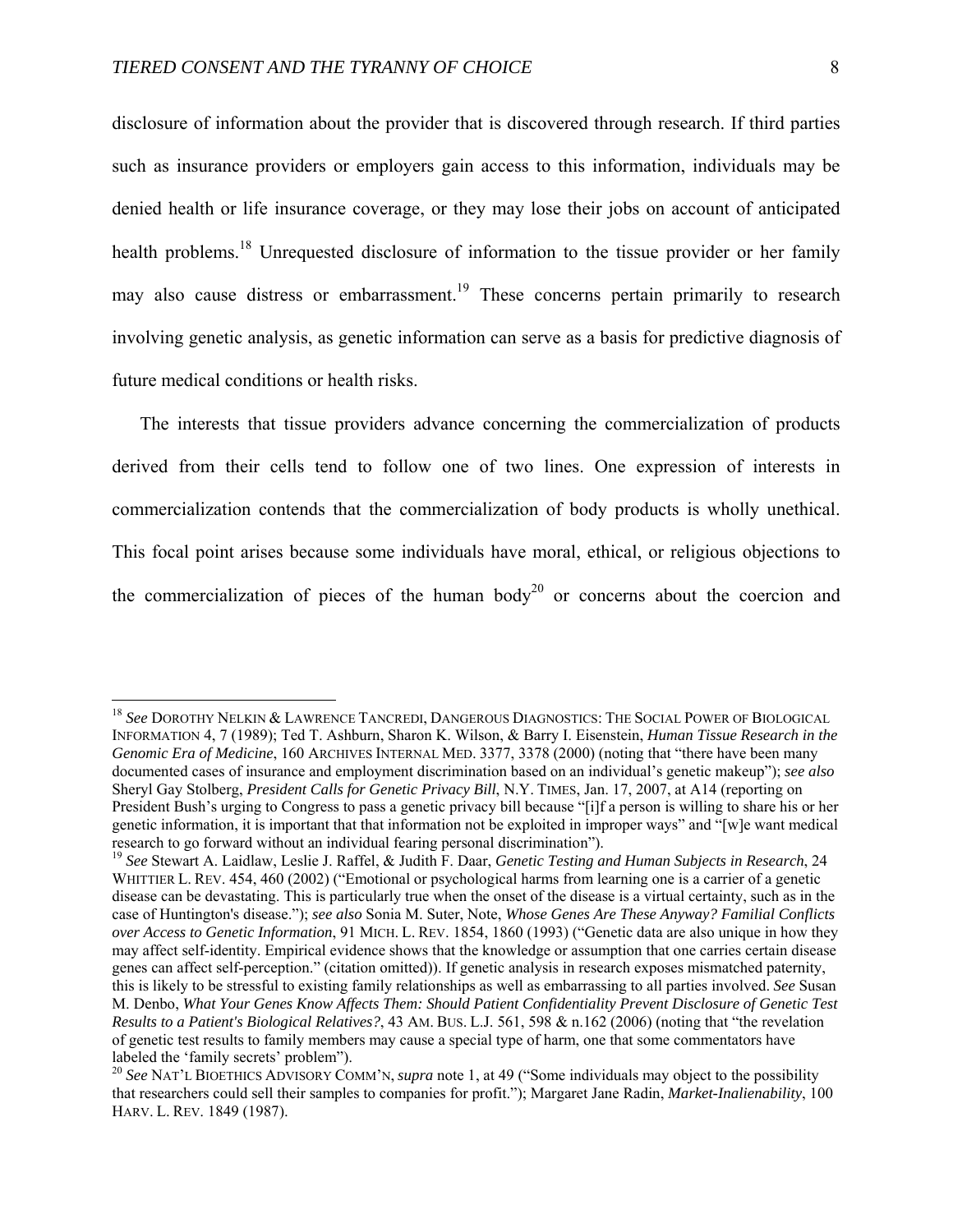exploitation of those providing tissue.<sup>21</sup> Alternatively, tissue providers may argue that those who provide the raw materials of research should share in the economic benefits of the fruits of that provision.

Thus, tissue providers advance a number of strong claims, both deontological and instrumental, for why their preferences and choices should matter in research involving human tissue. Respect for provider consent therefore plays an essential role in creating a legal framework in which ethical research can take place.

## *B. What Consent Requires*

1

Accepting that consent remains vital in the context of human tissue research, the question then becomes what consent requires. In a classic treatise on consent, Ruth Faden and Tom Beauchamp identified five necessary elements of consent: disclosure; understanding; voluntariness; decision-making capacity or competence; and authorization.<sup>22</sup> Each of these facets of consent imposes duties on practicing medical professionals and research scientists. Disclosure requires professionals to impart necessary and material information to patients and/or research subjects. Much emphasis and academic and professional literature focuses on the disclosure aspect of consent. Indeed, the emphasis on disclosure is evident even in the term of art "informed consent," which stresses the availability of information.

<sup>21</sup> *See, e.g*., *Oversight Hearing on the Implementation of Proposition 71, the Stem Cell Research and Cures Act: Joint Hearing Before the California Senate Subcommittee on Stem Cell Research Oversight, Senate Health Committee, and Assembly Health Committee*, 2005 Leg. (Mar. 9, 2005) (statement of Francine Coeytaux, MPH, Pro-Choice Alliance for Responsible Research), *available at* http://www.genetics-and-society.org/resources/items/ 20050309\_senate\_coeytaux.html (noting that so long as financial inducement is available, most human eggs obtained for human cloning research will come from poor women); Donna Dickenson, *Commodification of Human Tissue: Implications for Feminist and Development Ethics*, 2 DEVELOPING WORLD BIOETHICS 55 (2002) (arguing that human eggs required for cloning research are likely to come from women in the southern hemisphere and support research in the northern hemisphere and available only to those in the North). In many of these instances, those who bear the burden of producing tissue for research may not be the ones who enjoy the benefits flowing from research.

 $^{22}$  Ruth R. Faden & Tom L. Beauchamp, A History and Theory of Informed Consent (1986).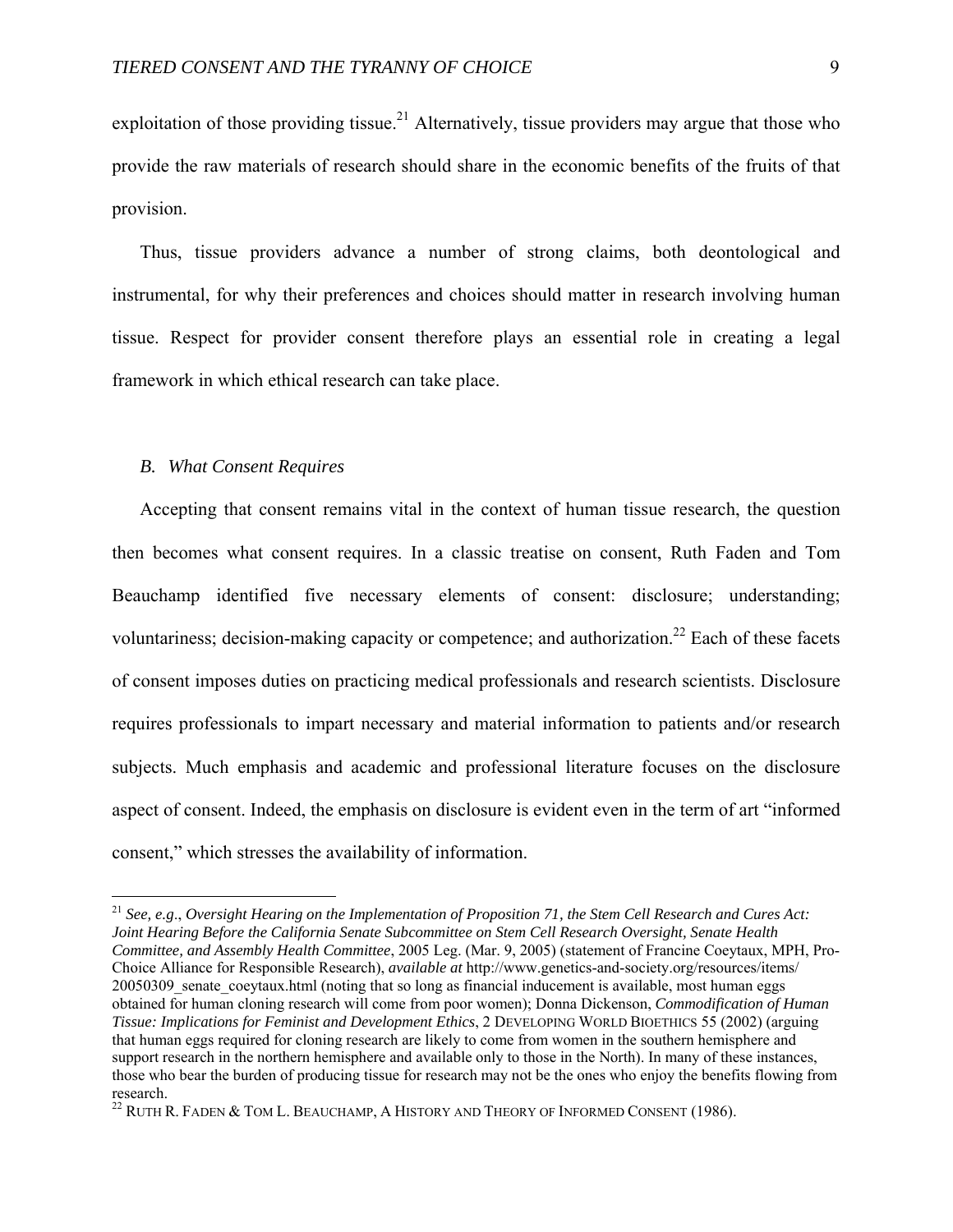Despite less focus in the relevant literature, the other four aspects of consent are also critical. Understanding requires that professionals ensure that information is intelligible to non-medical experts and that individual patients have understood the information disclosed to them. Like disclosure, understanding is crucial to ensuring that consent is "informed." Voluntariness demands that consent be freely given. Excessive physical, mental, or even financial inducements to consent are unethical and vitiate consent because the notion of consent is meaningless where no true option of refusal exists. Decision-making capacity informs the elements of understanding and voluntariness by requiring that patients or research participants (or their legal representatives) be competent to understand and make decisions. Competence is necessary to ensure that vulnerable persons are not exploited and that those providing consent are legally and ethically capable of doing so. Finally, although the word "authorization" lends itself to the affirmative decision to proceed, it is meant to signify that the individual in question must make an affirmative decision either to proceed with or to refuse the proposed medical or research intervention.

These five principles of consent underlie and animate legal doctrines of consent as well. Where consent is inadequate or incomplete, patients and research participants have successfully brought tort claims arising under battery and negligence. Competency is critical to legal claims regarding consent, as minors and incompetent persons are generally legally unable to provide valid consent.<sup>23</sup> Where medical professionals perform procedures or engage in touching without authorization from patients/participants, they may face claims of battery.<sup>24</sup> Likewise, where

 $23$  This is general rule and ages of consent in particular are often established by statute.

<sup>24</sup> *See, e.g.*, Bang v. Charles T. Miller Hospital, 88 N.W.2d 186 (Minn. 1958) ("[W]here a physician or surgeon can ascertain in advance of an operation alternative situations and no immediate emergency exists, a patient should be informed of the alternative possibilities and given a chance to decide before the doctor proceeds with the operation.").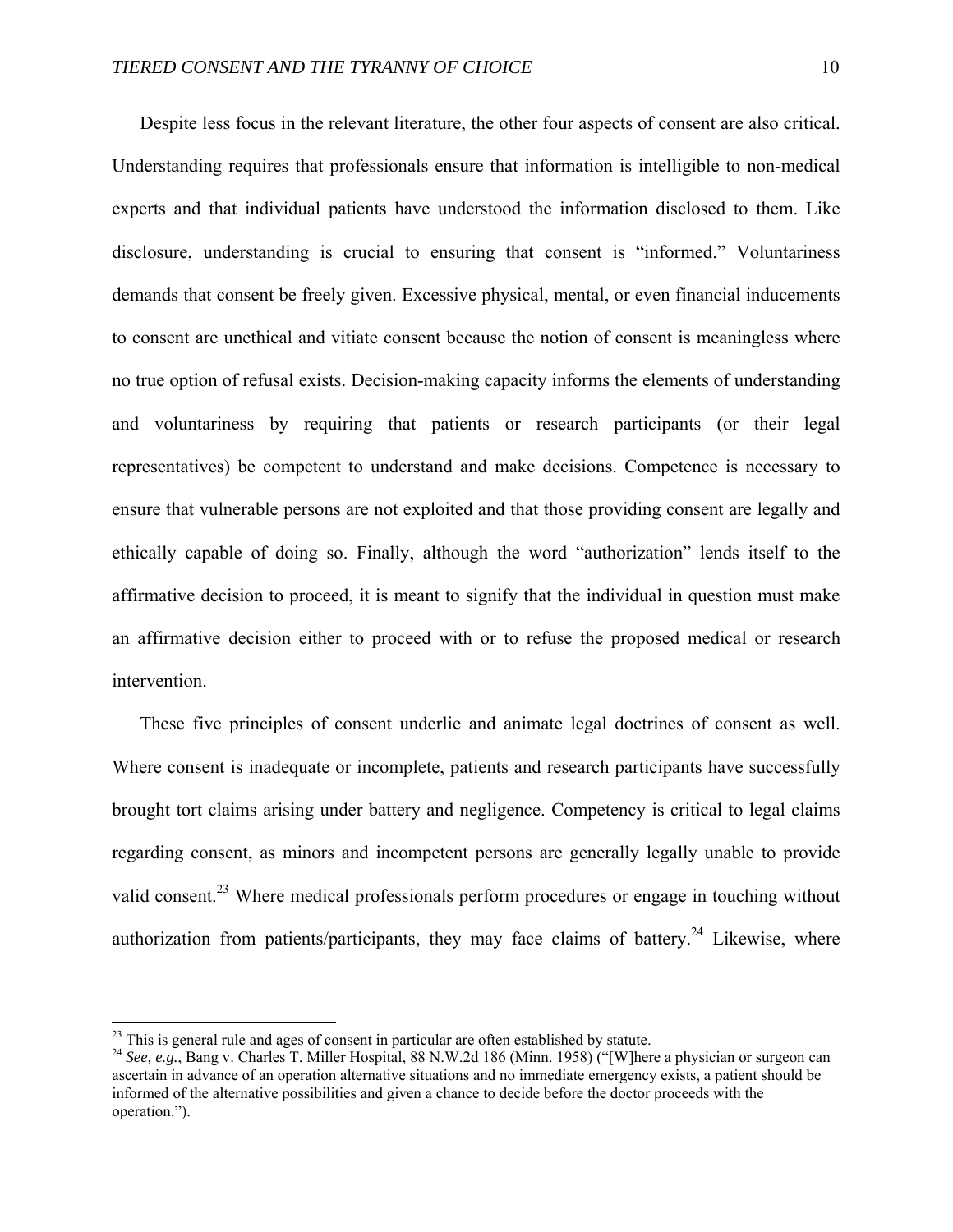consent has been coerced, tort doctrine dictates that such consent is invalid and a battery has occurred.

Where medical professionals fail to adequately disclose material risks to a procedure, they may be subject to tort liability under negligence. The modern legal doctrine defining the medical duty to disclose is established in *Canterbury v. Spence*, which stated:

True consent to what happens to one's self in the informed exercise of a choice, and that entails an opportunity to evaluate knowledgeably the options available and the risks attendant upon each. The average patient has little or no understanding of the medical arts, and ordinarily has only his physician to whom he can look for enlightenment with which to reach an intelligent decision. From these almost axiomatic considerations springs the need, and in turn the requirement, of a reasonable divulgence by physician to patient to make such a decision possible. $^{25}$ 

Under *Canterbury*, physicians have a general legal duty to disclose all material risks material risks being those that "a reasonable person, in what the physician knows or should know to be the patient's position, would be likely to attach significance to . . . in deciding whether or not to forego the proposed therapy.<sup>26</sup> In this fashion, legal doctrine has attempted to incorporate ethical principles governing consent.

Similarly, federal regulations governing human subjects research have also been structured around the ethical principles of informed consent. In the United States, research involving human

<sup>&</sup>lt;sup>25</sup> 464 F.2d 772, 780 (D.C. Cir. 1972) (citations omitted). The modern legal baseline for informed consent for participation in human subject research emanates from the Nuremburg Code. *Permissible Medical Experiments*, *in* 2 TRIALS OF WAR CRIMINALS BEFORE THE NUREMBERG MILITARY TRIBUNALS UNDER CONTROL COUNCIL LAW NO. 10, at 181-82 (1949). Today, human subject research is often governed by statute at the state and federal level. For instance, the Common Rule sets certain standards for human subject research conducted using federal funds. 45 C.F.R. § 46.101-.409 (2005).

<sup>26</sup> *Id.* at 787 (quoting Jon R. Waltz & Thomas W. Scheuneman, *Informed Consent to Therapy*, 64 N.W.U. L. REV. 628, 640 (1970)).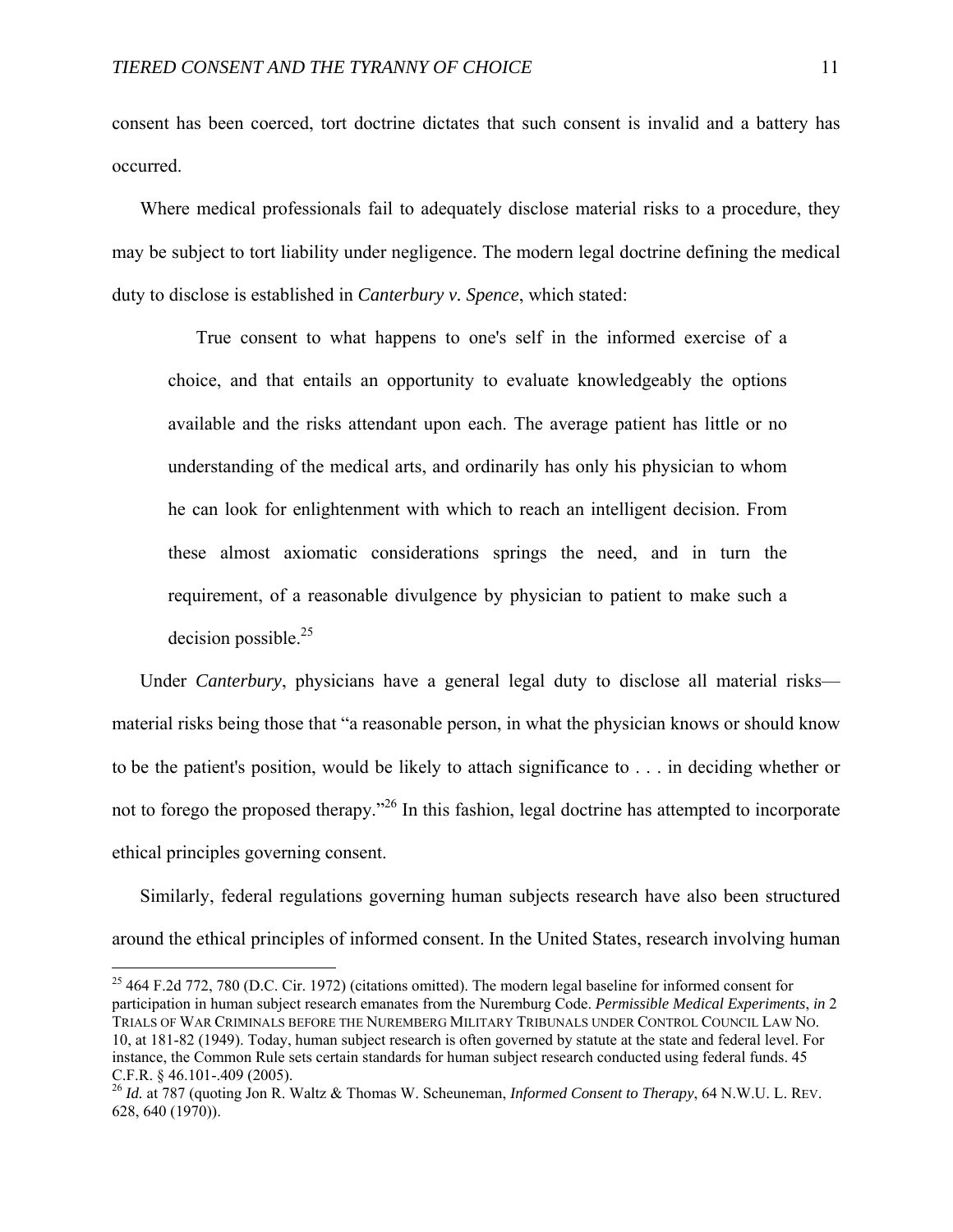subjects conducted using federal monies must comply with the Common Rule.<sup>27</sup> The Common Rule requires researchers to provide potential research participants with extensive information in the course of obtaining informed consent, including information about the expected risks and benefits of the research and confidentiality procedures to be followed, as well as assurance that participation is optional and may be withdrawn at any time.<sup>28</sup> The FDA imposes similar requirements for all studies submitted for its review.<sup>29</sup> Together, these two federal standards govern the vast majority of human subjects research conducted in the United States.

To date, agencies and courts have been hesitant to impose similar consent requirements on researchers obtaining human tissue for use in research, and human tissue research has therefore become a particularly thorny problem for traditional formulations of informed consent. In 2004, the federal Office of Human Research Protections issued a guidance document stating that "tissue collection for present or future research purposes is not subject to the IRB review and informed consent provisions of the Common Rule, as long as there is no personally identifiable information attached to the tissue specimens."<sup>30</sup> In 2006, the FDA followed suit.<sup>31</sup> In the famous *Moore* case, the California Supreme Court hinged John Moore's ability to lodge a claim of lack of informed consent to the research and commercial use of his cells on the fact that his physician was acting in the role of both physician and researcher.<sup>32</sup> However, whether researchers interacting with tissue providers in a purely research relationship owe any similar duty of care is

<sup>&</sup>lt;sup>27</sup> See 45 C.F.R. §§ 46.101-46.124 (2006).

<sup>&</sup>lt;sup>28</sup> Id. § 46.116.<br><sup>29</sup> See 21 C.F.R. §§ 50, 56, 812 (2006).<br><sup>30</sup> M. B. Kapp, *Ethical and Legal Issues in Research Involving Human Subjects: Do You Want a Piece of Me?, 59 J.<br>CLINICAL PATHOLOGY 335, 336 (2006).* 

 $31$  71 Fed. Reg. 1429 (Jan. 9, 2006) (providing notice that FDA "intends to exercise enforcement discretion when the study uses leftover specimens; . . . the specimens are not individually identifiable; the specimens are provided to the investigator(s) without identifiers . . . ; [clinicians are different people than researchers]; and the study has been reviewed by an IRB").

 $32$  Moore v. Regents of the University of California, 51 Cal. 3d 120, 129 (1990) ("(1) [A] physician must disclose personal interests unrelated to the patient's health, whether research or economic, that may affect the physician's professional judgment; and (2) a physician's failure to disclose such interests may give rise to a cause of action for performing medical procedures without informed consent or breach of fiduciary duty.").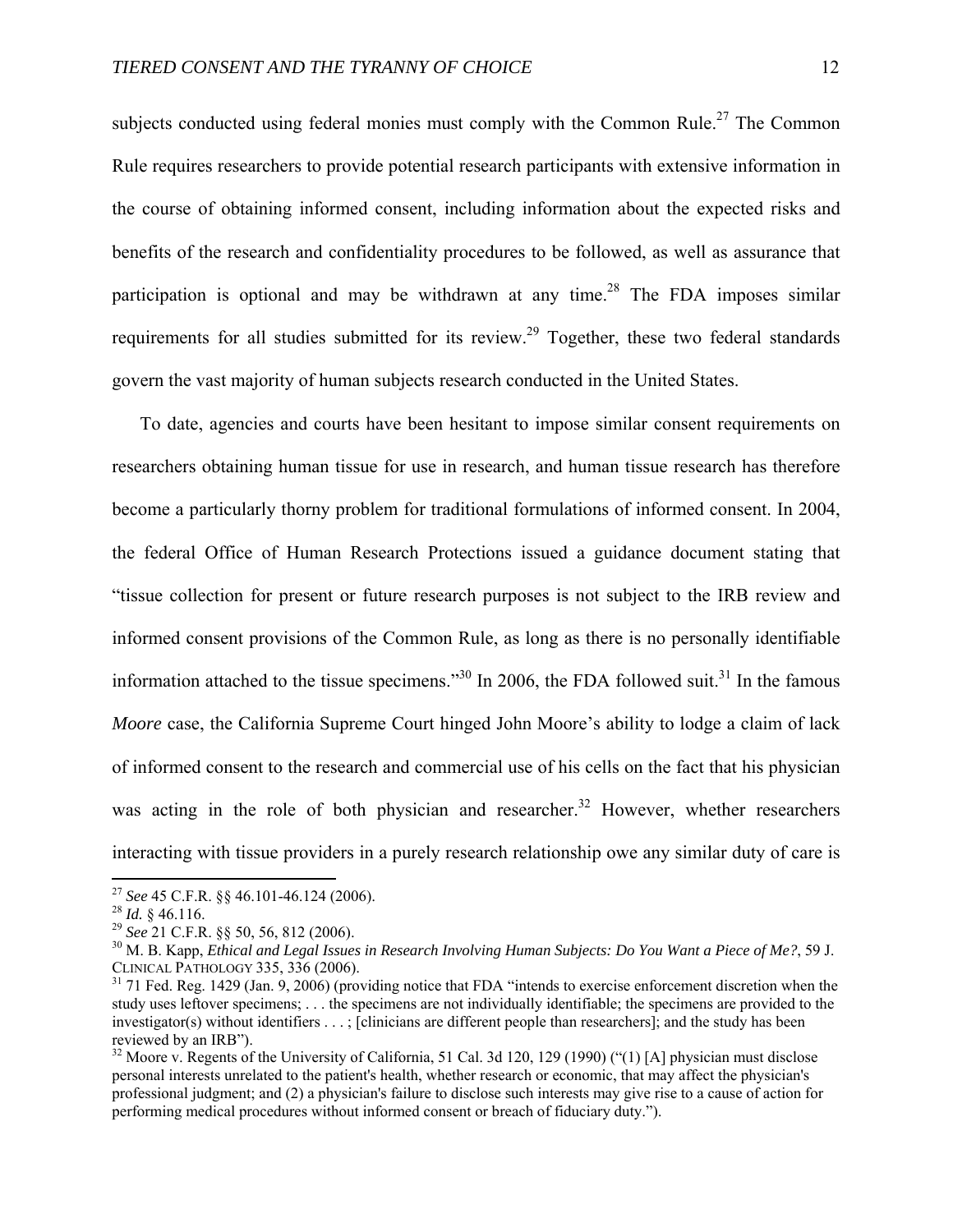less obvious. In *Greenberg*, for instance, the District Court stated, "[t]here is no automatic fiduciary relationship that attaches when a researcher accepts medical donations and the acceptance of trust, the second constitutive element of finding a fiduciary duty, cannot be assumed once a donation is given."33 The court in *Greenberg* held that the duty of informed consent could not be extended to require disclosure of a researcher's commercial interests.<sup>34</sup> Indeed, that court expended considerable energy in deciding whether researchers have *any* duty to obtain informed consent from tissue providers.35 Most recently, in *Catalona*, Judge Limbaugh eliminated all provider control over the use of tissue samples in a university repository by giving unrestricted ownership of the samples to Washington University and permitting "withdrawal" to be accomplished by anonymization, rather than removal from the repository.<sup>36</sup>

In large part, these decisions are motivated by concern that demanding consent in the context of human tissue research will accrue to the detriment of scientific progress. Judge Limbaugh, for instance, declared in *Catalona*, "[m]edical research can only advance if access to these materials to the scientific community is not thwarted by private agendas."37 Likewise, in *Moore*, the California Supreme Court opined that recognizing Moore's property right in his cells would have a chilling effect on socially beneficial medical research.<sup>38</sup> The FDA similarly asserted in its notice that "the existing [consent] requirements are bringing a halt to a class of very valuable

<sup>33</sup> Greenberg v. Miami Children's Hosp. Research Inst., Inc., 264 F. Supp. 2d 1064, 1072 (S.D. Fla. 2003). *But see*  Grimes v. Kennedy Krieger Inst., Inc., 782 A.2d 807, 858 (Md. 2001) (holding that "under certain circumstances, [informed consent agreements in nontherapeutic research projects] can, as a matter of law, constitute 'special relationships' giving rise to duties, out of the breach of which negligence actions may arise").<br> $^{34}$  *Id.* at 1070-71.<br> $^{35}$  *Id.* at 1068-70. The court concluded that "in certain circumstances a medical researcher do

informed consent," but it did not identify how one can identify when a duty does or does not attach. *Id.* at 1070.<br><sup>36</sup> Washington Univ. v. Catalona, 437 F. Supp. 2d 985 (E.D. Mo. 2006). An appeal is pending.<br><sup>37</sup> *Id.* a

<sup>&</sup>lt;sup>38</sup> Moore v. Regents of the Univ. of Cal., 51 Cal. 3d 120, 143 (1990) ("The second important policy consideration is that we not threaten with disabling civil liability innocent parties who are engaged in socially useful activities, such as researchers who have no reason to believe that their use of a particular cell sample is, or may be, against a donor's wishes.").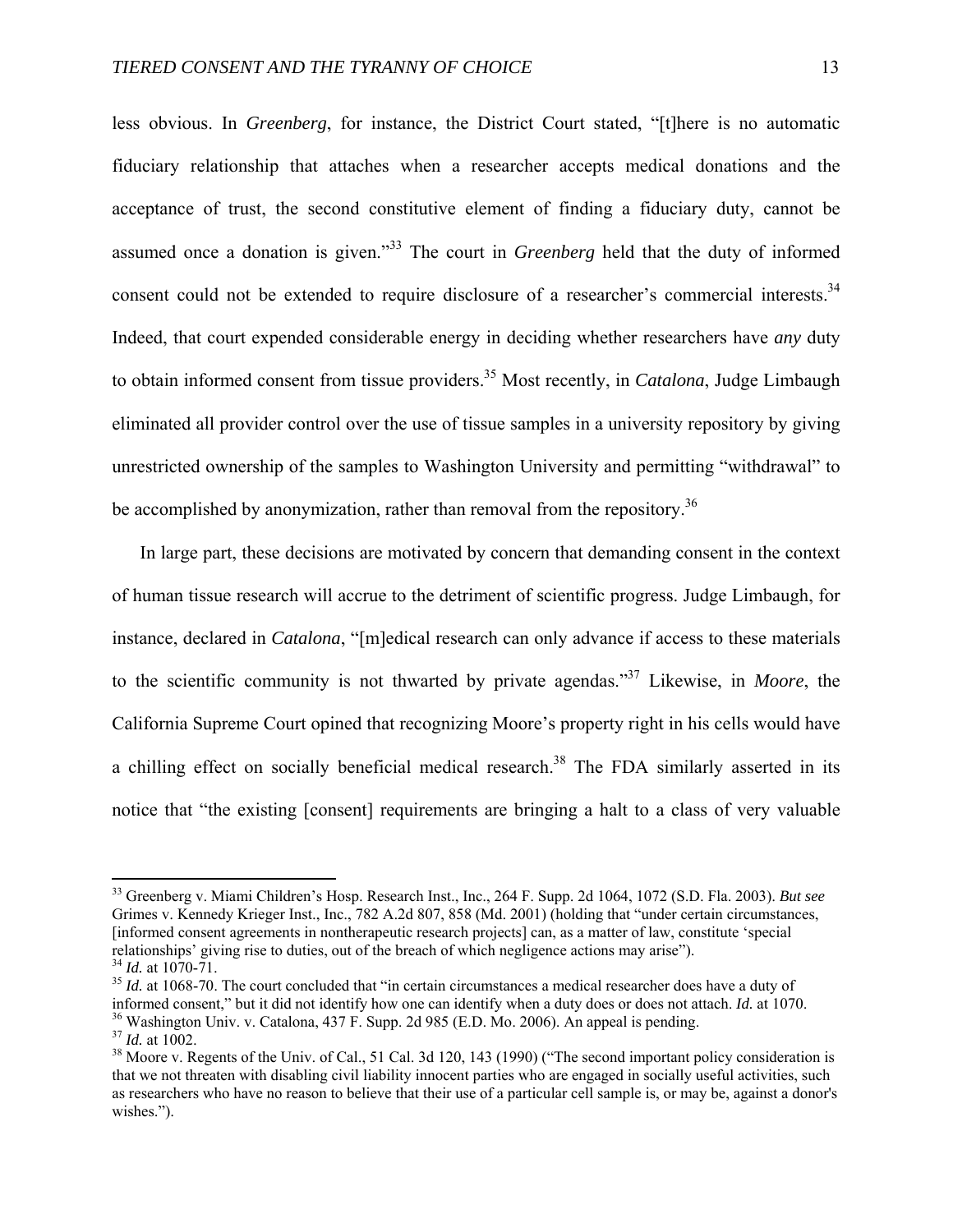research that can produce new diagnostic tests, without appreciably adding protection for human subjects."<sup>39</sup>

Yet, as Section II.A makes clear, enabling tissue providers to exercise their interests in the use of their cells in research is essential to the ethical and effective conduct of research. The same principles that under gird informed consent doctrine in the contexts of medical treatment and traditional human subjects research—including respect for autonomy and human dignity support the need to obtain consent to the use of human tissue for medical research.<sup>40</sup> Moreover, instrumental interests in maximizing the amount of research-available tissue likewise point to giving teeth to consent in the context of human tissue research. Ultimately, both the interests of tissue providers and the interests of researchers must be accorded adequate respect and protection. If either set of interests is not properly attended to, the interests of both – as well as the interests of society at large – will be thwarted.<sup>41</sup> Thus, policies regulating consent in the context of human tissue research must attempt to square ethics with practical and legal realities.

## *C. Models for Informed Consent for Human Tissue Research*

In moving forward with human tissue research, three basic models of consent have developed. First, blanket consent may be obtained, in which potential tissue providers are asked to consent to all possible future research uses of their tissue. This model of consent is often preferred by administrators and regulators, as it imposes the fewest administrative burdens. For

<sup>39 1</sup> Fed. Reg. 1429 (Jan. 9, 2006).

<sup>40</sup> *See supra* Section II.A; *see also* Russell Korobkin, *Autonomy and Informed Consent in Nontherapeutic Biomedical Research*, 54 UCLA L. REV. 605 (2007) (arguing that considerations of autonomy requires informed consent to the use of human tissue in medical research).

<sup>41</sup> *See* Ted T. Ashburn, Sharon K. Wilson, & Barry I. Eisenstein, *Human Tissue Research in the Genomic Era of Medicine: Balancing Individual and Societal Interests*, 160 ARCHIVES INTERNAL MED. 3377, 3381 (2000) (noting that failing to mediate tensions between donors and researchers "may dissuade patients from participating in medical research studies and slow progress in medical research").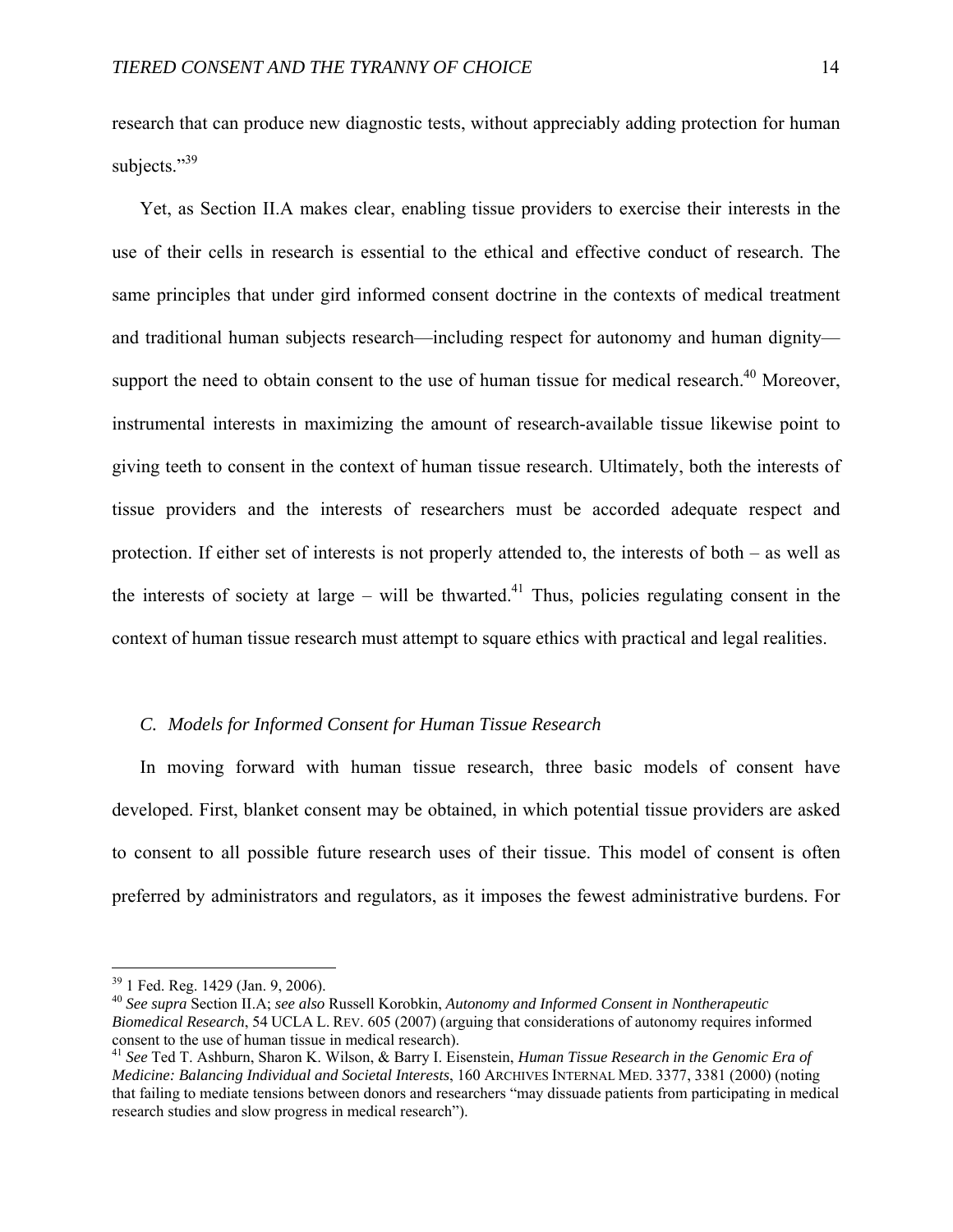example, following the royal assent of Canada's Assisted Human Reproduction Act,<sup>42</sup> Health Canada, the body responsible for promulgating regulations pursuant to the Act, announced that it would require only blanket consent for individuals providing gametes for third-party assisted reproduction in Canada—once gametes are designated for third-party use, they come under the control of the gamete recipients, who may decide at a later date to allocate embryos created from those gametes to research purposes.43 Blanket consent for research is also often obtained from patients at routine medical appointments. In many cases, physicians or hospitals "get consent with admission forms that say something like, *I give my doctor permission to dispose of my tissues or use them in research.*" 44

Many ethicists and legal scholars have rejected blanket consent models on grounds that they do not even approach true informed consent.<sup>45</sup> After all, human tissue research encompasses a broad range of activities, and tissue providers who wish to contribute to some research projects may not want to participate in others. Blanket consent therefore "impermissibly demands consent that may not be fully informed and that may oblige consent to research projects that are morally objectionable to some."<sup>46</sup> As a general model of consent, blanket consent is overly broad.

At the other end of the spectrum is project-specific consent, under which tissue providers are contacted prior to each use of their tissues for research in order to provide the opportunity for consent. Project-specific consent best approaches the paradigm of informed consent, as it makes

<sup>&</sup>lt;sup>42</sup> Assisted Human Reproduction Act, 2004 S.C., ch. 2 (Can.).<br><sup>43</sup> See Assisted Human Reproduction Section 8 Regulations, 139 C. Gaz. (Pt. I) § 13(d) (Sept. 24, 2005).

<sup>&</sup>lt;sup>44</sup> Rebecca Skloot, *Taking the Least of You*, N.Y. TIMES, Apr 16. 2006, at 38. The appropriateness of obtaining such consent in a general admission form (that many patients do not read) is debatable at best. However, given that Skloot reports that some physicians do not obtain even this limited consent, *id.*, some appreciation may be due to those physicians that make the limited effort to attempt to obtain consent of any kind for tissue donation.

<sup>45</sup> *See, e.g.*, Clayton, *supra* note 7; Ram, *supra* note 4, at 23; Sade, *supra* note 8, at 1439. It is also worth noting that some authors have observed that blanket consent also does not meet the legal requirements of the Common Rule or HIPAA. *See, e.g.*, Wendler, *supra* note 7. 46 Ram, *supra* note 4, at 23.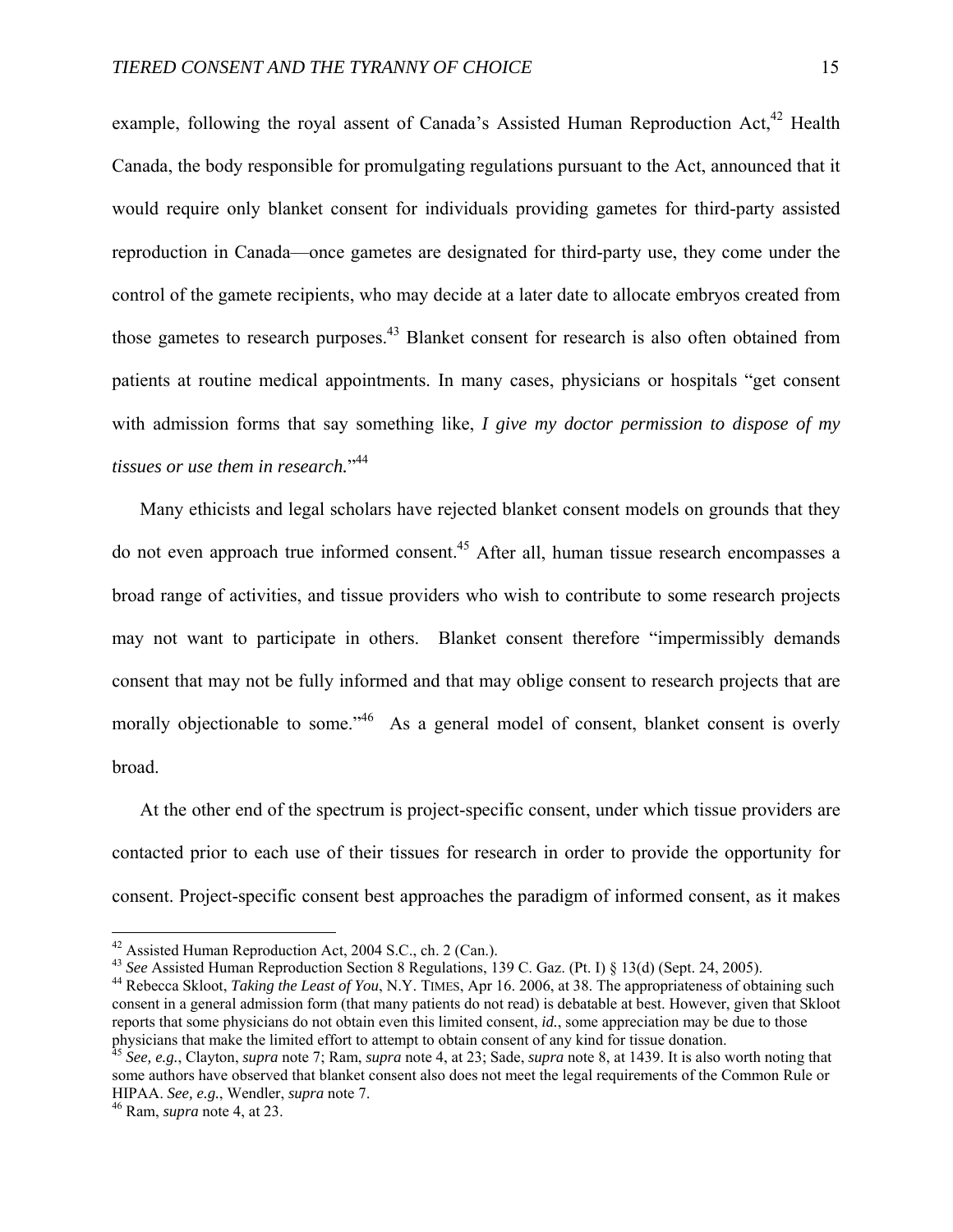available to tissue providers the most precise information for a given consent interaction. Because tissue providers consent to one research project at a time, they are necessarily more informed about the specific research projects in which their tissues are used. Nevertheless, although theoretically possible, project-specific consent has not been commonly used in the context of human tissue research because of its administrative burdens to researchers (for example, maintaining accurate phone or mail records and tracking tissue providers and their consent decisions)<sup> $47$ </sup> and psychological burdens to tissue providers (continued confrontation with consent interactions can be stressful and bothersome for providers, especially when tissue was obtained in the course of treatment for illness).<sup>48</sup>

Straddling the midpoint between blanket and project-specific consent is tiered consent, which attempts to preserve the benefits of blanket and project-specific consent models while minimizing their disadvantages. Tiered consent allows research participants to choose from a number of options, but does not oblige tissue providers to consent to any, some, or all categories of research. Furthermore, because tiered consent often includes an option for re-contact to obtain project-specific consent, tiered consent strengthens the ability of potential tissue providers to make their wishes known. In this respect, tiered consent protects consent as both freely given and informed $49$ 

At the same time, tiered consent often minimizes the administrative burdens associated with project-specific consent processes by standardizing the range of research categories to which

1

<sup>47</sup> *See* P.N. Furness & M.L. Nicholson, *Obtaining Explicit Consent for the Use of Archival Tissue Samples:* 

*Practical Issues*, 30 J. OF MED. ETHICS 561 (2004).<br><sup>48</sup> *See* PEOPLE SCI. & POL'Y LTD., BIOBANK UK: A QUESTION OF TRUST: A CONSULTATION EXPLORING AND<br>ADDRESSING QUESTIONS OF PUBLIC TRUST (2002), *available at http://www.* 

<sup>&</sup>lt;sup>49</sup> The legal status of tiered consent is not uncontroversial. For instance, although the National Bioethics Advisory Commission recommended tiered consent for obtaining consent to future use of tissues in research, some commissioners expressed concerns that tiered consent may not meet legal thresholds for disclosure. NAT'L BIOETHICS ADVISORY COMM'N, *supra* note 1, at 65. To date, no complete and rigorous analysis of the legal status of tiered consent has been completed.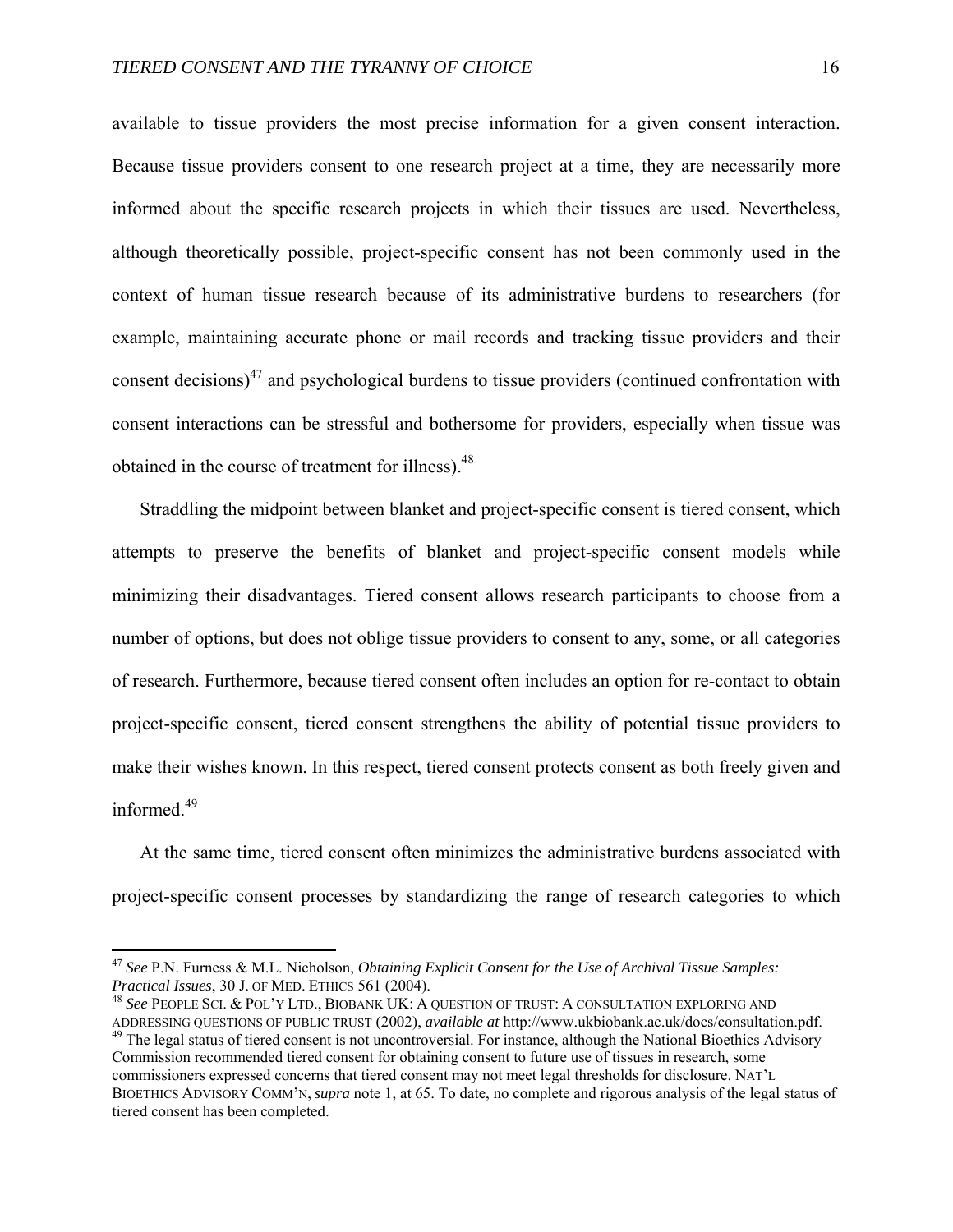tissue providers may consent and obtaining this consent upfront, rather than continually as research projects arise. Tiered consent thus assuages many of the concerns identified by courts and regulators declining to impose consent requirements on those obtaining tissue for research purposes.<sup>50</sup>

Yet, in attempting to ensure adequate provider choice while limiting administrative and researcher burdens, tiered consent is also a process constantly in tension. The ethical (and sometimes legal) demands of true informed consent exert pressure towards continually expanding menus of research categories to which potential tissue providers may consent. More research options, each of which embraces a narrower range of research projects, would seem to increase the probability that a given tissue provider truly understands and shares in the nature and goals of the research to which she is consenting. Insofar as autonomy, understood in rational choice terms, is a guidepost to informed consent theory and doctrine, proliferation of tiered consent options is likely to be demanded. Tiered consent thus represents a delicate balance between the competing but interdependent interests of tissue providers on the one hand (who might otherwise demand more information and more research categories among which to choose) and the interests of researchers on the other hand (who might otherwise desire fewer restrictions on access to tissues). $51$ 

Tiered consent is most frequently encountered in cancer research, where tumor tissue plays a key role in research to understand how cancer develops and progresses and to develop new treatments. Patients undergoing biopsy or surgery are routinely asked to provide their excised

1

<sup>&</sup>lt;sup>50</sup> See supra notes 37-39 and accompanying text.<br><sup>51</sup> In this sense, one might view tiered consent as analogous to intellectual property rights like copyright, which also seek to maintain a "delicate balance" among two interdependent and competing groups of interests in free expression. *See* David Nimmer, Elliot Brown, Gary N. Frischling, *The Metamorphosis of Contract into Expand*, 87 CAL. L. REV. 17, 22 n.9 (1999) (describing the widespread metaphor of copyright as a "delicate balance").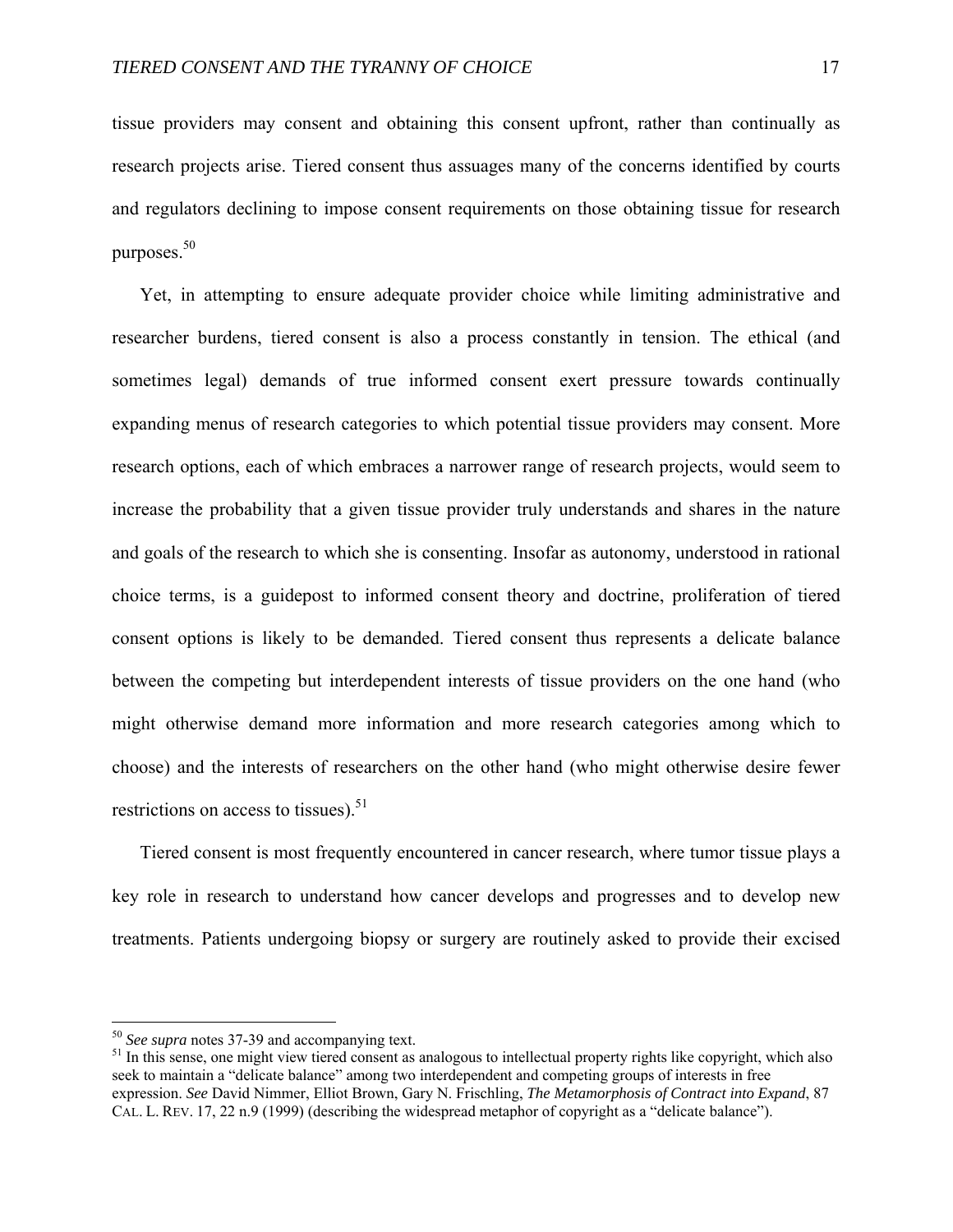tissues for research purposes. Consent for such provision often takes the form of tiered consent presenting three options:

- 1. My tissue may be kept for use in research to learn about, prevent, or treat cancer.
- 2. My tissue may be kept for use in research to learn about, prevent or treat other health problems (e.g., diabetes, Alzheimer's disease, or heart disease).
- 3. Someone from xyz may contact me in the future to ask me to take part in more research<sup>52</sup>

However, in a recent report that displays the tensions seemingly inherent in formulating tiered consent processes, the Tissue Access Working Group of the National Dialogue on Cancer Research has questioned whether this consent model "go[es] far enough" in protecting patient choice.53 The Working Group identified several additional parameters along which patient/provider choice could be expanded, including type of sample, type of research (parsed more finely than in the current form), type of specimen to be provided, type of researcher, duration of storage time, and type of products, if any, to be derived from the tissue.<sup>54</sup>

Proposals for tiered consent for other types of research have also appeared. For example, I have proposed elsewhere a model for tiered consent for individuals providing gametes for thirdparty use that would preserve the ability of such providers to control whether embryos created using their gametes would be eligible for research use and, if so, for what kinds of embryo research.<sup>55</sup> Drawing on categories of embryo research identified in British legislation, this model

<sup>52</sup> *What Is Tiered Consent?* (Dec. 27, 2005), http://www.usm.maine.edu/bioethics/biobank/ethical/ic/tiered.html (listing the options in the model consent form of the Tissue Access Working Group for consent to tissue donation to National Cancer Institute databases).<br> $^{53}$  *Id.* 

<sup>53</sup> *Id.* <sup>54</sup> *Id.*; *see also* EISEMAN ET AL., *supra* note 4, at 134. 55 Ram, *supra* note 4, at 24.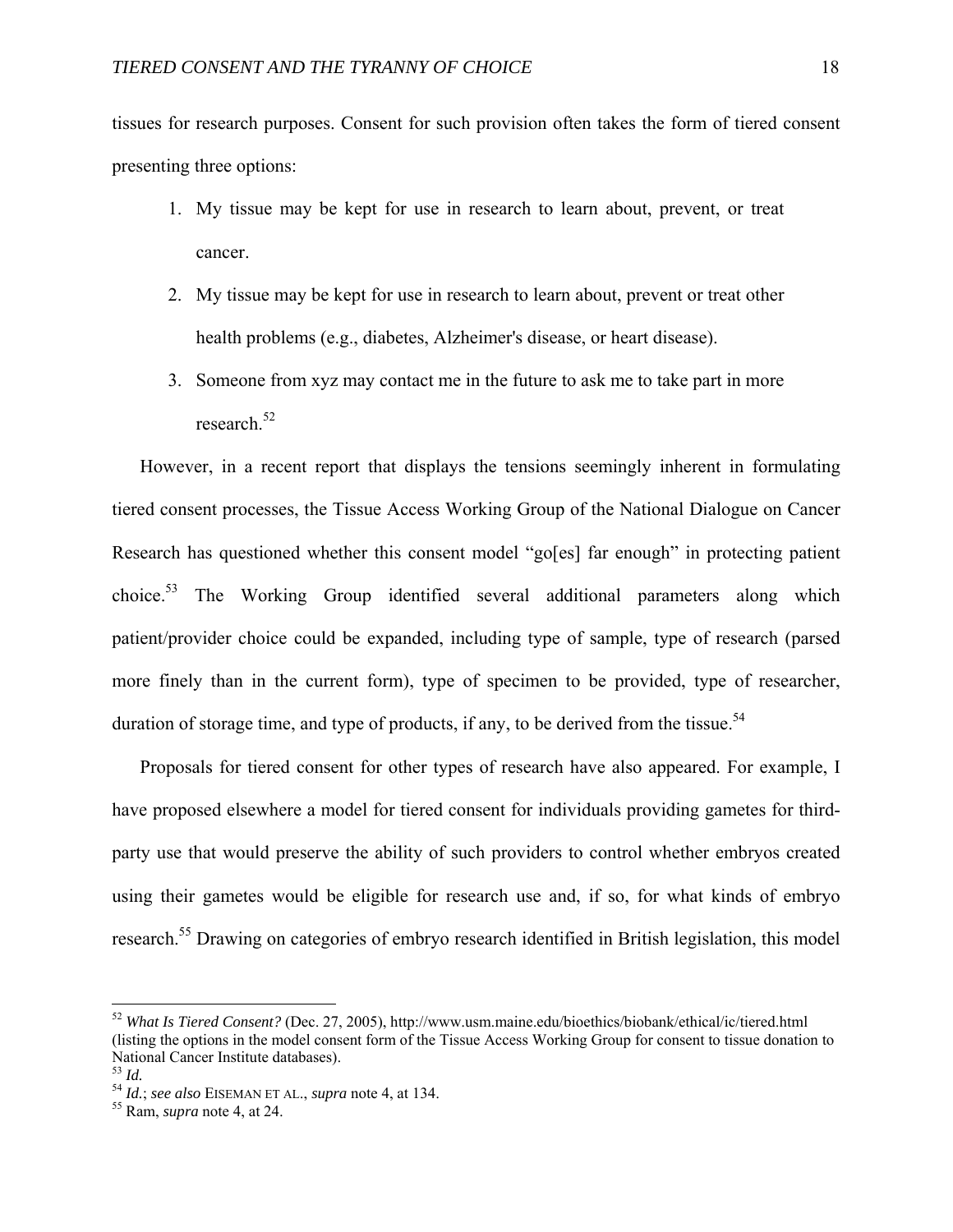for tiered consent suggested at least eight potential research categories. More generally, the National Bioethics Advisory Commission has also advocated the adoption of tiered consent processes for human tissue research, although no precise number of research categories was identified<sup>56</sup>

As research progresses and expands, the number of substantively and ethically diverse uses for human tissue in research likewise expands. Human embryos may be used to develop more efficient techniques of *in vitro* fertilization, or safer abortifacients, or embryonic stem cell lines that may serve as the substrate for research wholly unrelated to reproduction. The same is true for other kinds of tissue research—cancer tissue, for instance, may now be cultivated into stem cell lines that can be directed toward a host of research projects beyond anything contemplated even in the recent past. As noted above, if consent is to be truly informed, this would seem to demand that the number of research categories in tiered consent processes must also expand. The Tissue Access Working Group's proposal for expanded choice in tiered consent processes for research use of cancer tissue is real world evidence of the concern that expanding avenues of research requires expanding tiered consent menus.

Yet, beyond a certain point, more choice may frustrate informed decision-making, rather than aid it. If regulations governing research and judicial doctrines imposing liability for faulty procedures are to engender processes that permit potential research participants to make free and informed choices about providing their tissues for research purposes, it is essential that policymakers understand and incorporate findings about the dynamics of decision-making in constructing appropriate consent processes.

## III. THE PSYCHOLOGY OF DECISION-MAKING IN SITUATIONS OF ABUNDANT CHOICE

<u>.</u>

<sup>56</sup> NAT'L BIOETHICS ADVISORY COMM'N, *supra* note 1, at 64-65.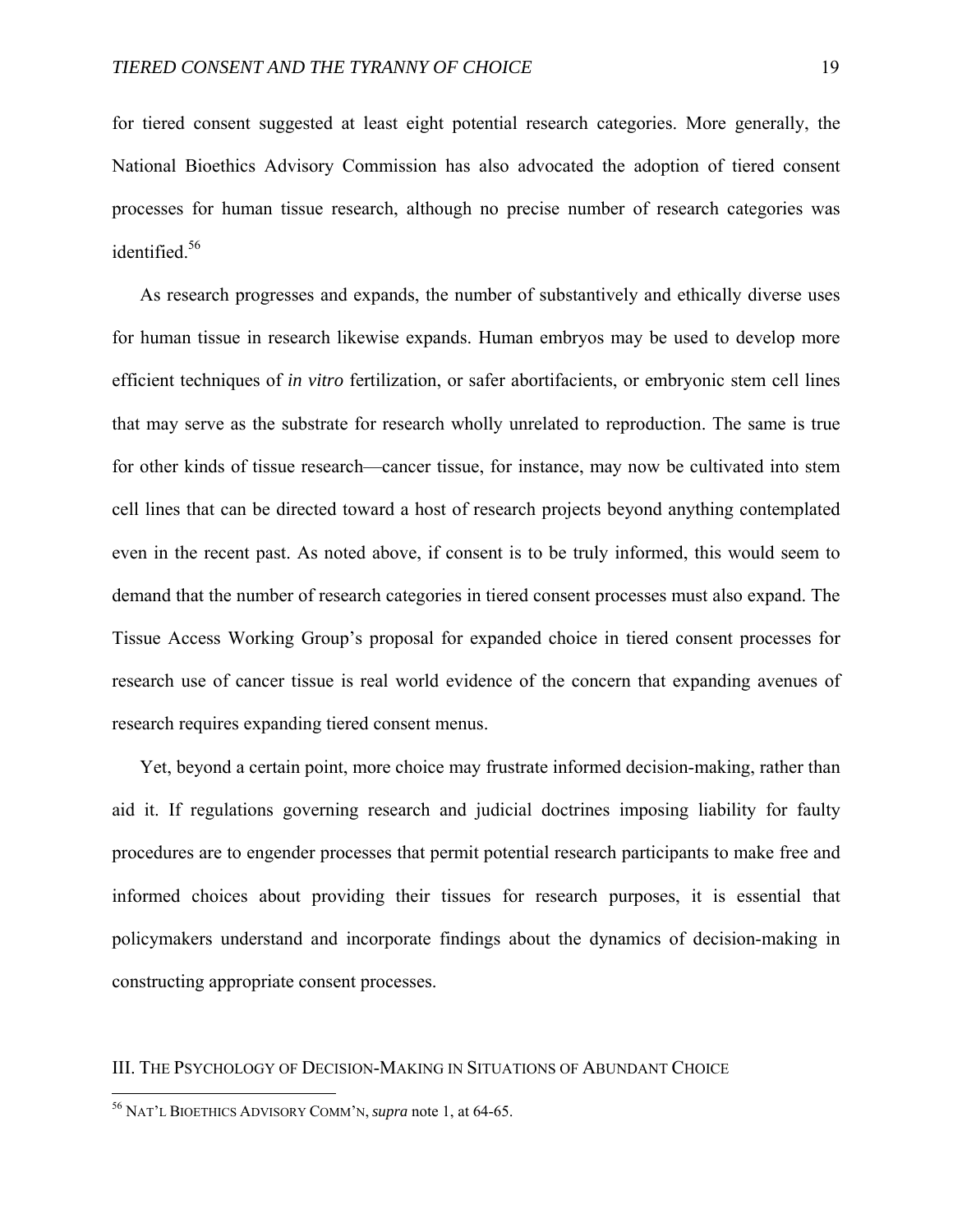Traditional social science theory suggests that more choices are preferable to fewer choices: "[T]he standard line among social scientists who study choice [is that i]f we're rational . . . added options can only make us better off as a society."<sup>57</sup> For those who want just the "right" thing, more choice means a greater probability of success. Alternatively, for those who do not really care one way or another, all the additional choices can simply be ignored.

In general, this logic seems compelling. It is obvious, after all, that having choices improves our quality of life: "It enables us to control our destinies . . . . Choice is essential to autonomy, which is absolutely fundamental to well-being. Healthy people need and want to direct their own lives."58 This is precisely the understanding of autonomy and liberty that under girds the traditional doctrine of informed consent.

Yet, social science researchers are discovering that "the fact that *some* choice is good doesn't necessarily mean that *more* choice is better.<sup>59</sup> Such findings are antithetical to classic economic theory because this theory does not admit to limitations in human cognition or to potential psychological tradeoffs that must be made when many as opposed to few options are available. The rise of behavioral economics and decision-making psychology, meanwhile, is beginning to draw attention to precisely these tradeoffs. Indeed, researchers in these fields are finding that more choice can actually demotivate decision-making and decrease satisfaction and happiness when choices are made.

<sup>&</sup>lt;sup>57</sup> BARRY SCHWARTZ, THE PARADOX OF CHOICE 19 (2004).<br><sup>58</sup> *Id.* at 3; *see also* Edward L. Deci & Richard M. Ryan , Intrinsic Motivation and Self-Determination in HUMAN BEHAVIOR (1985); GREGG EASTERBROOK, THE PROGRESS PARADOX (2003) (arguing that the standard of living in modern America far exceeds that of almost all people throughout human history); Diane I. Cordova & Mark R. Lepper, *Intrinsic Motivation and the Process of Learning: Beneficial Effects of Contextualization, Personalization, and Choice*, 88 J. OF EDUC. PSYCHOL. 715 (1996); Sheena S. Iyengar & Mark R. Lepper, *When Choice is Demotivating: Can One Desire Too Much of a Good Thing*, 79 J. OF PERSONALITY & SOC. PSYCHOL. 995 (2000) (documenting several books and journal articles demonstrating that provision of choice can be positive). 59 SCHWARTZ, *supra* note 57, at 3.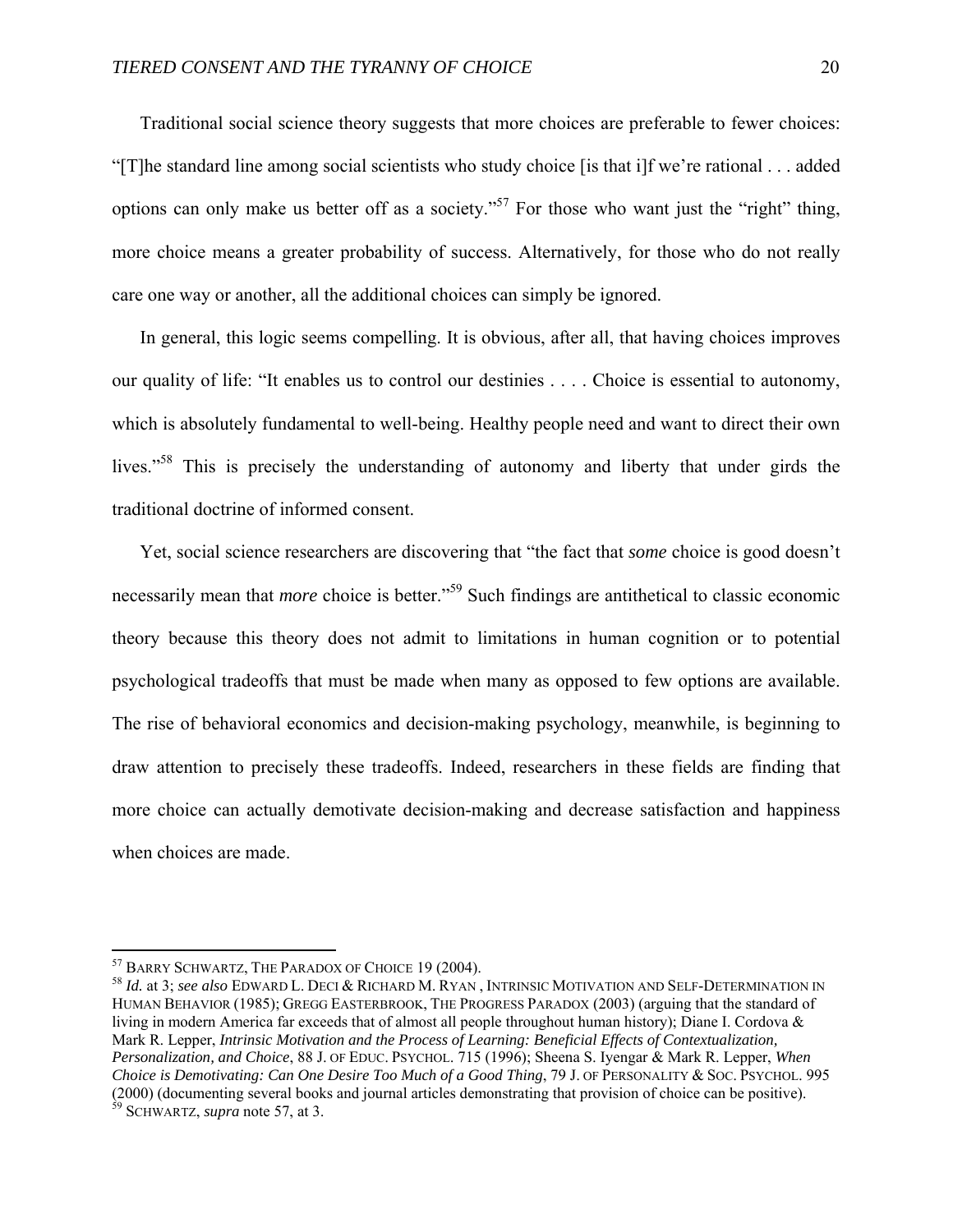This Part focuses on the implications of hyper choice for decision-makers. The Part that follows then explores what effect these implications are likely to have in the context of informed consent using a tiered model. Current research suggests four primary pitfalls to abundant choice: information overload; arbitrary selection; avoidance of decision-making; and regret. Each of these will be discussed in turn.

#### *A. Information Overload*

 $\overline{a}$ 

Data on the effects of consumer hyperchoice and information overload first surfaced in the 1970s and 1980s.<sup>60</sup> These studies showed that the human brain is not of limitless capacity and that the information available for decision-making can only be of some finite magnitude before the mind is simply overwhelmed. Defining "information load" as "a multiplicative function of the amount of product attributes and alternative information available for a single decision,"<sup>61</sup> these researchers and their modern counterparts have identified two axes along which information overload can occur. First, decision-makers experience information overload when presented with an overwhelming number of options that must be considered simultaneously. Second, decision-makers experience information overload when presented with an overwhelmingly complex decision, even when only a few options are available, due to the many details or attributes of each option that need to be considered. Most research on the constraints of information load has focused on the former problem, and, moreover, most of this research has focused on decision-making by consumers in a market setting.

<sup>60</sup> *See, e.g*, Jacob Jacoby, *Information Load and Decision Quality: Some Contested Issues*, 14 J. OF MARKETING RES. 569 (1977); Naresh K. Malhotra, *Information Load and Consumer Decision Making*, 8 J. OF CONSUMER RES. 419

<sup>&</sup>lt;sup>61</sup> David Glen Mick, Susan M. Broniarczyk, & Jonathan Haidt, Choose, Choose, Choose, Choose, Choose, Choose, *Choose: Emerging and Prospective Research on the Deleterious effects of Living in Consumer Hyperchoice*, 52 J. OF BUS. ETHICS 207, 208 (2004).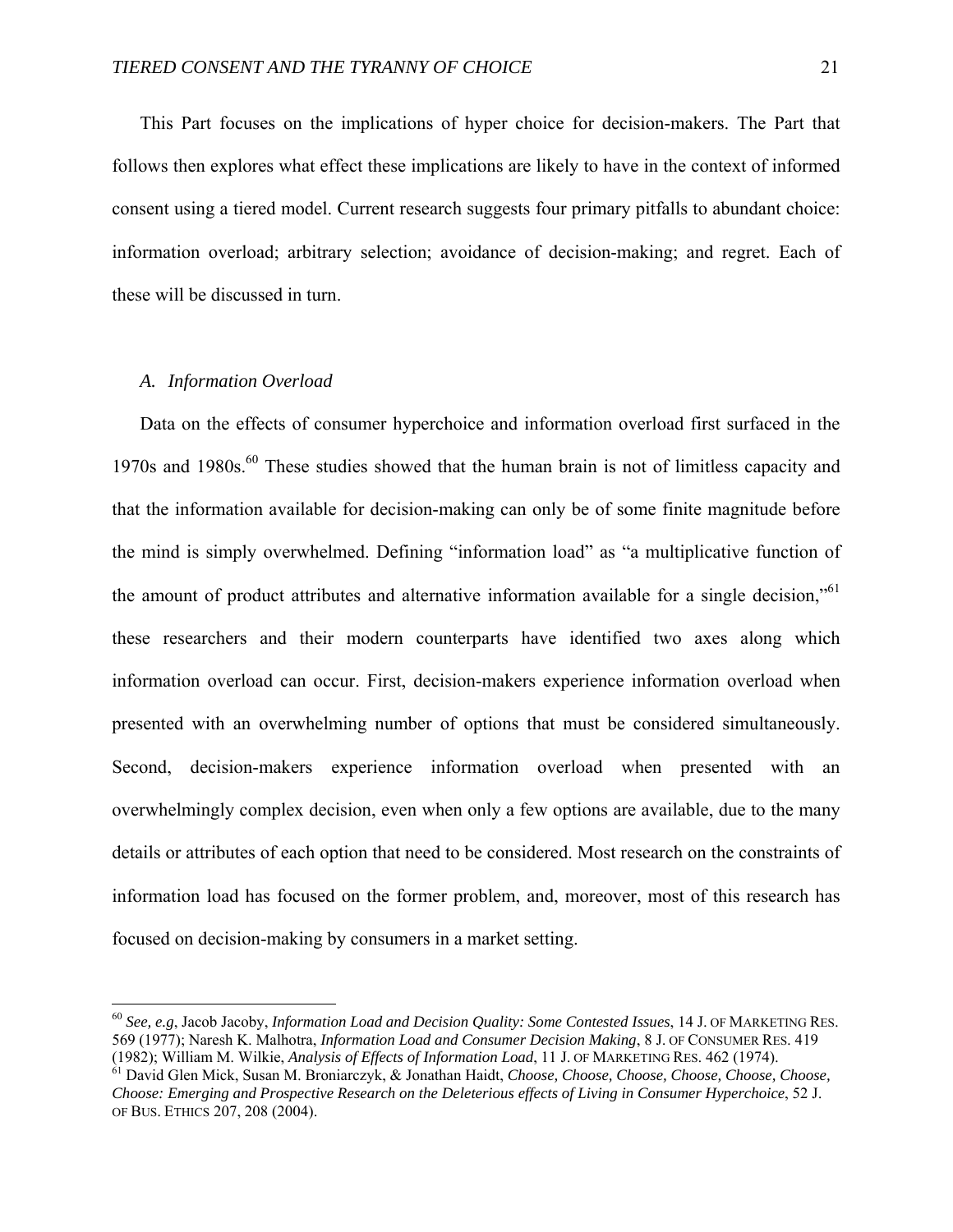When individuals experience information overload, research suggests that they adopt a variety of methods for simplifying the decision-making process. For instance, decision-makers adopt "simplifying rules"<sup>62</sup> or rely on "simple heuristics,"<sup>63</sup> discarding or ignoring a great deal of available information and focusing instead on a manageable subset of characteristics—in other words, they essentialize. This behavior has been shown to lead to lower quality decision-making in situations where there were clearly superior options given the benefits available for the price charged.64 Alternatively, some studies have suggested that as the number of options and the information about those options increases, decision-makers often consider only a small subset of the total choices available.<sup>65</sup> This means that decision-makers exclude a broad range of options without really evaluating them, once again an outcome likely to lead to lower quality decisionmaking.

Notwithstanding these data, some scholars have advanced the view that the use of heuristics can, in some situations, lead to more accurate decision-making.<sup>66</sup> Among the most well known of these fast and frugal decision-making techniques is the Take the Best heuristic. Take the Best, when modeled on a computer, is used to arrive at an answer simply and easily. Even where multiple types of relevant information to decision-making are provided, a system running Take the Best will consider only one criterion of information at a time—starting with the criterion with the highest validity, or relative frequency with which the given criterion will identify the right answer.67 If, on the basis of that single factor alone, one possible answer is indicated, this answer will be adopted, and the remaining criteria will never be considered. If the initial factor does not

 $^{62}$   $\mathit{Id}.$ 

<sup>&</sup>lt;sup>63</sup> Iyengar & Lepper, *supra* note 58, at 996.<br><sup>64</sup> Mick, Broniarczyk & Haidt, *supra* note 61, at 208.<br><sup>65</sup> John R. Hauser & Birger Wernerfelt, *An Evaluation Cost Model of Consideration Sets*, 16 J. OF CONSUMER RES. 393 (1990).<br><sup>66</sup> See generally SIMPLE HEURISTICS THAT MAKE US SMART (Gerd Gigerenzer et al. eds., 1999).

<sup>&</sup>lt;sup>67</sup> Gerd Gigerenzer & Peter M. Todd, Fast and Frugal Heuristics: The Adaptive Toolbox, in SIMPLE HEURISTICS THAT MAKE US SMART, *supra* note 66, at 80.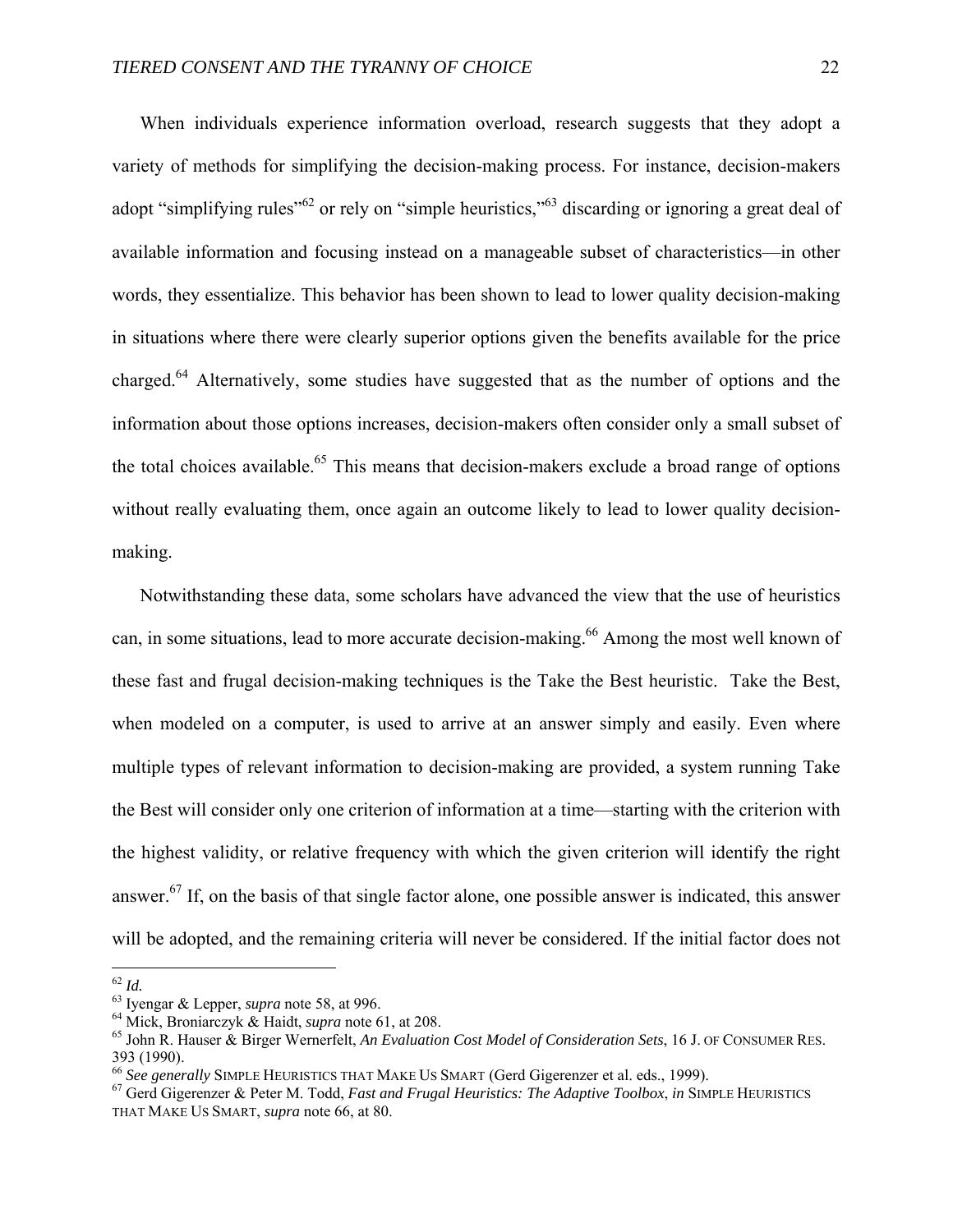make an answer plain, the criteria with the next highest validity will be tested—alone—and so on, until an answer is indicated.<sup>68</sup> The key to Take the Best is that each criterion of information is tried independently; information learned from one criterion is not retained when the next criterion is tested. Take the Best adopts as its motto "take the best, ignore the rest."69 In the real world, Take the Best might operate when, faced with massive amounts of information, we simply ignore the vast majority of available information in favor of focusing on one or two key and manageable criteria.

In studies comparing the accuracies of Take the Best and regression analysis (which integrates a large amount of information in arriving at a decision) at predicting which of two cities is larger, the fast and frugal heuristic was able to predict city size with nearly as much, and in some cases more, accuracy than the more complicated and time consuming regression analysis.<sup>70</sup> In these studies, ten criteria, such as whether the city had a soccer team or a university, were available for analysis.<sup>71</sup> Multiple regression analysis, which integrated and considered all ten variables, identified the larger of two cities with 65.7 % accuracy.<sup>72</sup> Meanwhile, Take the Best, which considered only three criteria, made accurate choices 65.8 % of the time.<sup>73</sup> These data have led some researchers to laud these heuristics as critical to human survival and far from detrimental to functional decision-making in many contexts.

## *B. Checking Out: Of Jams and Exams*

 $^{68}$  *Id.* at 81.

<sup>68</sup> *Id.* at 81. 69 *Id.* 70 *Id.* at 87-88. 71 *Id.* at 85. 72 *Id.* at 87. 73 *Id.*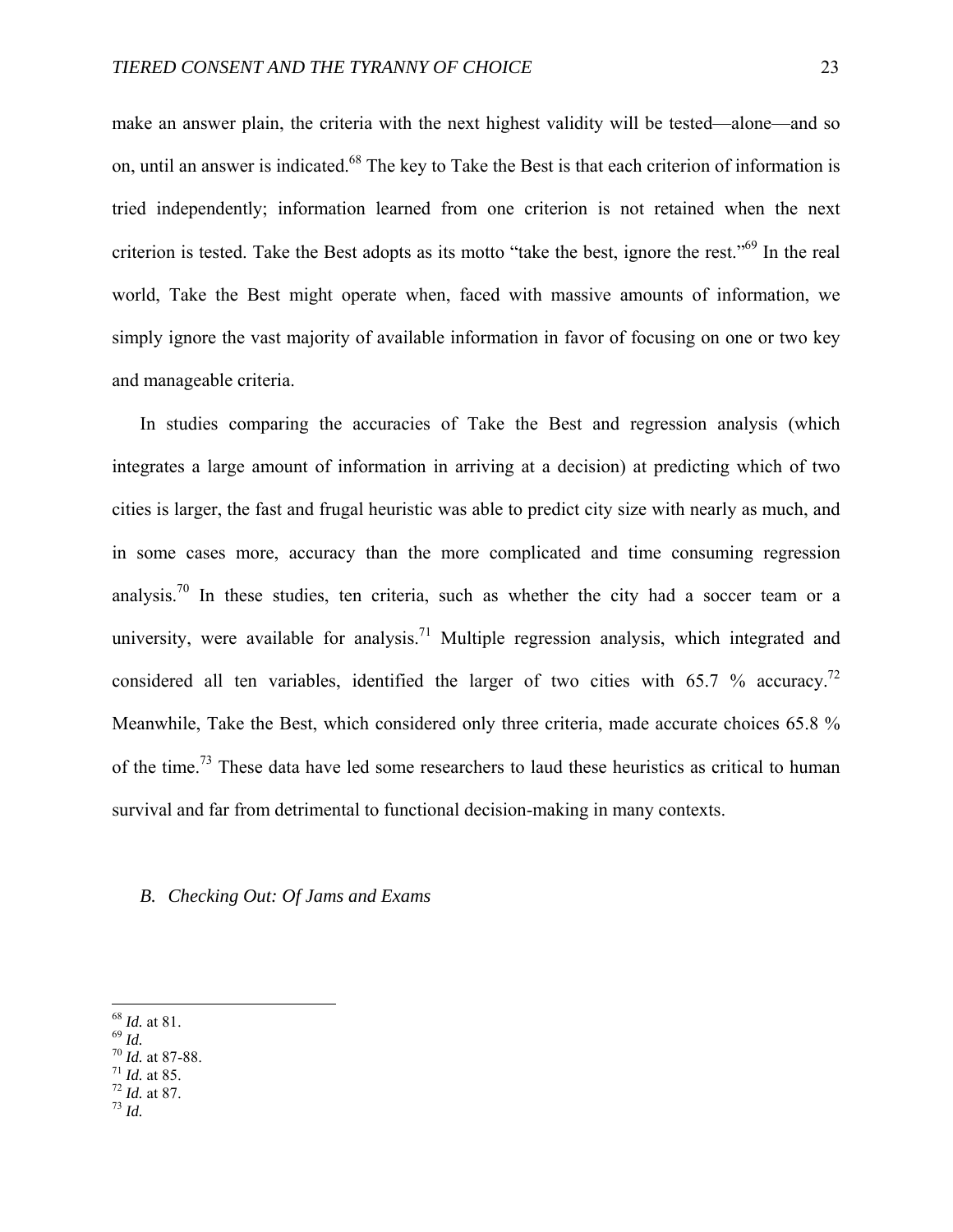Hyperchoice conditions and the difficulties of information overload can lead not only to essentializing, but also to efforts to "check out" of the decision-making process altogether. Available research points to two ways in which individuals experiencing information overload attempt to escape decision-making. In some cases, where the number of available choices is so great as to be "truly daunting," rather than trying to choose, "people may disengage, *choosing almost arbitrarily* to complete the process."<sup>74</sup> In other cases, where individuals have an option not to participate in decision-making at all, they will do so, opting instead for the status quo. In a third, distinct pattern, research suggests that sequential decision-making is psychologically fatiguing and that later-made decisions are likely to be more arbitrary or oriented towards the status quo.

"Opting out" has been demonstrated recently in a series of studies involving the purchase of exotic jams in a grocery store and the successful completion of an extra-credit assignment by college students in an introductory social psychology course.<sup>75</sup> In the first study, shoppers at an upscale grocery store encountered booths offering free sampling of Wilkin and Sons jams. The booths varied in whether they offered six jams for tasting (the limited choice condition) or twenty-four (the extensive choice condition). Each participant could sample as many of the available jams as desired. Following tasting, each participant was given a coupon to save one dollar on the purchase of a Wilkin and Sons jam. Shoppers interested in purchasing jams did so from the regular jam aisle, where they encountered all available varieties of Wilkin and Sons jams (as well as jams from other brands). The results were startling. Although more people initially approached the extensive choice booth to participate in sampling of jams (sixty percent of those who passed the extensive choice booth stopped, while only forty percent of passing

<sup>74</sup> Barry Schwartz et al., *Maximizing Versus Satisficing: Happiness Is a Matter of Choice*, 83 J. OF PERSONALITY & SOC. PSYCHOL. 1178, 1779 (2002) (emphasis added). 75 Iyengar & Lepper, *supra* note 58.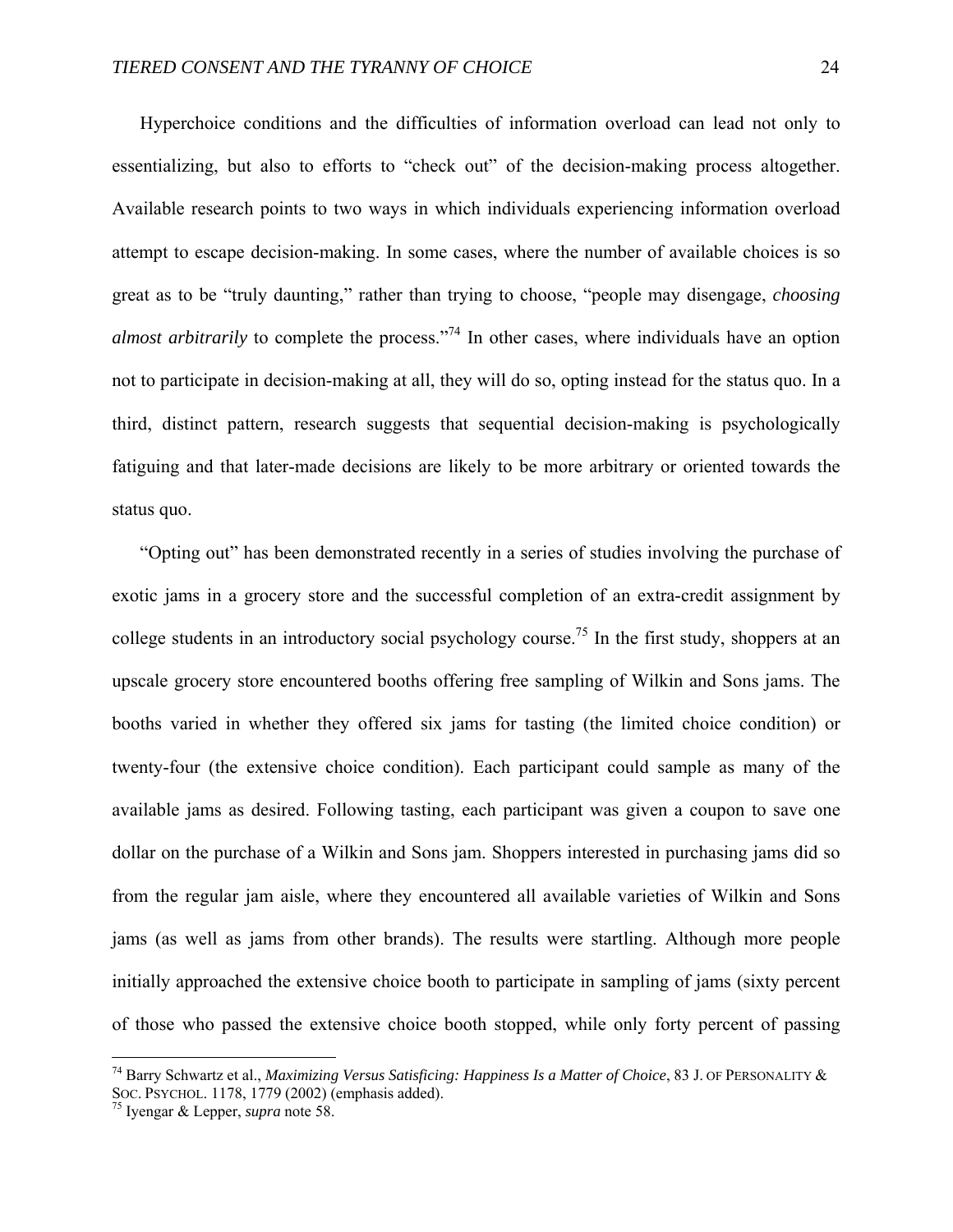shoppers stopped at the limited choice booth;  $\chi^2$  (1,  $N = 502$ ) = 19.89,  $p < 0.001$ ), far more individuals who had visited the limited choice booth subsequently purchased jams (thirty percent of limited choice participants versus only three percent of extensive choice samplers;  $\chi^2$  (1, *N* = 249) = 32.34,  $p < 0.0001$ .<sup>76</sup> The researchers concluded that although extensive options may at first appear more appealing than a limited array of options, "having 'too much' choice seems nonetheless to have hampered [participants'] later motivation to buy."<sup>77</sup> In others words, when faced with choosing among a larger number of options, more individuals opted simply to make no selection at all.

In the second study, students in an introductory social psychology class were presented with the opportunity to submit a two-page essay as an extra-credit assignment. Student sections were provided with either a list of six potential essay topics (the limited choice condition) or a list of thirty topics from which to choose (the extensive choice condition). The results again were striking. Students with the limited choice list were more likely not only to submit extra-credit essays than students faced with the extensive choice list (seventy-four versus sixty percent completion;  $\chi^2$  (1, *N* = 193) = 3.93, *p* < 0.05), but also to perform slightly, but significantly, better on those essays than extensive choice students (graded on a ten-point scale, limited choice writers scored on average 8.09 points, while extensive choice writers scored only 7.69 points;  $F(1, 124) = 5.65$ ,  $p < 0.02$ ).<sup>78</sup> Again, these results confirmed that facing extensive options "does" not necessarily lead to enhanced motivation when compared with contexts that offer a limited array of options."<sup>79</sup> Moreover, student scores demonstrated that among active participants (i.e.,

 $\frac{76}{77}$  *Id.* at 997.

<sup>&</sup>lt;sup>78</sup> In addition to the statistical tests conducted and reported in the study, a t-test statistic, measuring the statistical significance of differences in the mean values between two groups may be helpful. Having conducted a t-test, the results show that the differences in average grades in study 2 between limited choice and extensive choice participants is statistically significant (*p* < 0.01).<br><sup>79</sup> Iyengar & Lepper, *supra* note 58, at 999.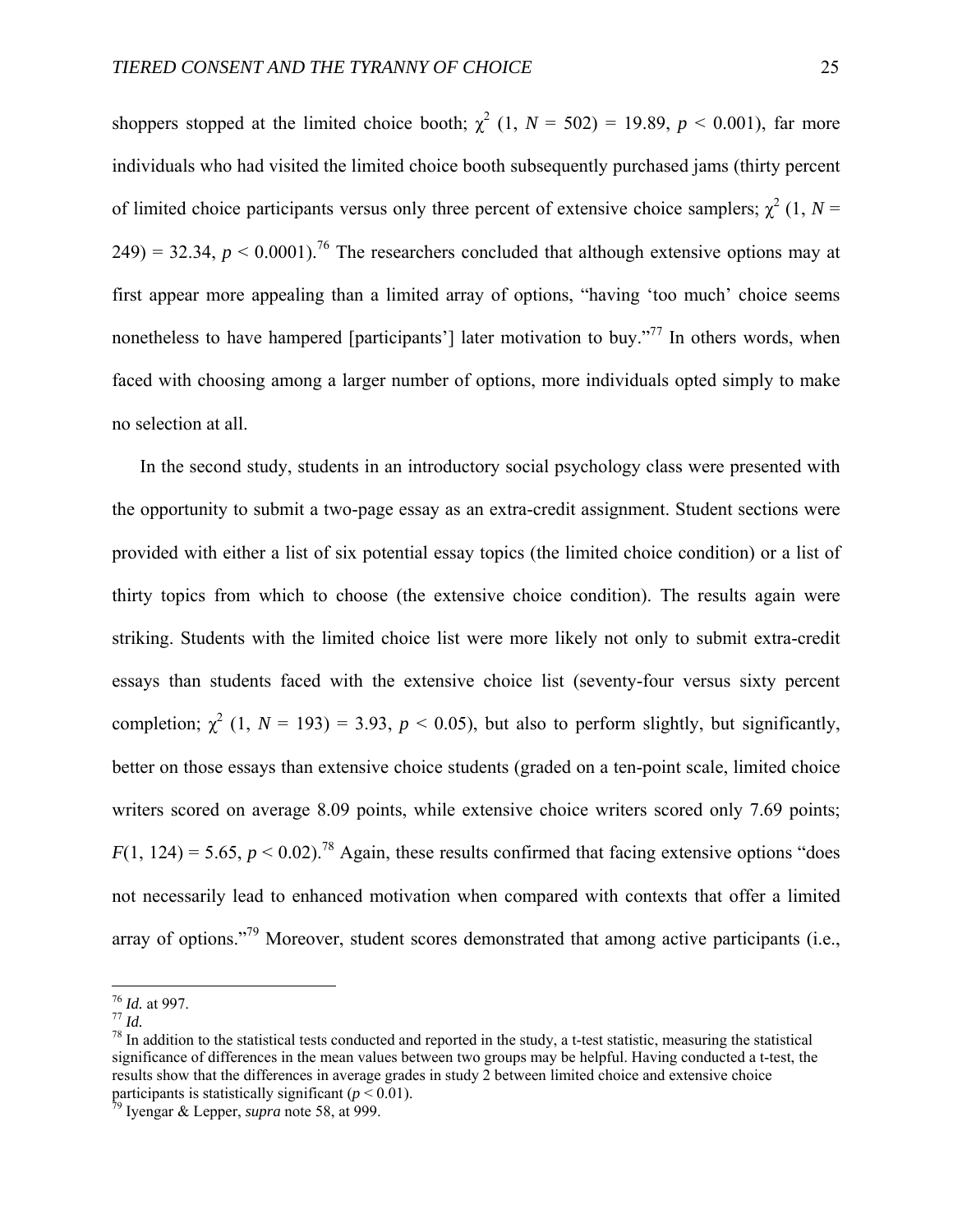essay writers), individuals in limited choice settings tend to outperform those in extensive choice settings. Indeed, Iyengar and Lepper reported that even where students in the two groups selected the same essay topic, students in the extensive choice group performed worse than those in the limited choice group.<sup>80</sup>

These studies suggest not only that individuals experiencing information or choice overload tend to avoid decision-making by opting out of active participation, but also that when they do participate they tend to do less well. Iyengar and Lepper suggest that this second finding may result because individuals in hyperchoice situations adopt simplifying heuristics for decisionmaking. Choice mediated through such simplifying heuristics may "lead[ decision-makers] to feel less committed to exercising their preferences."81

Finally, a separate study examining the effects of sequential decision-making also suggests that decision-makers tend to opt out of making decisions when overwhelmed. One study found that after making an initial difficult decision, individuals faced with another difficult decision were more likely to opt for the status quo and other risk-averse options.<sup>82</sup> Another study documented that after making binary choices across different product classes, participants who had made numerous choices were significantly less able to persist at an unsolvable puzzle or to force themselves to continue drinking a distasteful beverage than the control group.<sup>83</sup> These results strongly suggest that making difficult decisions is strenuous and fatiguing, and that the making of multiple and sequential decisions leads to declining willpower and informed decisionmaking.

1

<sup>&</sup>lt;sup>80</sup> *Id.* ("The condition effect was ... significant for [overall grade],  $F(1, 124) = 5.65$ ,  $p < .02$ , with students in the limited-choice condition receiving higher grades ( $M = 8.09$ ,  $SD = 1.05$ ) than those in the extensive-choice condition  $(M = 7.69, SD = 0.82)$ .").<br><sup>81</sup> *Id.*<br><sup>82</sup> Mick, Broniarczyk, & Haidt, *supra* note 61, at 208 (discussing a study by Jason Riis and Norbert Schwarz).<br><sup>83</sup> *Id.* at 208-09 (discussing Roy Baumeister & Kathleen Vohs, *Willpowe* 

DECISION: ECONOMIC AND PSYCHOLOGICAL PERSPECTIVES ON INTERTEMPORAL CHOICE 201 (George Loewenstein, Daniel Read, & Roy F. Baumeister, eds., 2003).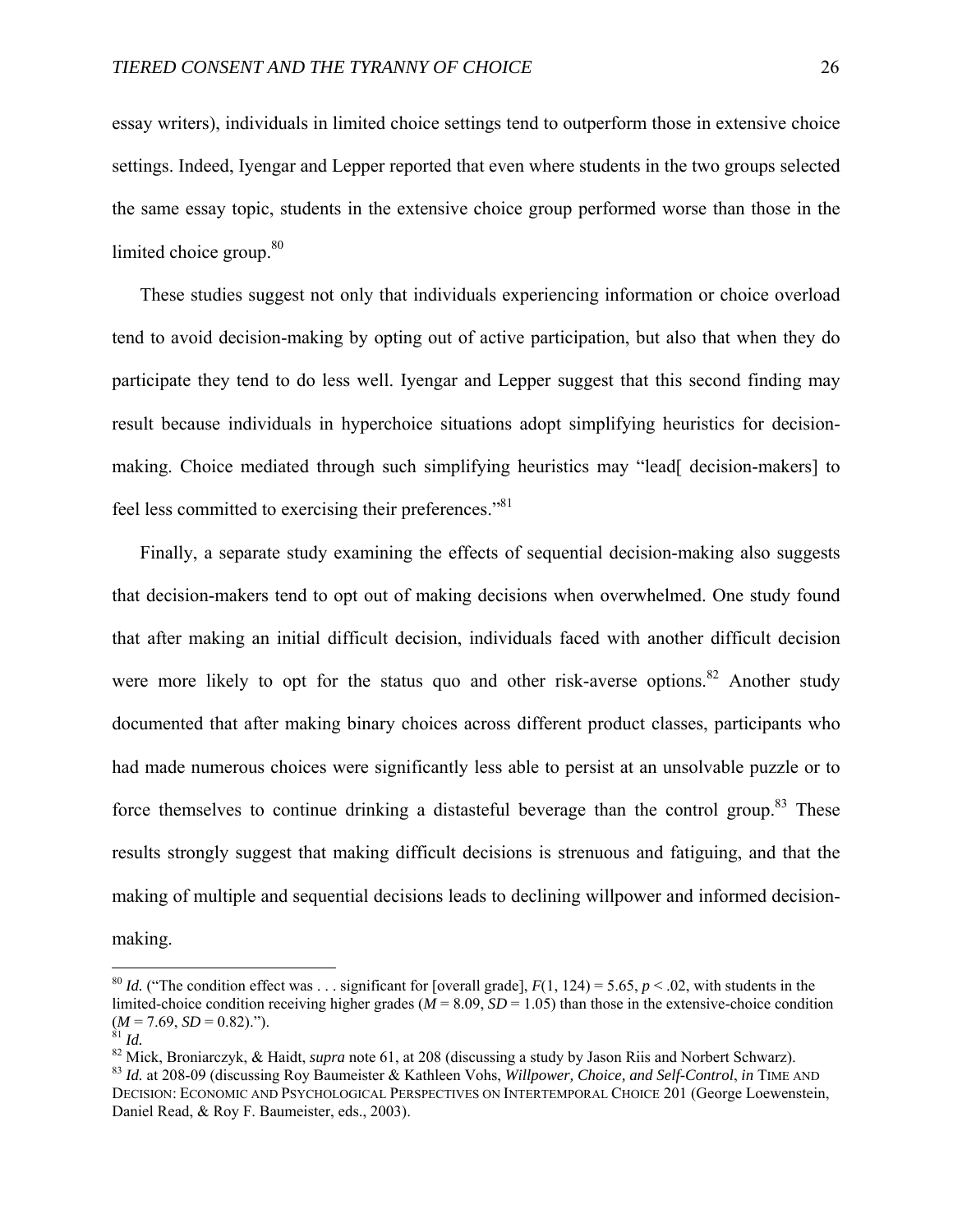## *C. Regret*

A third trend in findings on the implications of hyperchoice is that individuals making decisions in hyperchoice settings tend to experience more frustration in decision-making and more regret afterwards. For instance, in analyzing the extra-credit essay writing results, Iyengar and Lepper hypothesized that "choosers in extensive-choice contexts . . . may feel more responsible for the choices they make because of the multitude of options available."<sup>84</sup> That is, given more options, individuals may feel more pressure to find the "best" one and are more likely to fear or experience regret once they have made a decision. Fear of regret, in turn, may cause individuals to refrain from choosing one option among many—once again, opting out of decision-making.

To test whether regret or fear of regret influences decision-making, Iyengar and Lepper devised a study in which individuals were asked to select a Godiva chocolate that they would buy for themselves based on name and appearance alone. Participants were presented with either six or thirty options. Participants were then given the opportunity to taste a chocolate. Some groups were not given a choice about which chocolate to taste; the remaining groups were offered the chance to sample the chocolate they had indicated previously. Finally, all participants were presented with two different compensation mechanisms: either five dollars in cash or a box of Godiva chocolates worth five dollars.

The results of this study showed that individuals given extensive choices found the decisionmaking process to be both more enjoyable and more frustrating than individuals in either the limited choice or no choice setting. $85$  In measuring satisfaction following decision-making,

<sup>84</sup> Iyengar & Lepper, *supra* note 58, at 1000. 85 *Id.* at 1002.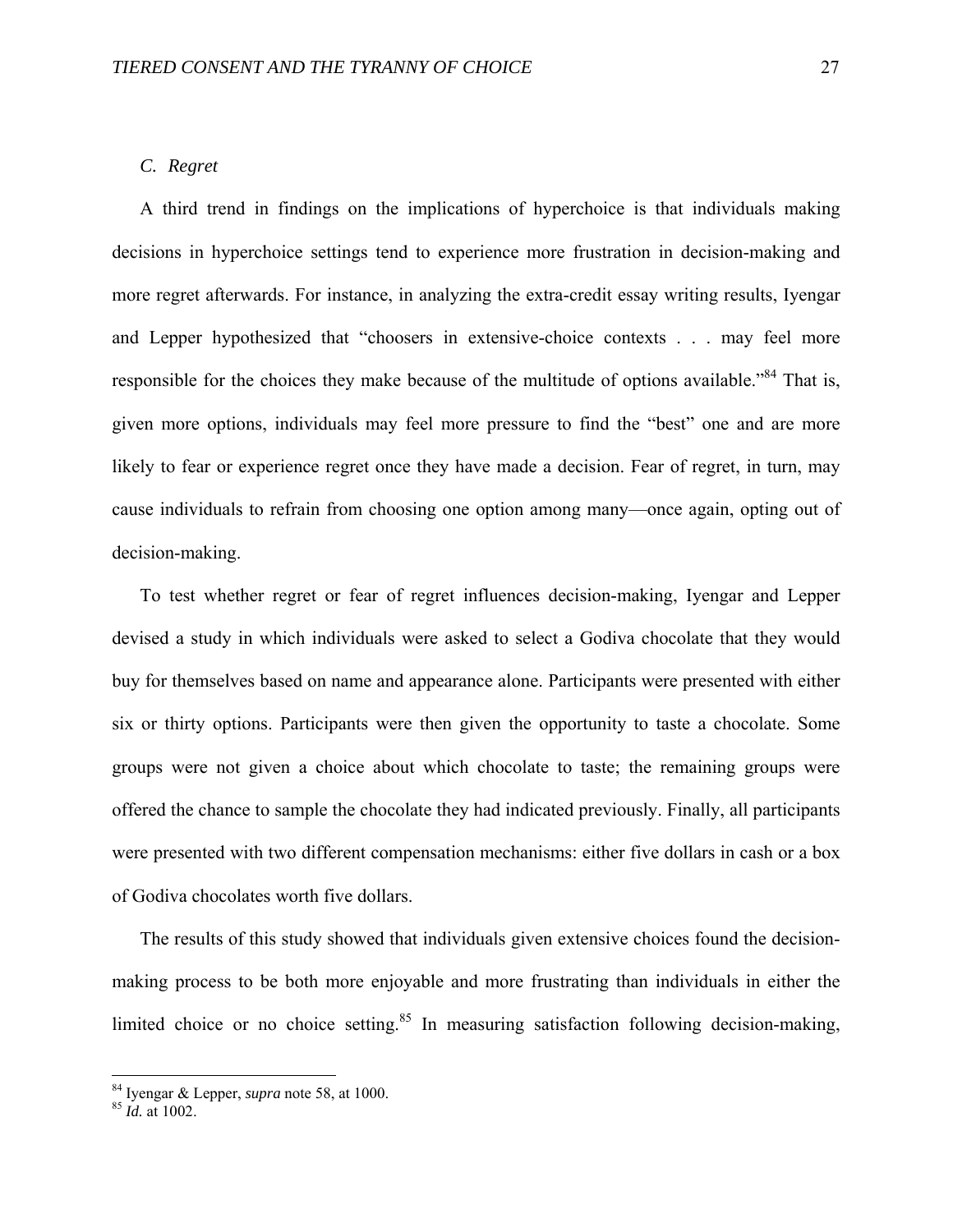Iyengar and Lepper found that participants in the extensive choice condition were significantly less satisfied with their sampled chocolates than were participants in the limited choice condition, although both of these groups reported higher satisfaction that those in the no choice condition.86

Barry Schwartz and colleagues tie regret to individuated decision-making approaches. Schwartz and colleagues posit that there are two types of decision-makers: maximizers, who always seek the "best" option, and satisficers, who generally seek a "good enough" option.<sup>87</sup> While having more choices may mean that maximizers are more likely to find just the right product or to make just the right choice, having more choices also means that there is a greater risk of not choosing the best option. If a better option later becomes available or apparent (or perceived), maximizers are likely to experience regret. Maximizers may be more likely to avoid making decisions in the first place, in order to minimize the opportunity for making a "wrong" decision. Satisficers, meanwhile, are less likely to be distressed if a better option subsequently appears because of their orientation towards "good enough" options rather than "best" ones. Therefore, satisficers are less likely to experience regret and less likely to opt out of decisionmaking, even when choices are abundant.

## IV. ABUNDANT CHOICE AND TIERED CONSENT

Despite the intermittent references of several authors to medical decision-making and hyperchoice,<sup>88</sup> the vast majority of available research in this emerging field focuses on consumer psychology in which a prospective buyer must choose one product out of a large number of

<sup>&</sup>lt;sup>86</sup> *Id.* at 1003.<br><sup>87</sup> Schwartz et al., *supra* note 74, at 1179.<br><sup>88</sup> *See, e.g.*, Barry Schwartz, *The Tyranny of Choice*, SCIENTIFIC AMERICAN, Apr. 2004, at 70, 74; Iyengar & Lepper, *supra* note 58, at 1004.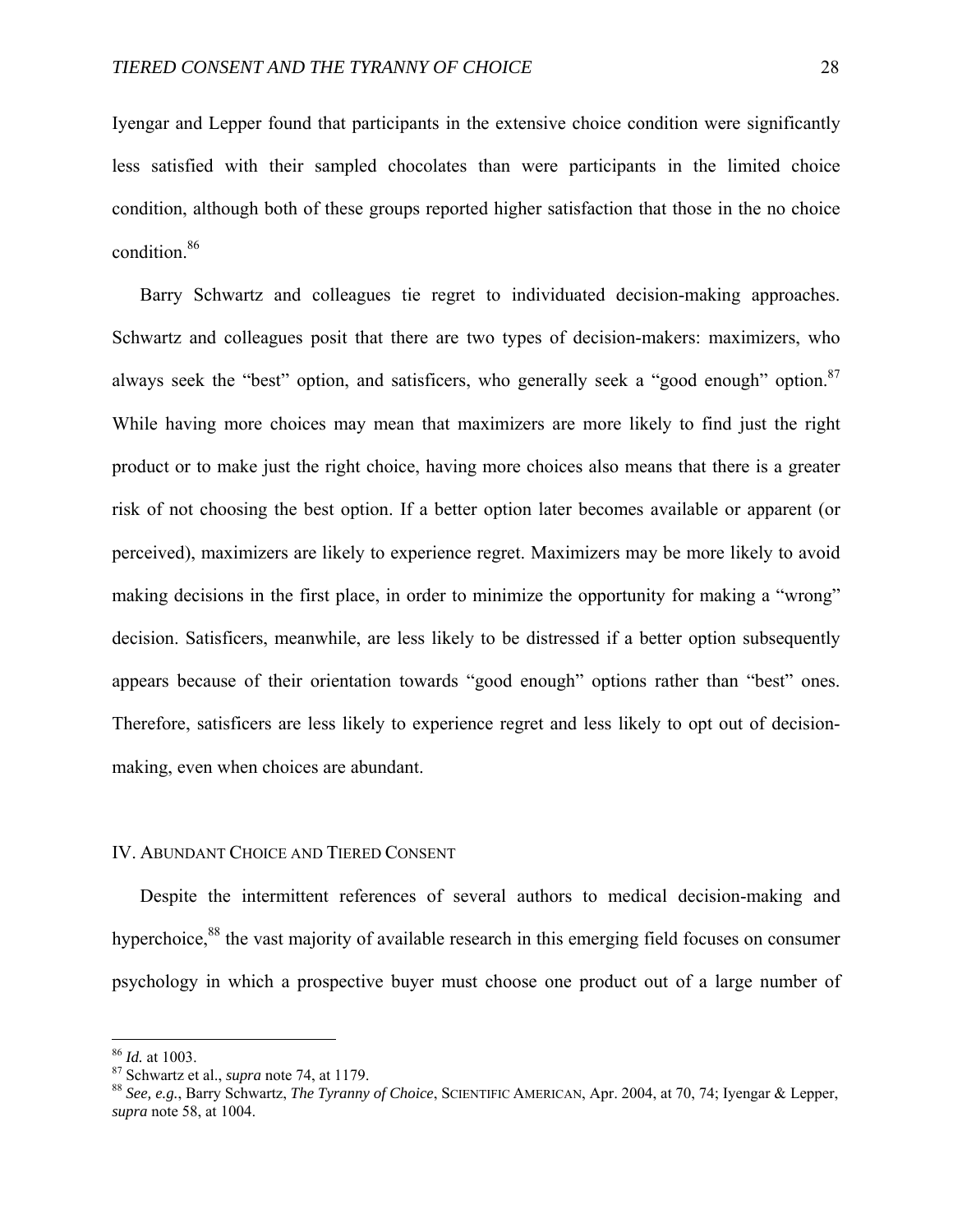similar products. In the tiered consent context, conversely, each option represents a possible research choice, but all, some, or none of these options may be selected simultaneously. Thus, where the problems of hyperchoice result from an inability to accurately weigh opportunity costs, such problems may not arise for potential tissue providers facing tiered consent because the opportunity cost of providing tissue to option *A* rarely includes an inability to provide tissue to option *B*. This seems most salient in considering the effects of regret on decision-making. After all, if one is concerned about the possibility that *B* will turn out to be better than *A*, then the ability to select both *A* and *B* limits the possibility of missing out on the "best" choice.

However, there are good reasons to believe that the problems experienced in consumer hyperchoice may also manifest themselves in tiered consent hyperchoice. This Part applies the findings of consumer choice psychology identified in Part III to tiered consent, demonstrating that the difficulties of consumer hyperchoice are likely to occur with as much or more effect in the high stakes context of providing tissue for research as in the context of the grocery store.

#### *A. Information Overload*

Research finding that individuals faced with information overload tend to ignore a great deal of available information or a number of available options is distressing for those concerned with informed decision-making. Informed consent, after all, focuses not only on disclosure of relevant information, but also on a potential tissue provider's competency and ability to understand and make use of that information. In the tiered consent context, if the number of available options is overwhelming, potential tissue providers may unconsciously choose to ignore several options, depriving them of the opportunity to provide tissue to research they may find enriching upon closer inspection. Alternatively, potential tissue providers may attempt to choose among a vast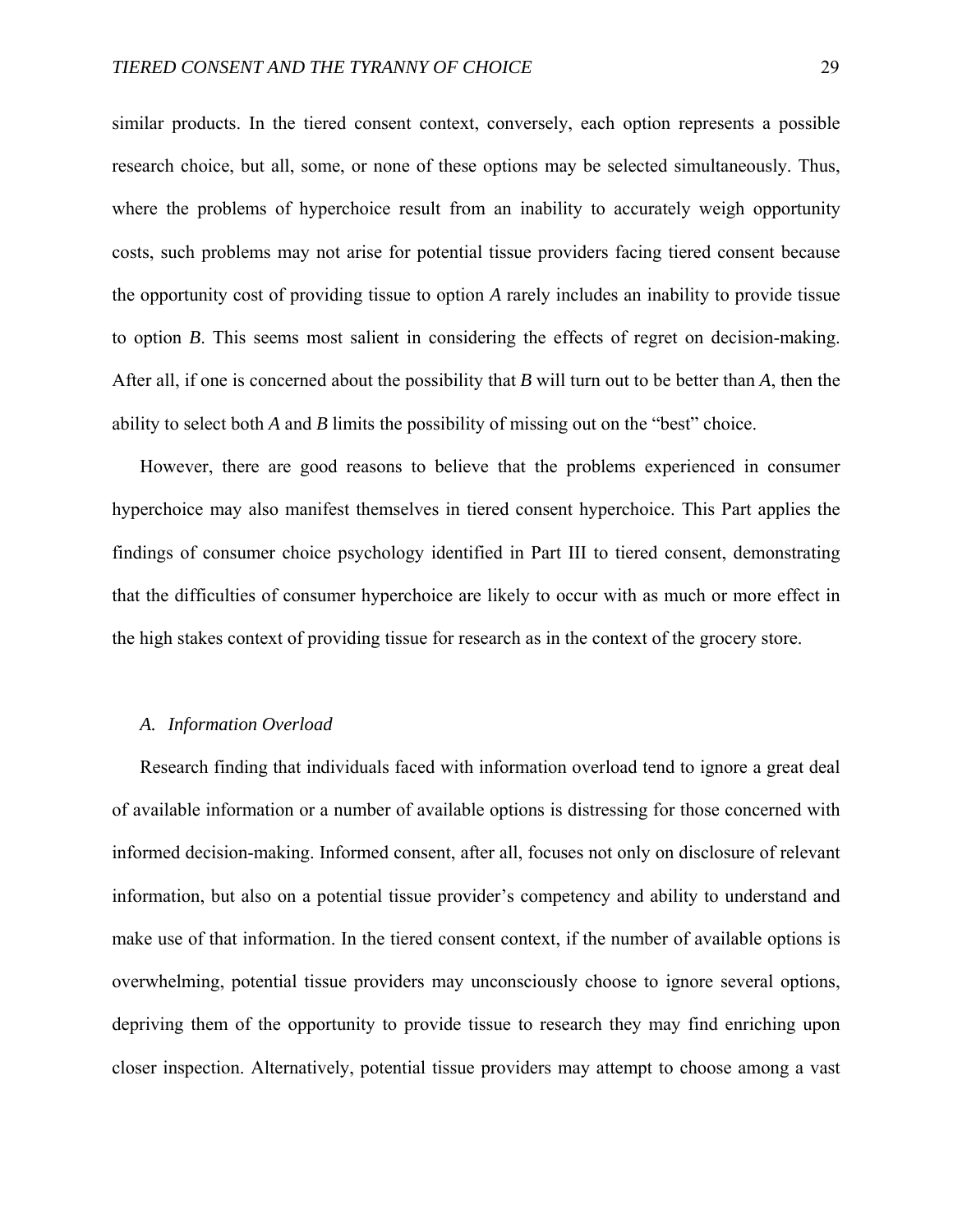array of options by adopting an essentializing heuristic and thereby ignoring swaths of relevant and important information about each option, which could lead to truly uninformed decisionmaking.

Tiered consent may also be a source of information overload not only through offering too many options to be simultaneously considered, but also by virtue of the fact that the decision to be made is likely to be a complex one. Most tissue providers are not medically or scientifically trained, and this limits their ability to grasp subtle nuances in scientific methodologies, to consider the broad range of research for which they may be providing their tissues, or to understand the tradeoffs implied in selecting one set of research options over another. The disclosure of a vast quantity of information, even about a limited set of available options, may therefore be a disservice to potential tissue providers, if it causes decision-makers to ignore a great deal of that information and therefore to make less informed decisions.<sup>89</sup>

For example, in the United States, human oocytes may be donated (or bought) for research purposes.90 Because oocytes are a finite resource, their allocation to one research use necessarily reduces the number of eggs available for other research purposes. This is especially so with respect to embryonic stem cell research, which is a highly inefficient process at present.<sup>91</sup> Thus, it is critical that potential oocyte providers understand each option independently so that they are

1

<sup>&</sup>lt;sup>89</sup> The same may hold true for disclosure of information in the medical treatment setting, wherein there is strong legal incentive for physicians to disclose *all* available information as a shield to liability.<br><sup>90</sup> At present, there is no federal law banning the sale or donation of human oocytes (eggs) for research purposes,

although no federal funds may be used in connection with any research on human embryos and funding is only available for a limited number of human embryonic stem cell lines. *See* President's Address to the Nation on Stem Cell Research, 37 PUB. PAPERS 32 (Aug. 9, 2001). Some states have enacted legislation that governs assisted human reproduction that may govern access to donor eggs. Moreover, the National Academies has issued ethical guidelines for human embryonic stem cell research that recommended that gamete donors be compensated only for expenses and not for their eggs or sperm directly. *See* Amy Adams, *Guidelines Issued for Embryonic Stem Cell Research*, STANFORD REPORT, Apr. 27, 2005, http://news-service.stanford.edu/news/2005/april27/med-stemcell-042705.html. However, these guidelines are optional and do not have force of law. 91 Stem cell derivation from human embryos succeeds roughly thirty-five percent of the time. *See* Lisa M. Hoffman

<sup>&</sup>amp; Melissa K. Carpenter, *Characterization and Culture of Human Embryonic Stem Cells*, 23 NATURE BIOTECHNOLOGY 699, 700 tbl.1 (2005). Percentage was obtained by averaging values reported in "percentage of cell lines from ICMs."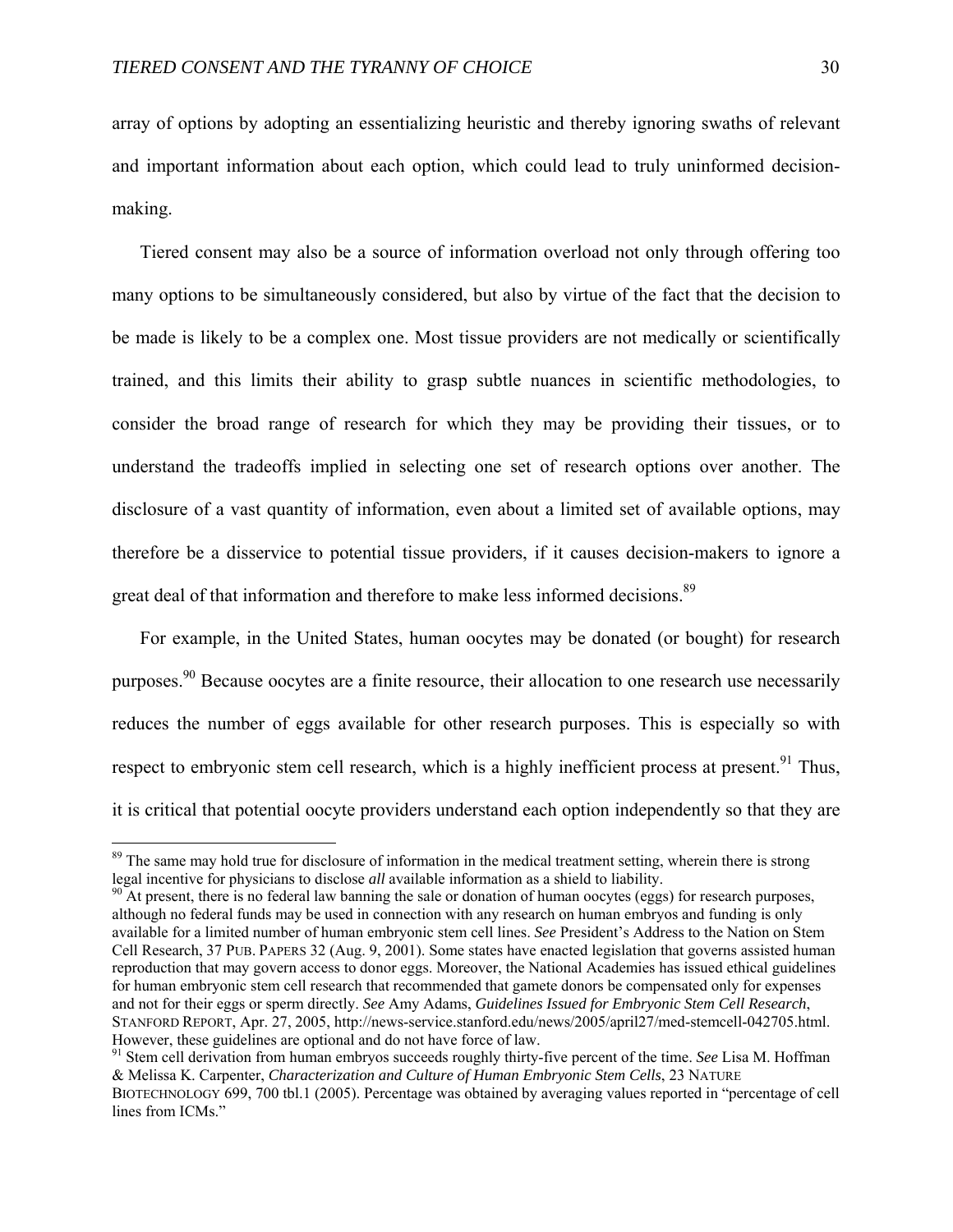best able to allocate their oocytes in accordance with their values. Indeed, informed consent doctrines and regulations must be designed to create processes that permit potential tissue providers to make choices according to their values—this is the core of the autonomy/human dignity norm of informed consent.<sup>92</sup> In cancer research, patients providing their tissue "for use in research to learn about, prevent or treat other health problems<sup>393</sup> may not understand just how broad a range of research projects this provision may encompass—"other health problems" may include Alzheimer's research, but may also include research directed at deriving stem cell lines and learning how to differentiate stem cells into specialized cell types.

In the context of consent, it is critical that all relevant information be processed and integrated so that decisions are maximally informed. This must be true for each option in a tiered consent menu. Excluding options from consideration or employing essentializing decisionmaking heuristics to exclude certain data about each option undermines the purposes of tiered consent and consent in general. Policymakers, ethicists, and researchers charged with designing informed consent processes must recognize and respond appropriately to this kind of limitation in human cognition and understanding, so that tiered consent processes serve, rather than undermine, the goals of informed consent.

Moreover, while the success of fast and frugal heuristics like Take the Best might suggest that adopting heuristics does not undermine the ability of tissue providers to make choices consistent with their values, there is good reason to believe that the demonstrated success of these heuristics does not correlate with usefulness in informed consent. In the first instance, it is not at all clear that individuals have fixed preferences among different decision-making variables (fixed criteria validity) in the technical arena of medical decision-making, nor is there any

<sup>&</sup>lt;sup>92</sup> *See, e.g.*, Canterbury v. Spence, 464 F.2d 772, 780 (D.C. Cir. 1972) ("True consent to what happens to one's self in the informed exercise of a choice . . . .").

<sup>93</sup> *What Is Tiered Consent?* (Dec. 27, 2005), http://www.usm.maine.edu/bioethics/biobank/ethical/ic/tiered.html.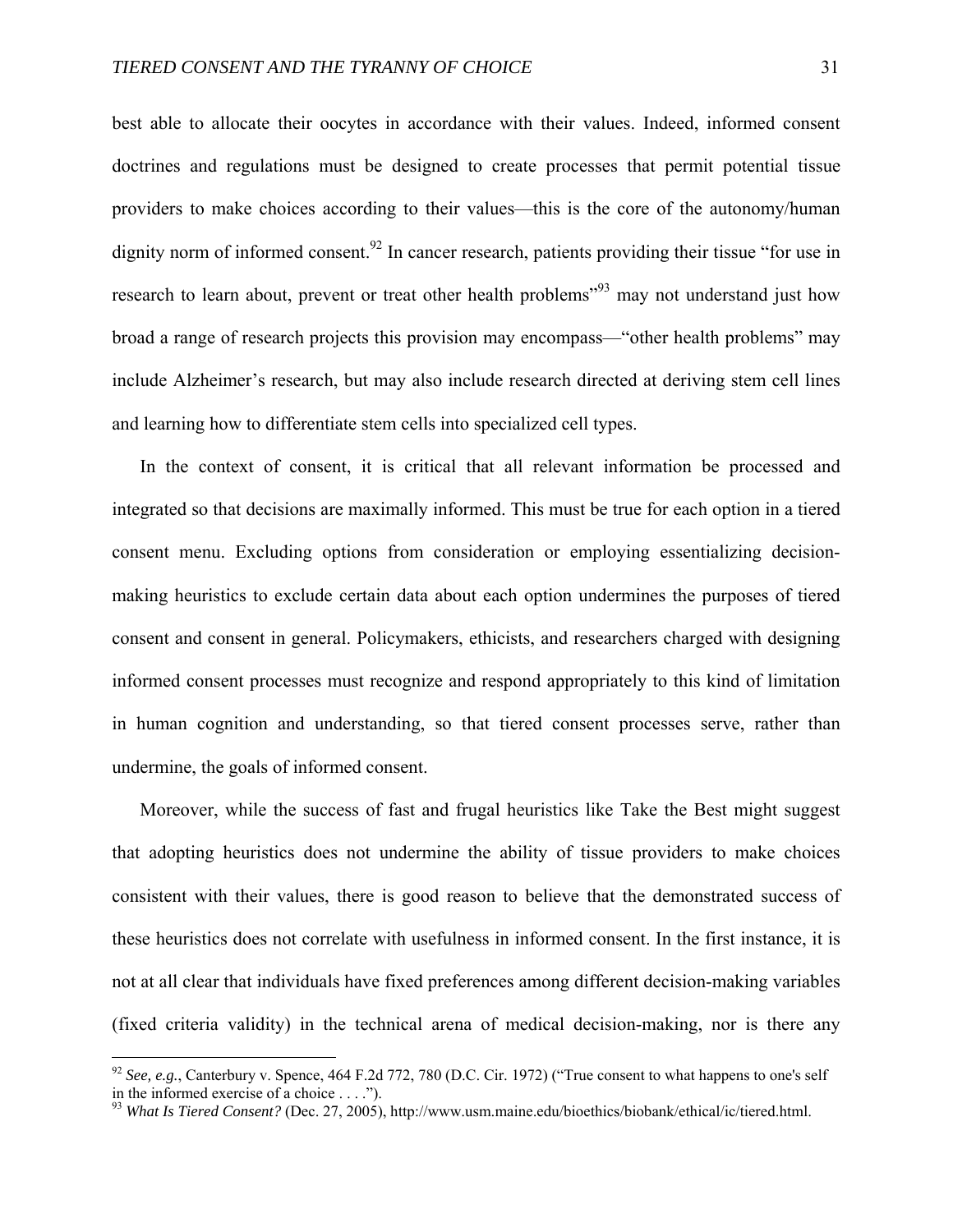objectively "right answer" when it comes to providing tissue for research. Furthermore, the studies cited throughout Part III indicate that hyperchoice settings are particularly ill suited for accurate decision making by fast and frugal heuristics. Indeed, some studies have shown that information overload and reliance on heuristics lead to lower quality decision-making in situations where objectively superior options exist.<sup>94</sup> More specifically, research shows that lower quality decision-making is especially likely to occur when the decision to be made demands emotional or manual investment from the decision maker. For example, when students were provided with either limited or extensive numbers of choices for extra credit essays, individuals in the limited choice setting outperformed those in the extensive choice setting, even when students selected the same essay topic.<sup>95</sup> As Iyengar and Lepper noted, choice mediated through simplifying heuristics may "lead[ decision-makers] to feel less committed to exercising their preferences."96

Providing tissue for medical research is likely to be an arena in which decision-making is, in fact, emotionally or manually demanding, especially for certain kinds of tissues. Unlike consumer goods, in which having a stereo, for instance, is clearly a good, tissue provision is not always so clear. For example, providing human eggs or embryos is not such an unqualified good. Some individuals feel strongly that no human embryo research should be conducted. Others feel that although embryo research on the causes and treatment of infertility is valuable, embryo research to develop abortifacients or embryonic stem cell lines is morally reprehensible. Even those who find embryo research of all kinds morally neutral may experience moral anxiety in egg or embryo donation simply because it brings to the forefront their lack of moral engagement with an issue that is so morally relevant for most others. Thus, tiered consent procedures that

<sup>94</sup> *See, e.g.*, Mick, Broniarczyk & Haidt, *supra* note 61, at 208. 95 Iyengar & Lepper, *supra* note 58, at 999. 96 *Id.*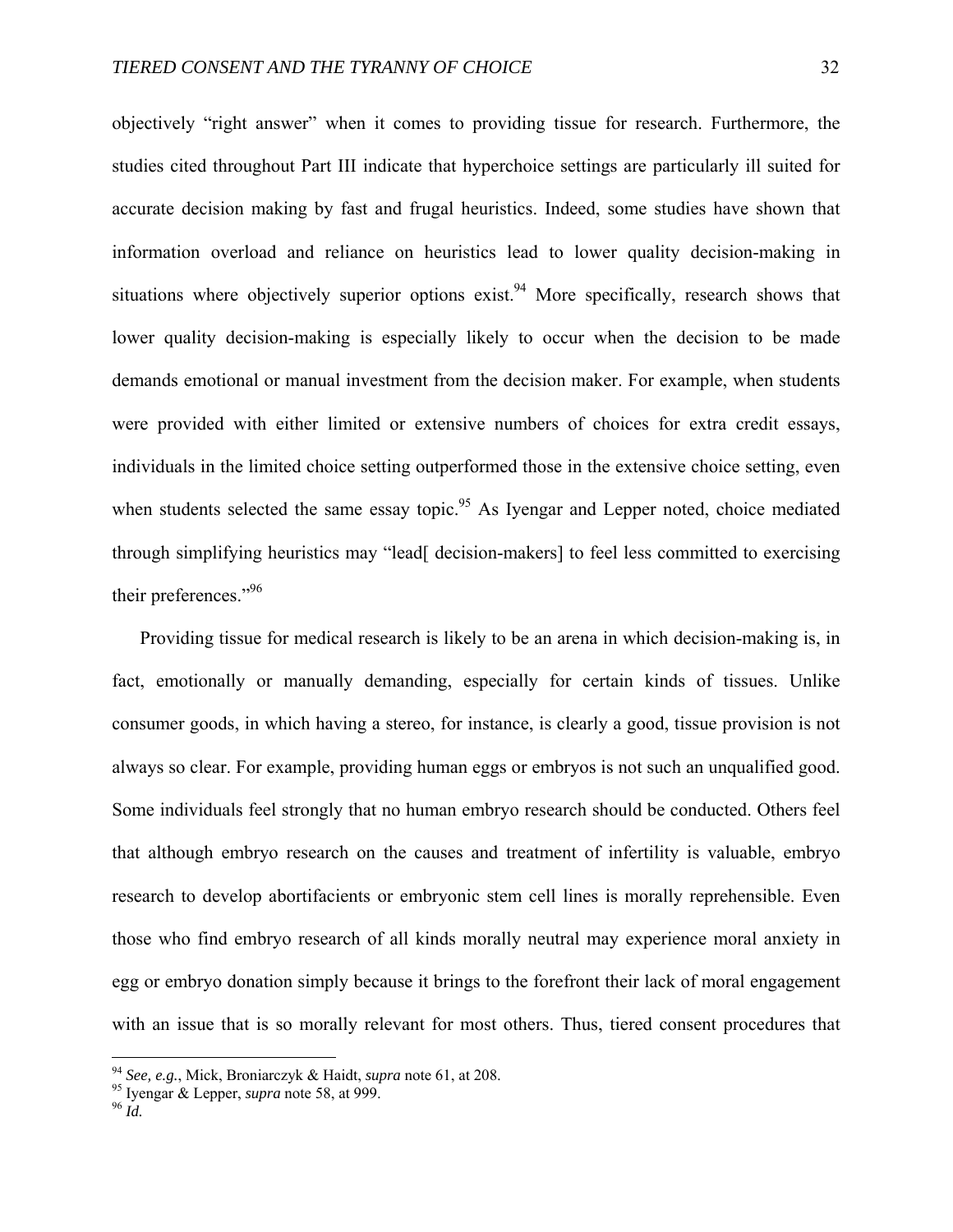encourage or demand the adoption of decision-making heuristics are likely to disserve potential tissue providers by alienating them from a true possibility of making choices according to their interests, and this disservice is only exacerbated as the emotional or moral stakes of tissue provision increase.

## *B. Checking out*

Again, results showing that individuals in situations of hyperchoice attempt to "check out" of decision-making and perform less well when decisions are made are troubling in thinking about informed consent and tiered consent models. According to these research results, presenting potential tissue providers with more options to which they may consent is likely to lead to less informed decision-making if potential tissue providers arbitrarily select options in a tiered consent menu or attempt to opt out of making a decision by checking a blanket consent option. Alternatively, hyperchoice in tiered consent could lead to less tissue overall being provided for research, as potential tissue providers choose to opt out of providing tissue altogether because the prospect of decision-making is too overwhelming. These behavior patterns appear especially likely to manifest in contexts like tiered consent, in which the highly technical nature of medical research and the relative inability for the ordinary tissue provider to understand the nuances of proposed research categories coincide with a potentially large number of categories about which to process information.

The results on sequential decision-making are particularly significant. Tiered consent demands sequential decision-making because tissue providers are permitted and encouraged to consider providing tissue to multiple types of research and therefore choosing one research option does not necessarily exclude selection of all others. Indeed, because each option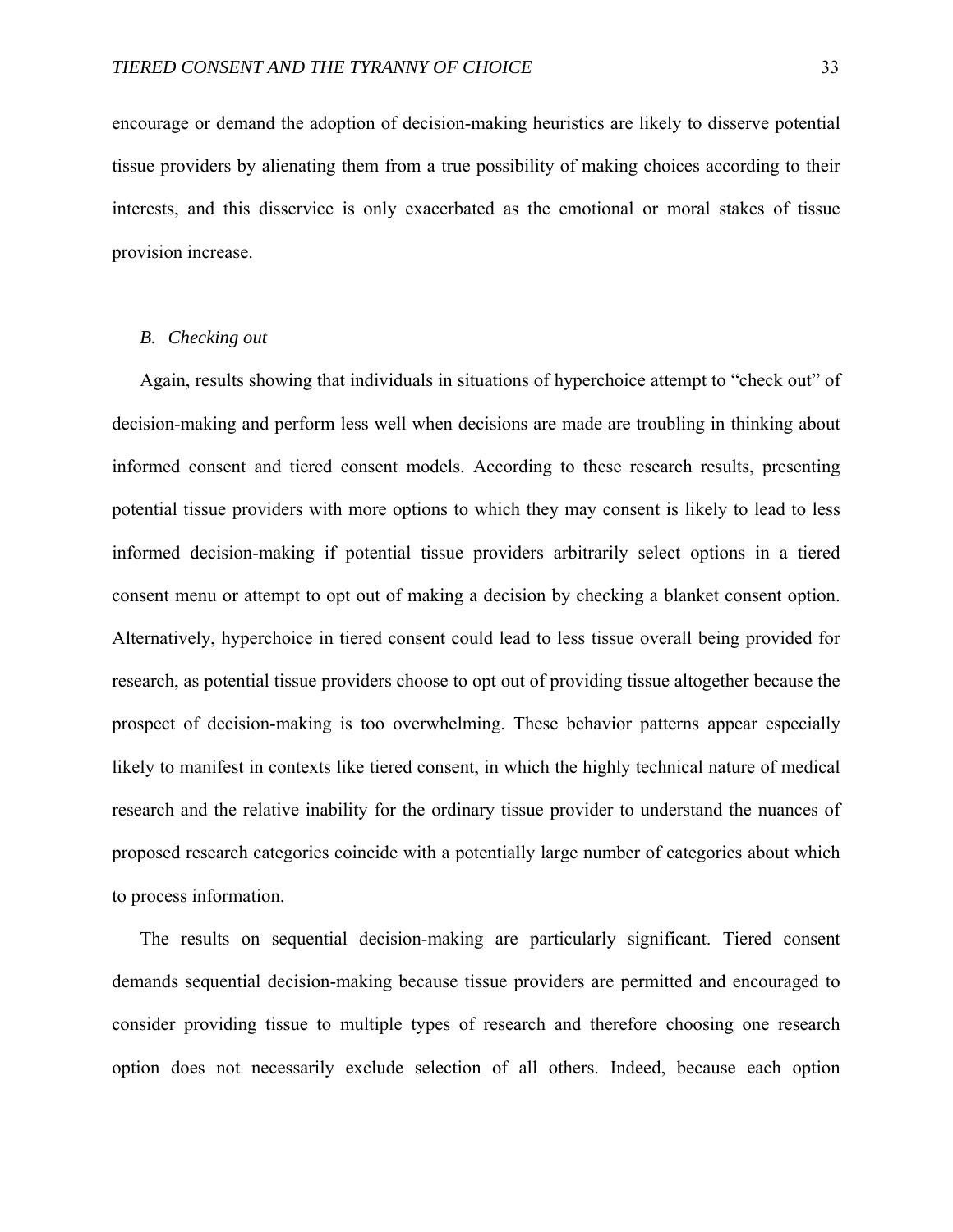represents an independent opportunity to provide tissue for research, tiered consent is more likely than consumer hyperchoice to present difficulties associated with sequential decision-making. Most studies on sequential decision-making track numerous binary (yes/no) choices—precisely the type of decision-making that occurs in tiered consent. Evidence of psychological fatigue leading to less informed decision-making suggests that even where tissue providers strive to make informed decisions, they may simply be psychologically incapable of doing so in the repeated iterations required for extensive tiered consent.

None of these outcomes is desirable—from either an informed consent or an efficient research perspective. Opting out and arbitrary selection brought about by hyperchoice obfuscate the basic purpose of offering tiered consent, which is permitting tissue providers to exercise control over the destiny of their tissue (and, more specifically, their genetic material) while minimizing administrative monitoring costs. More generally, consent theory and doctrine are concerned with the design of processes that facilitate informed choice, and therefore both uninformed authorization and uninformed refusal are problematic.

## *C. Regret*

Finally, findings regarding patterns of regret in decision-making are significant in the context of consent. These patterns of regret matter to evaluation of informed consent processes because regret, or fear of regret, may lead to opting out of decision-making. As observed above, opting out undermines the purposes of informed consent generally and the delicate balance between control and efficiency sought in tiered consent in particular.

Regret is likely to appear with greater force in the context of tiered consent than in settings of consumer choice. Findings on regret show that extensive choice can be demotivating when the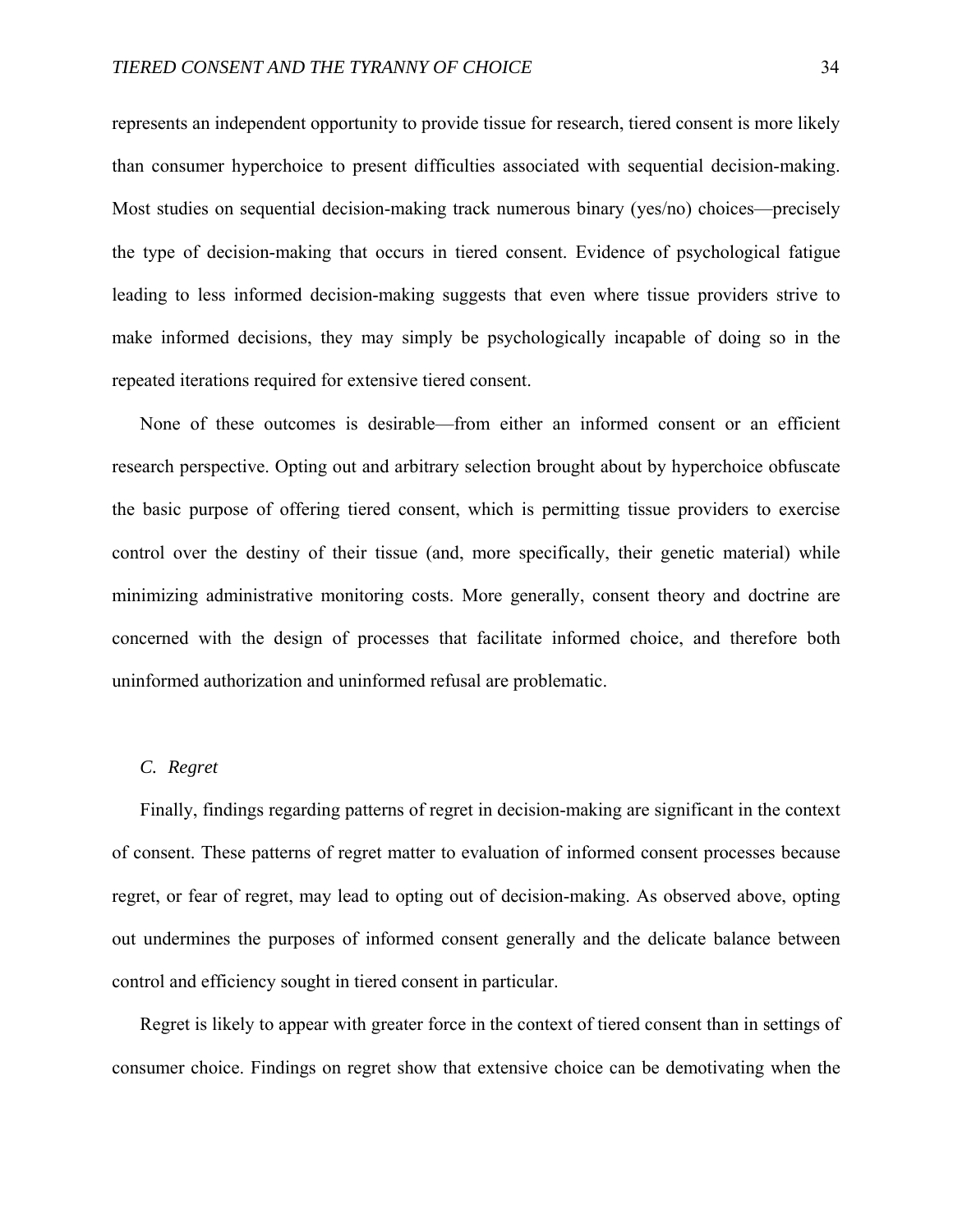decision to be made is a trivial one—whether to buy jam, write an extra-credit essay, or accept chocolates rather than cash as compensation. When the stakes of decision-making are higher, as in the provision of tissues for research purposes, the possibilities for regret are likewise greater. Indeed, Iyengar and Lepper identify medical decisions as those that are likely to exacerbate the demotivating effects of hyperchoice, as these are decisions "in which . . . the costs associated with making the 'wrong' choice, or even beliefs that there are truly 'wrong' choices, are much more prominent, and/or . . . substantial time and effort would be required for choosers to make truly informed comparisons among alternatives."<sup>97</sup> In other words, while abundant choice alone may be sufficient to trigger reactions of regret in decision-making, these reactions are amplified as decision-making is laden with emotional or moral weight.

As noted in Section IV.A, providing eggs and embryos for research, for example, is often fraught with moral significance, and tissue providers may have strong opinions about different types of embryo research. Even for those who view egg and embryo provision and related research as morally neutral, the consent/provision process—the need to think about what research projects constitute ethical egg and embryo research—may be emotionally burdensome. The act of providing these traditionally "special" tissues for research may bring about feelings of moral inadequacy, a sense that "I ought to care more (and if I don't, what's wrong with me?)." Yet, egg and embryo research is not unique in its moral valence. Individuals may hold strong views about the ethics of commercial research, especially where research may lead to the production of pharmaceutical or other products that they and others may not be able to access due to limited financial resources. Tissue providers of all kinds may also feel morally implicated where their genetic material is utilized in the hunt for certain kinds of genetic relationships—for example, between sex and spatial reasoning skills or between race and intelligence. Because cells

<sup>97</sup> Iyengar & Lepper, *supra* note 58, at 1004.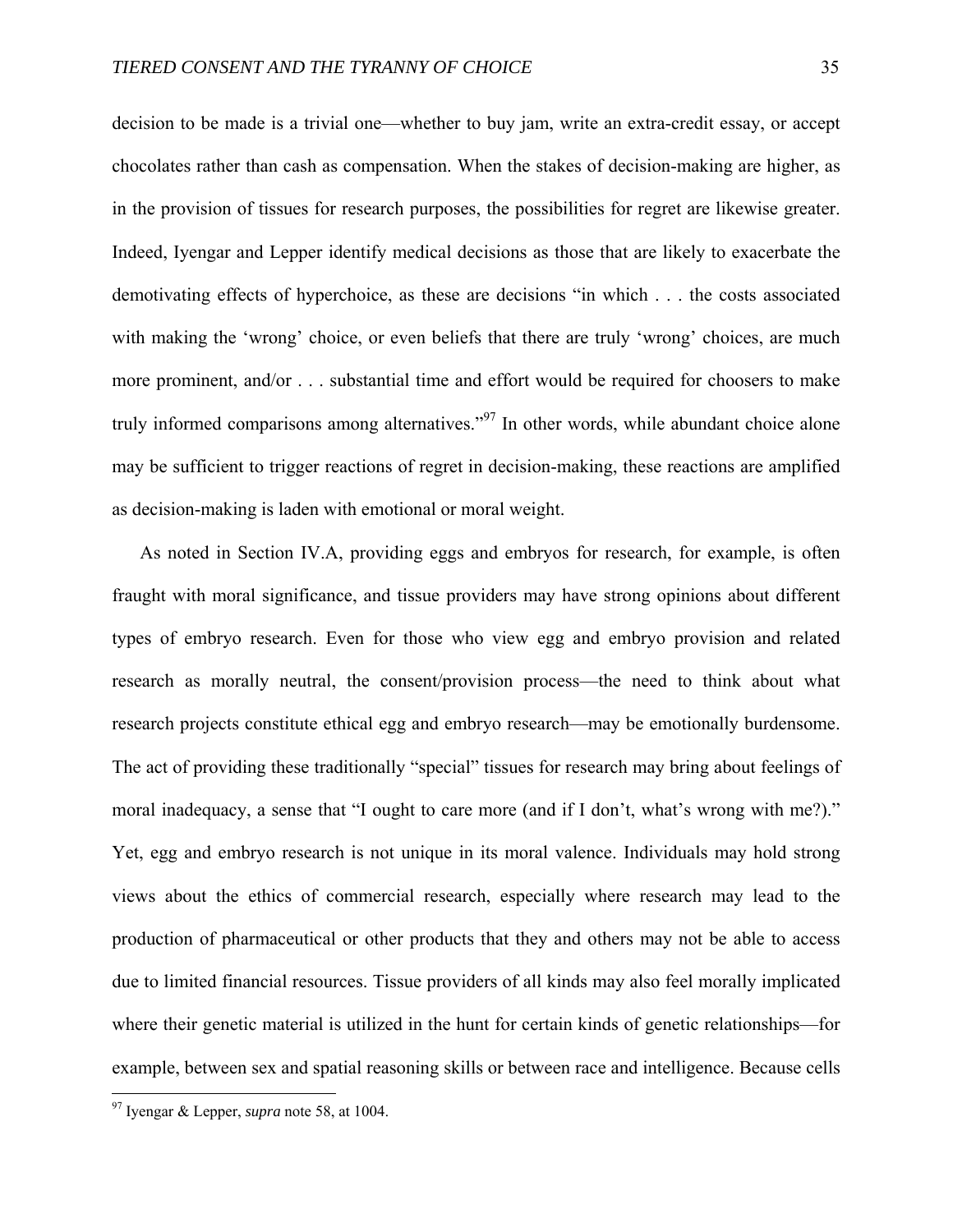from any part of the body may be used in these kinds of research projects, these concerns apply equally to human embryos, excised cancer tissue, and routine blood samples. While the government may not be able to prohibit these kinds of genetic studies from going forward, <sup>98</sup> surely private individuals should be permitted to make their strongly held preferences known and to have those preferences respected.

Regret in hyperchoice decision-making may turn not only on the moral weight accorded to the decision, but also on the nature of the decision and relationship between the choices offered. For some tissues, selecting *A* may in fact effectively preclude selecting *B*, *C*, and *D*, simply because the tissue in question (e.g., human eggs) is a finite and discrete resource. Alternatively, regret may result as much from trying to do too much as from trying to select one item among many. Regret in these instances may manifest as a result of sequential decision-making, with its attendant increasing fatigue and psychological strain.<sup>99</sup> In this vein, one researcher notes that our multiple consumer obligations—more choices, but less time—"may not contribute as much as quality of life as once thought or hoped for."<sup>100</sup> This suggests that anguish in decision-making does not arise solely from the opportunity costs of giving up other options, but may also result from trying to take part in too many opportunities at the same time. As tiered consent is informed by commitments to autonomy and control in order to afford tissue providers with favorable conditions for allocating tissues in accordance with their values, the psychology of regret threatens to cause tissue providers, once again, either to opt out of such provision altogether or to experience negative reactions to the consent/provision process.

<sup>98</sup> *See, e.g.*, Richard Delgado et al., *Can Science Be Inopportune? Constitutional Validity of Governmental Restrictions on Race-IQ Research*, 31 UCLA L. REV. 128, 160-63 (1983); John A. Robertson, *The Scientist's Right to Research: A Constitutional Analysis*, 51 S. CAL. L. REV. 1203, 1212-14 (1978). 99 *See supra* Sections III.B and IV.B. 100 Mick, Broniarczyk & Haidt, *supra* note 61, at 207.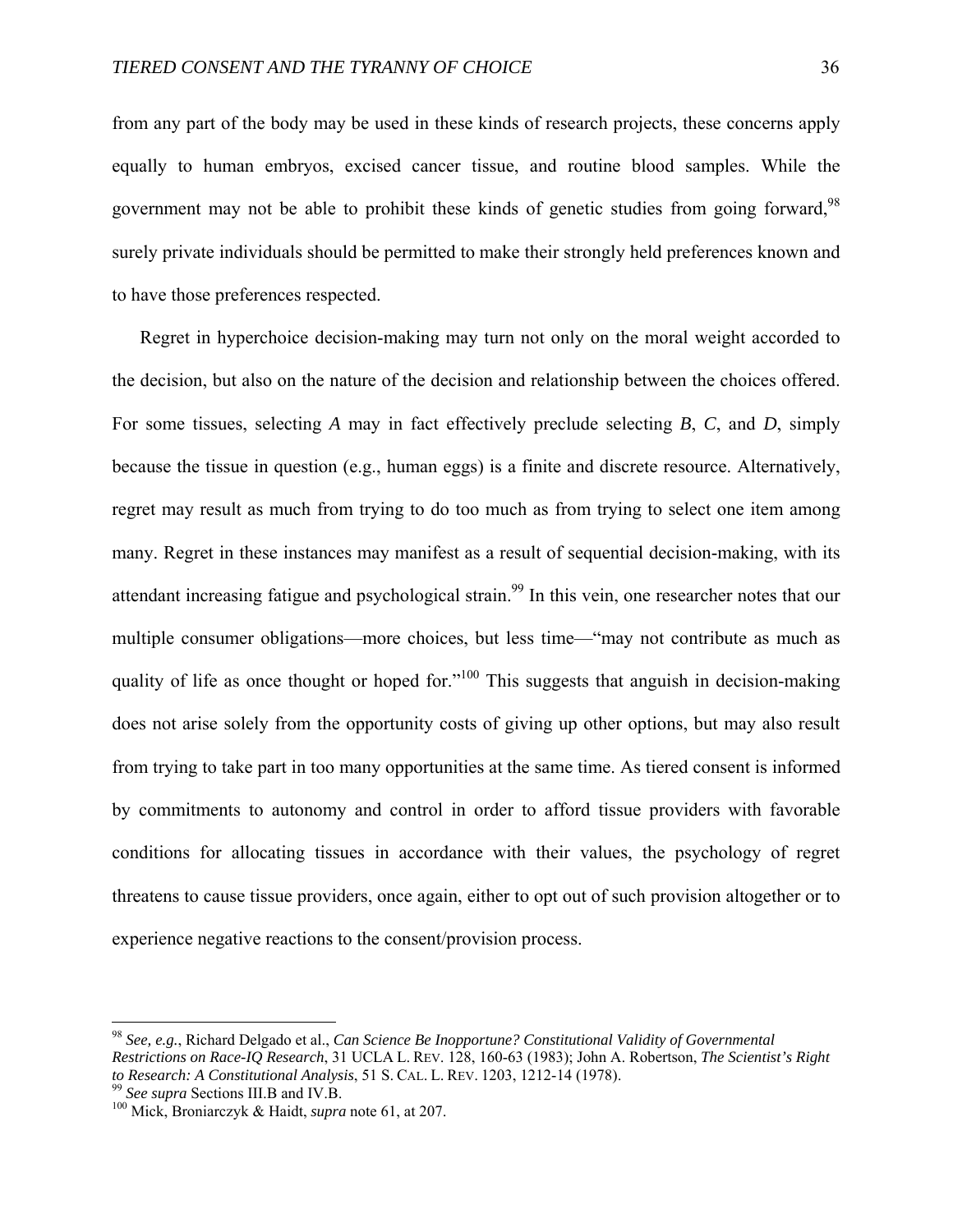Thus, emerging research about the implications of hyperchoice and the psychology of decision-making suggest definite and significant limits for both the number of options available in a tiered consent menu and the amount of information that potential tissue providers can process about each option. Additionally, in some instances these findings seem to bear more heavily on some kinds of tissue research than on others. For instance, providers of human eggs and embryos may experience fewer difficulties arising from sequential decision-making owing to the fact that these tissues are more likely to be finite research resources. Yet, these providers may experience greater difficulties arising from classic consumer choice problems (they may be unable to provide tissue for every category of research they deem worthwhile), as well as possibly greater moral unease about providing reproductive tissue for research of different kinds. Alternatively, while providers of cancer tissue or blood samples may be able to supply sufficient tissue for any and all research categories they find worthwhile, these individuals will face greater stress arising from sequential decision-making.

In all of these instances, findings that information overload causes decision-makers to opt out of decision-making, to make less informed decisions when they participate, and to experience greater feelings of regret over decision-making make clear that information dumping is inconsistent with the principles underlying the doctrine of informed consent. Despite current medical practices to disclose any and all information as a shield to liability (and the greater legal imperative to disclose in the context of research), presenting potential tissue providers with a large number of options, or excessive information about these options, may lead to consent procedures that are less, rather than more, worthy of legal and ethical support. Tiered consent, while very likely a best practice for human tissue research, must be designed with full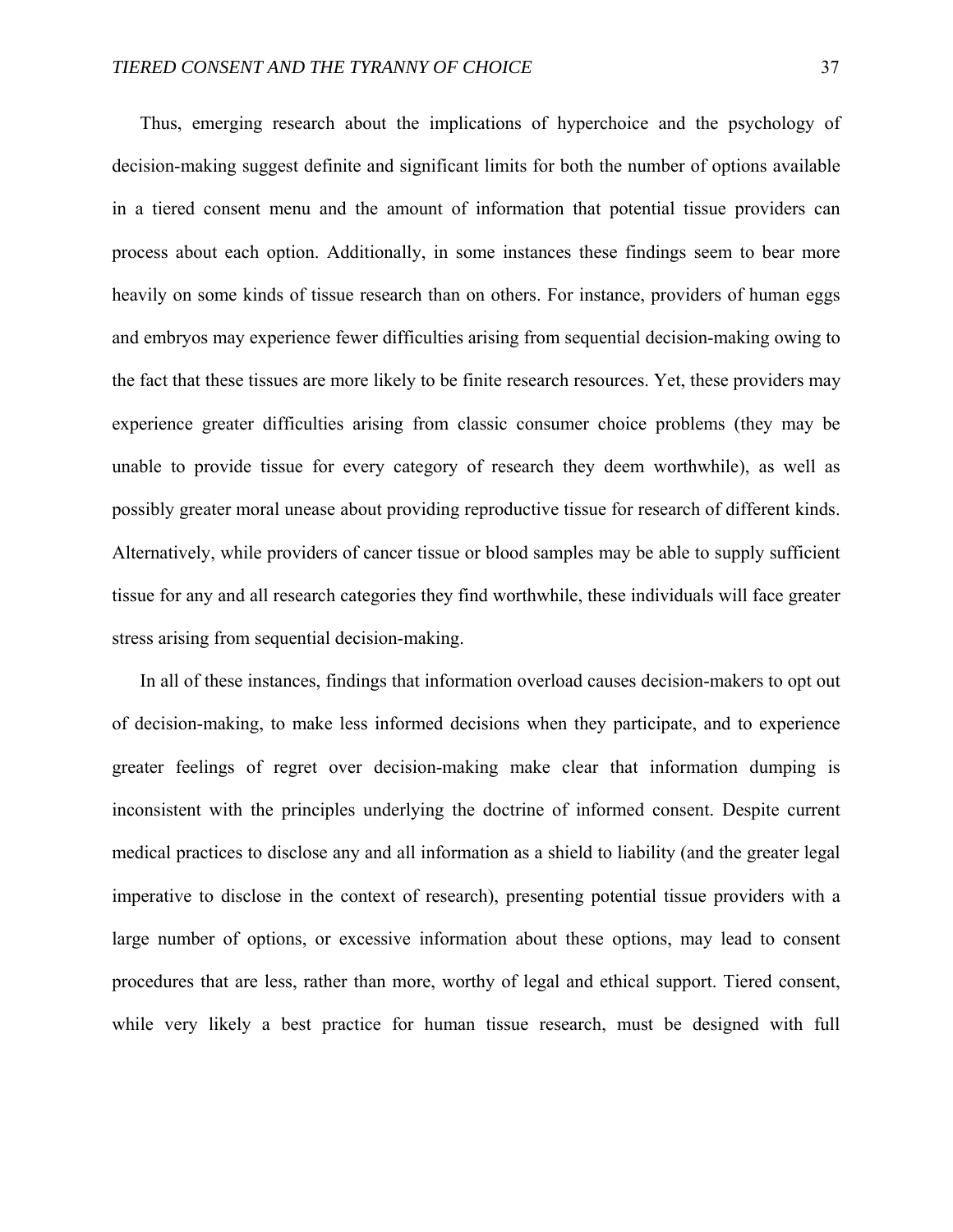cognizance of and appreciation for the limitations of the human mind in order to better facilitate decision-making that is truly informed and freely given.

#### VI. CONCLUSION

As human tissue research proliferates, research institutions and biorepositories, and those crafting the policies that govern these entities, will face increasing pressure to make more tissue available for more projects. Meanwhile, those concerned with ensuring informed consent will surely press for enhanced protection for those providing tissue for research, such as the inclusion of more research categories in existing tiered consent forms to approximate better the traditional informed consent model. Somewhere along this spectrum, legislators, agencies, and courts will have to carve out reasonable policies that respect the interests of both tissue providers and researchers. At the very least, this charge demands a change in existing standards to include, rather than exempt, human tissue research from the range of activities to which the legal rules and doctrines governing human subjects research apply. Moreover, in an effort to strike a balance between competing interests in ethical conduct and efficient research, policymakers should affirmatively encourage or mandate tiered consent as a best practice. The precise details of what tiered consent should contain must be informed by findings about cognitive limitations leading to lower quality decision-making, checking out, and regret in situations of hyperchoice. While a specific number or description of categories is premature at this time (and must await future research), the implications of consumer psychology for tiered consent and abundant choice stand as a stark caution sign that increasing providers' options will not always create correspondingly greater provider control.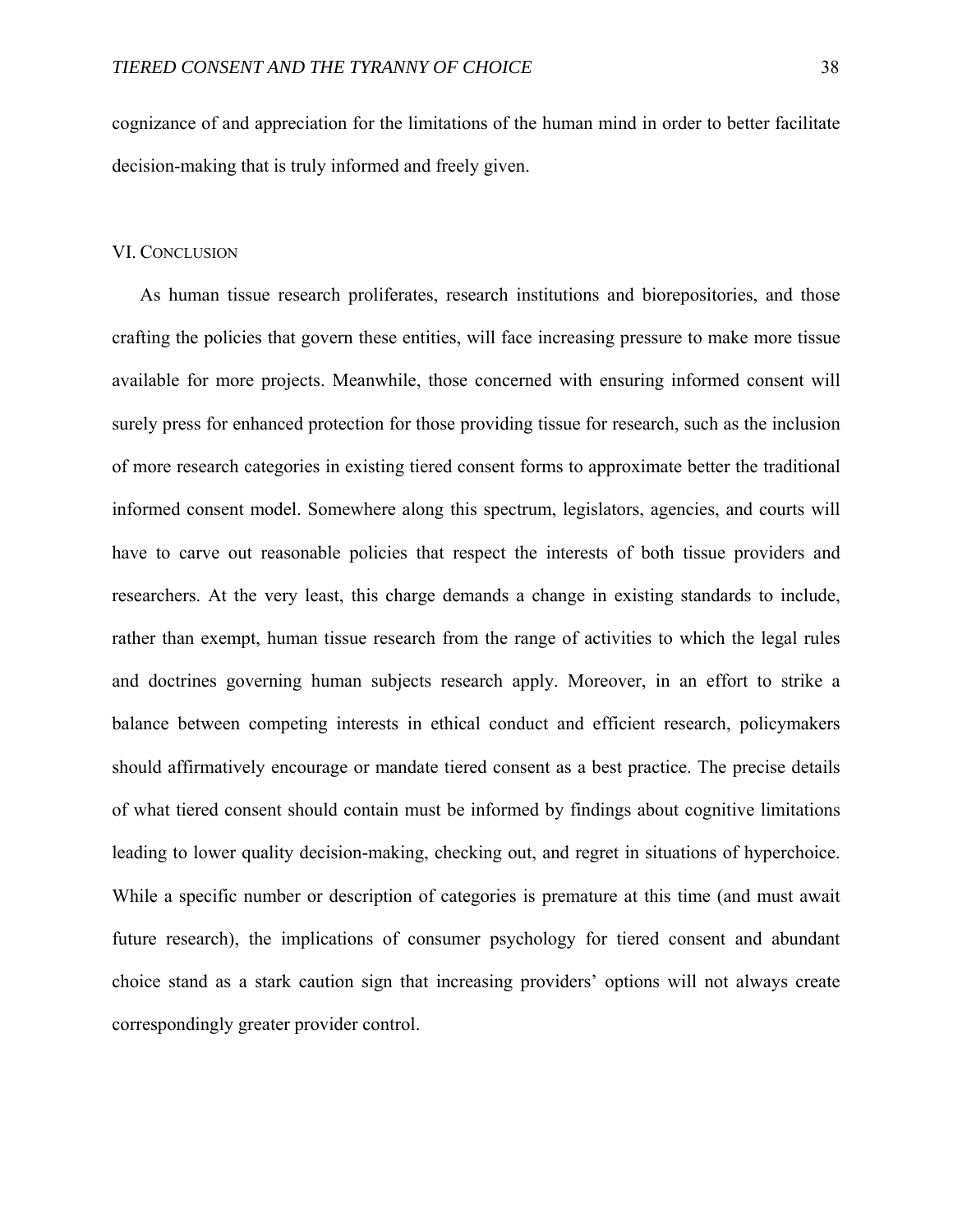Barry Schwartz, a scholar of the psychology of decision-making, suggests that the new data on the ways in which hyperchoice makes people less happy and worse decision-makers means that we "would be well served to rethink [our] worship of choice."101 Indeed, in providing examples of how America is overly obsessed with choice, Schwartz highlights the bedrock principles of patient autonomy, writing, "medical ethicists treat the idea of 'patient autonomy' as sacrosanct, as if it goes without saying that having patients choose their treatments will make them better off."<sup>102</sup> Schwartz's sentiment seems quite overstated, even if well-intentioned. Patient autonomy is important, not in the least because we have learned on several occasions how detrimental medical paternalism and lack of consent can be.<sup>103</sup> Moreover, even Schwartz admits that some choice is essential to human happiness and well-being.<sup>104</sup>

Schwartz's point, however, is well taken. Excessive choice may lead to lower quality decision-making—decision-making that is less informed and that makes use of information that is less well understood. The risks of hyperchoice are real and significant. Essentializing and the fatigue associated with sequential decision-making risk consent that is not informed. Arbitrary selection, opting out, and fear of regret in making the wrong morally relevant choice threaten to undermine potential tissue providers' desire to provide tissue for meaningful research.

Still, tiered consent is likely to be the best way forward for obtaining appropriate consent from tissue providers. All available evidence demonstrates that having some choice is far preferable to having no choice (other than between participation and non-participation). Projectspecific consent is likewise unattractive not only for its persisting administrative difficulties, but

<sup>&</sup>lt;sup>101</sup> Schwartz, *supra* note 88, at 74.

<sup>102</sup> *Id.* 103 The Nuremburg Code resulted from the post-World War II trials of doctors conducting unethical medical 103 The Nuremburg Code resulted from the post-World War II trials of doctors conducting unethical medical experiments on persons in concentration camps. The American experience includes the Tuskegee experiments, in which African American men infected with syphilis were monitored, but left untreated, in order to observe the disease progression. None of this research was done with informed participant consent. *See* Centers for Disease Control and Prevention, The Tuskegee Timeline (May 23, 2005), http://www.cdc.gov/nchstp/od/tuskegee/time.htm. 104 SCHWARTZ, *supra* note 57, at 3.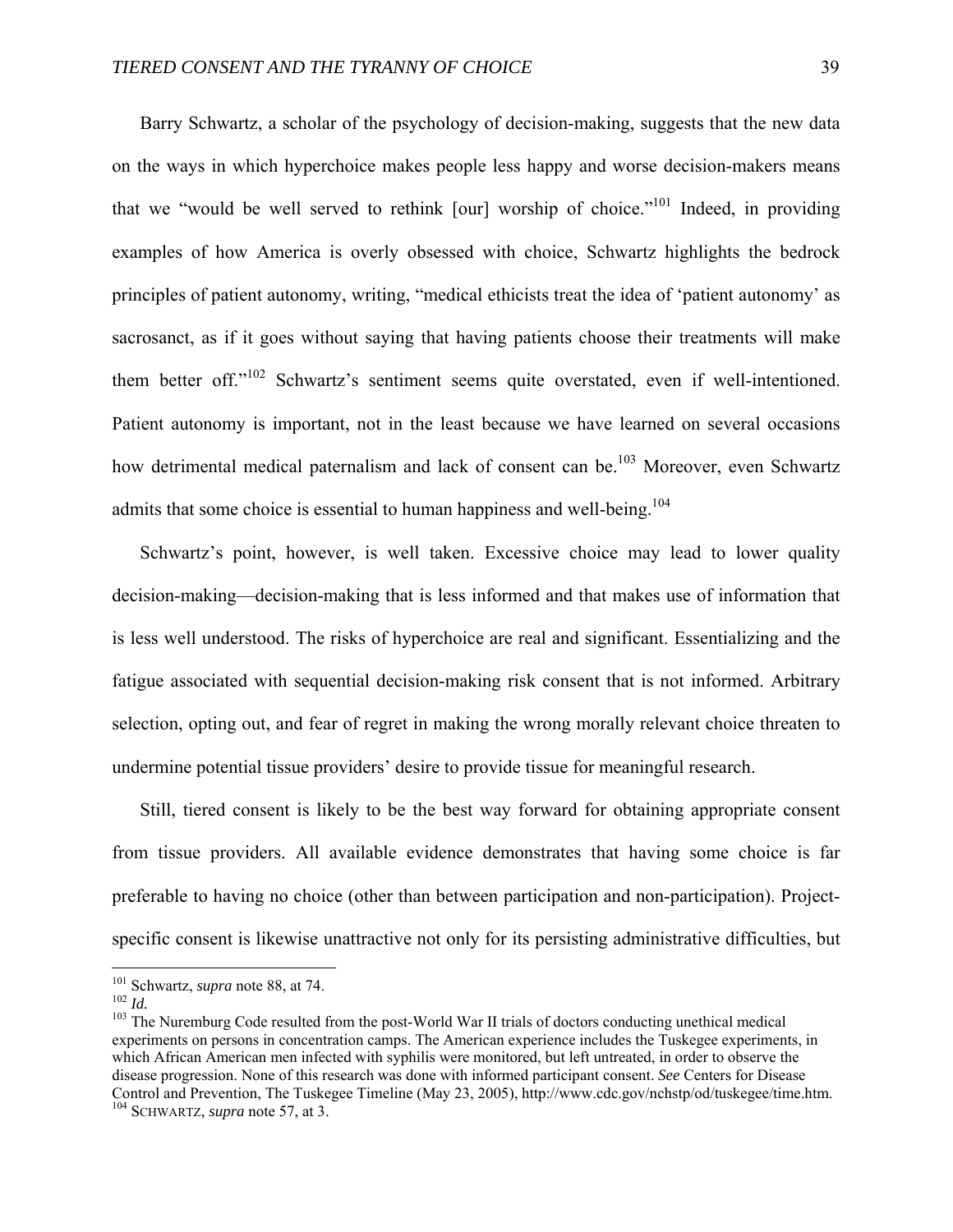also because it poses psychological burdens of its own. Thus, tiered consent, despite the potential pitfalls of information overload and hyperchoice, continues to represent the most promising methodology for serving the principles of disclosure, understanding, competency, voluntariness, and authorization that under gird informed consent while not overburdening either tissue providers or the research system.

Further empirical research on the psychology of decision-making and the scope of information load is needed, especially research focused on decisions made outside of the consumer context. In the first instance, it is unclear whether the ideal set sizes observed in consumer settings are applicable to informed consent. Various studies have shown that, with respect to consumer decision-making, sets sizes of six are preferable to those of thirty, $105$  sets of six are preferable to those of twenty-four,<sup>106</sup> and sets of three or six are preferable to sets of nine.<sup>107</sup> Meanwhile, research also shows that sets of both six and thirty are preferable to nochoice conditions.108 These results certainly support the conclusion that tiered consent is preferable to blanket consent; some choice is preferable to virtually none. Yet, do these results also indicate that tiered consent menus should include fewer than nine options? Intuitively, a list of roughly ten options seems likely to be a reasonable approximation of what the human mind can handle. This intuition lends additional support to my previous recommendation of a tiered consent of eight options for providing eggs for third-party use in Canada.<sup>109</sup> Still, this conclusion is simply an intuition, and its persuasive force is far from obvious, especially given the considerable complexity of the options in a tiered consent menu. Only with greater empirical

1

<sup>&</sup>lt;sup>105</sup> Iyengar & Lepper, *supra* note 58, at 999.<br><sup>106</sup> *Id.* at 997-98.<br><sup>107</sup> *Id.* at 996 (discussing Danielle Timmermans, *The Impact of Task Complexity on Information Use in Multi-Attribute Decision Making*, 6 J. OF BEHAVIORAL DECISION MAKING 95 (1993) (finding that decision-makers used an elimination strategy twenty-one percent of the tie when presented with three options, thirty-one percent of the time when presented with six option, and seventy-seven percent of the time when presented with nine options)).  $108$  *Id.* at 1002-03.

<sup>&</sup>lt;sup>109</sup> Ram, *supra* note 4, at 24.